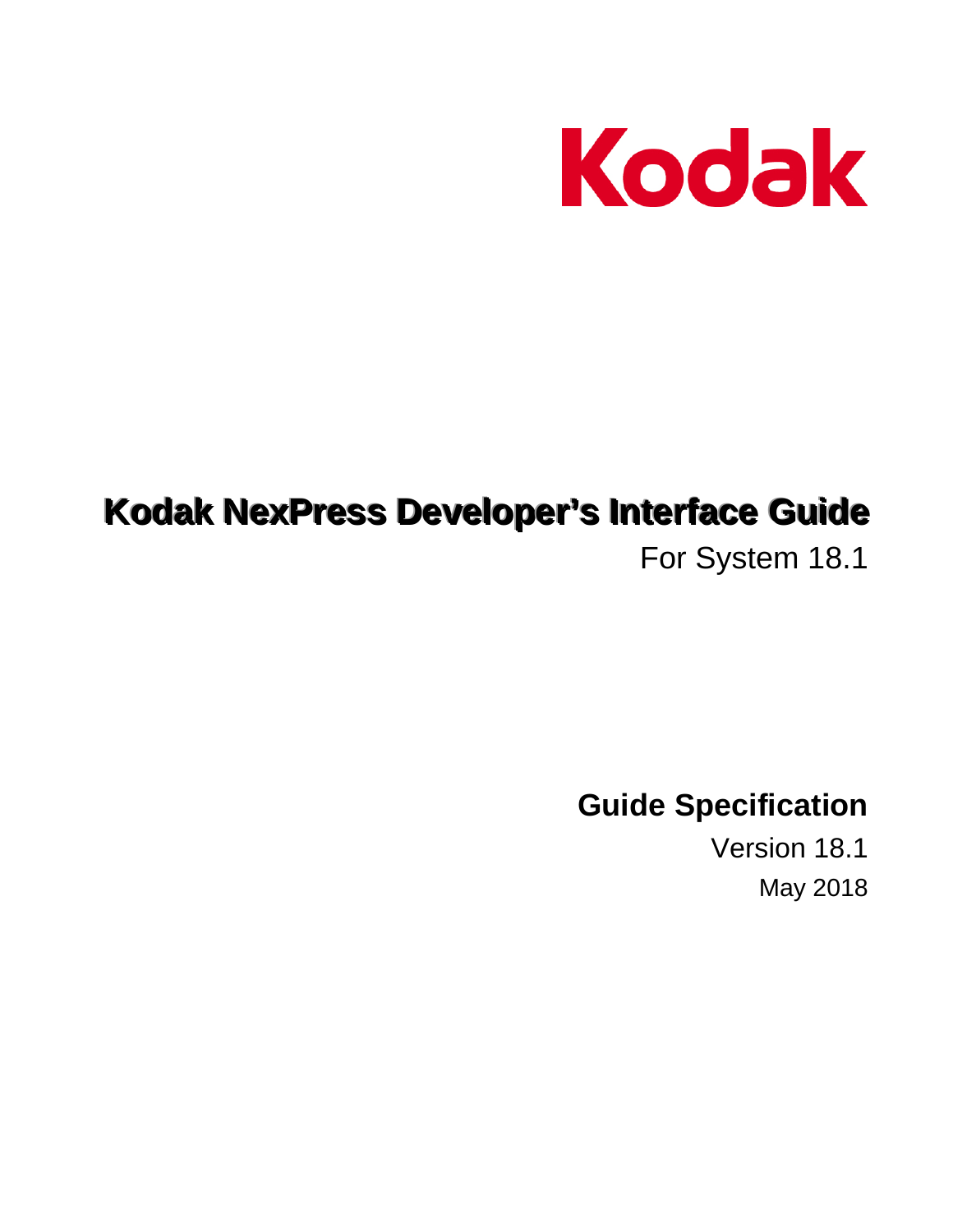# **LEGAL**

All rights reserved. No part of this work may be reproduced or transmitted in any form or by any means, electronic or mechanical, including photocopying, recording, or by any information storage or retrieval system, without the prior written permission of the copyright owner.

The information contained in this document and the accompanying written materials is provided "as is" without warranty of any kind, expressed or implied. Eastman Kodak Company specifically disclaims the warranties of fitness for a particular purpose and merchantability.

Eastman Kodak Company believes that the information contained within this document and the accompanying material to be correct. However, Eastman Kodak Company does not make any warranties of any kind, either express or implied, as to the correctness of this document or the accompanying material. Eastman Kodak Company specifically reserves the right to make any changes to the material contained in this document or the accompanying material without notice.

The information contained in this document and the accompanying material shall not by oral or written information or advice given by publisher, its dealers, distributors, agents, or employees create a warranty and you may not rely upon such information provided in this document and the accompanying material alone or in combination with advise given by Eastman Kodak Company related to the information provided in this document and the accompanying material to create any such warranty.

NEITHER EASTMAN KODAK COMPANY NOR ANYONE ELSE WHO HAS BEEN INVOLVED IN THE CREATION, PRODUCTION OR DELIVERY OF THIS DOCUMENT AND ACCOMPANYING DOCUMENTS SHALL BE LIABLE FOR ANY DIRECT, INDIRECT, CONSEQUENTIAL, OR INCIDENTAL DAMAGE (INCLUDING DAMAGE FOR LOSS OF BUSINESS PROFIT, BUSINESS INTERRUPTION, LOSS OF DATA, AND THE LIKE) ARISING OUT OF THE USE OF OR INABILITY TO USE THE INFORMATION CONTAINED IN THIS DOCUMENT AND ACCOMPANYING DOCUMENTS EVEN IF EASTMAN KODAK COMPANY HAS BEEN ADVISED OF THE POSSIBILITY OF SUCH DAMAGE.

Trademarked names may appear in this document. Rather than use a trademark symbol with every occurrence of a trademarked name, we use the names only in an editorial fashion and to the benefit of the trademark owner, with no intention of infringement of the trademark.

> Eastman Kodak Company 2400 Mt. Read Blvd Rochester, NY 14650 USA

Kodak, 2006-2017. Kodak, NexPress, and NexTreme are trademarks of Kodak.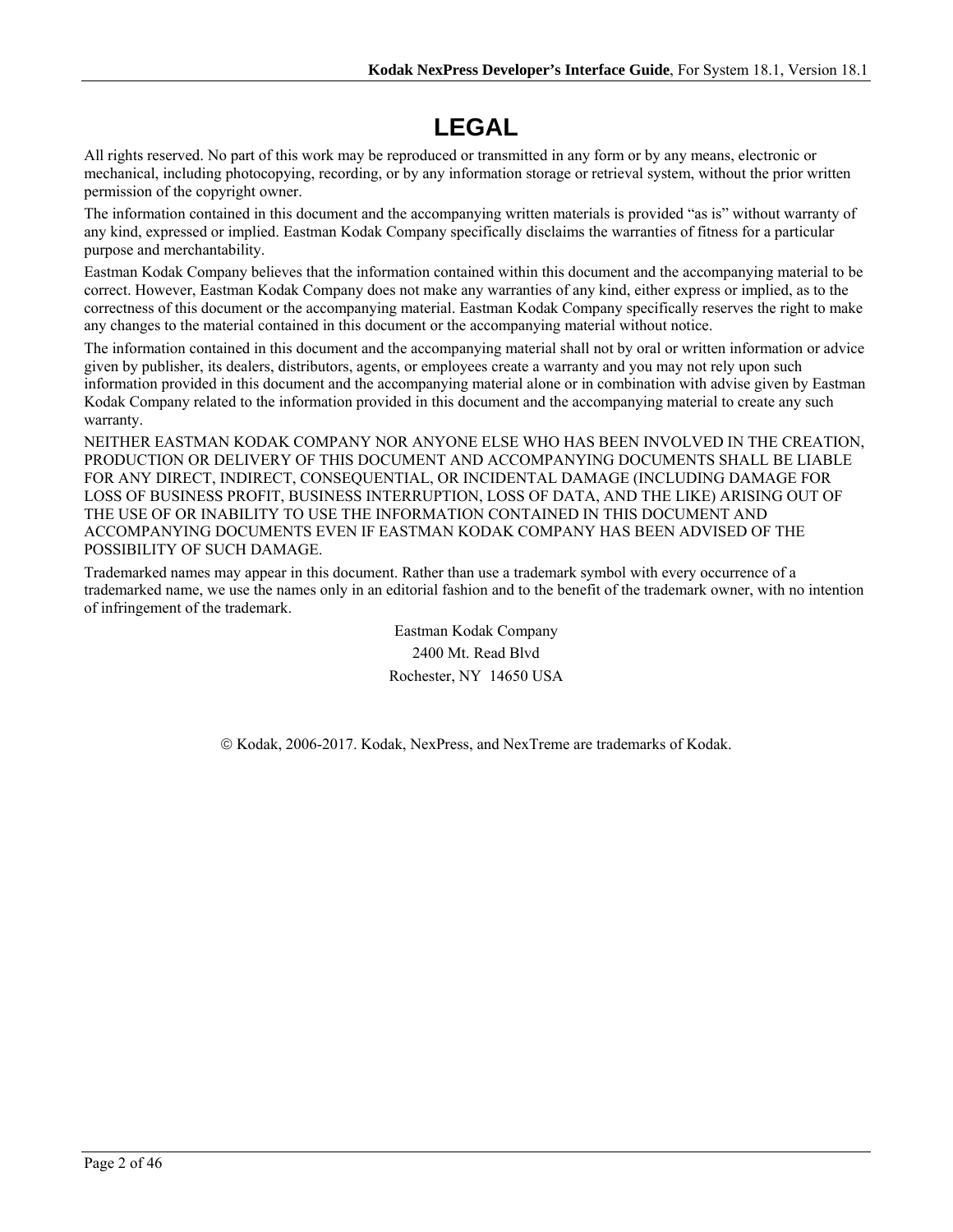# **Table of Contents**

| 1              |            |                |                    |  |  |  |  |  |
|----------------|------------|----------------|--------------------|--|--|--|--|--|
|                | 1.1        |                |                    |  |  |  |  |  |
|                | 1.2        |                |                    |  |  |  |  |  |
|                | 1.3        |                |                    |  |  |  |  |  |
|                | 1.4        |                |                    |  |  |  |  |  |
|                | 1.5        |                |                    |  |  |  |  |  |
| $\overline{2}$ |            |                |                    |  |  |  |  |  |
|                | 2.1        |                |                    |  |  |  |  |  |
|                | 2.2        |                |                    |  |  |  |  |  |
|                | 2.3        |                |                    |  |  |  |  |  |
|                | 2.4<br>2.5 |                |                    |  |  |  |  |  |
|                | 2.6        |                |                    |  |  |  |  |  |
|                | 2.7        |                |                    |  |  |  |  |  |
|                | 2.8        |                |                    |  |  |  |  |  |
|                | 2.9        |                |                    |  |  |  |  |  |
|                | 2.10       |                |                    |  |  |  |  |  |
|                | 2.11       |                |                    |  |  |  |  |  |
|                | 2.12       |                |                    |  |  |  |  |  |
|                |            |                |                    |  |  |  |  |  |
|                | 2.13       |                |                    |  |  |  |  |  |
|                |            | 2.13.1         |                    |  |  |  |  |  |
|                | 2.14       |                |                    |  |  |  |  |  |
|                |            |                |                    |  |  |  |  |  |
|                | 2.15       |                |                    |  |  |  |  |  |
|                |            |                |                    |  |  |  |  |  |
|                |            |                |                    |  |  |  |  |  |
|                | 2.17       |                |                    |  |  |  |  |  |
|                |            |                |                    |  |  |  |  |  |
| 3              |            |                |                    |  |  |  |  |  |
|                | 3.1        |                |                    |  |  |  |  |  |
|                |            | 3.1.1<br>3.1.2 |                    |  |  |  |  |  |
|                | 3.2        |                |                    |  |  |  |  |  |
|                |            | 3.2.1          |                    |  |  |  |  |  |
|                | 3.3        |                |                    |  |  |  |  |  |
|                | 3.4        |                |                    |  |  |  |  |  |
|                |            | 3.4.1          |                    |  |  |  |  |  |
|                |            | 3.4.2          |                    |  |  |  |  |  |
|                |            | 3.4.3          |                    |  |  |  |  |  |
|                |            |                | 3431               |  |  |  |  |  |
|                |            |                | 3.4.3.2            |  |  |  |  |  |
|                |            |                | 3.4.3.3            |  |  |  |  |  |
|                |            |                | 3.4.3.4            |  |  |  |  |  |
|                |            | 3.4.4          |                    |  |  |  |  |  |
|                |            |                | 3.4.4.1            |  |  |  |  |  |
|                |            |                | 3.4.4.2            |  |  |  |  |  |
|                |            |                | 3.4.4.3            |  |  |  |  |  |
|                |            | 3.4.5          |                    |  |  |  |  |  |
|                |            |                | 3.4.5.1<br>3.4.5.2 |  |  |  |  |  |
|                |            |                | 3.4.5.3            |  |  |  |  |  |
| 4              |            |                |                    |  |  |  |  |  |
|                | 4.1        |                |                    |  |  |  |  |  |
|                |            |                |                    |  |  |  |  |  |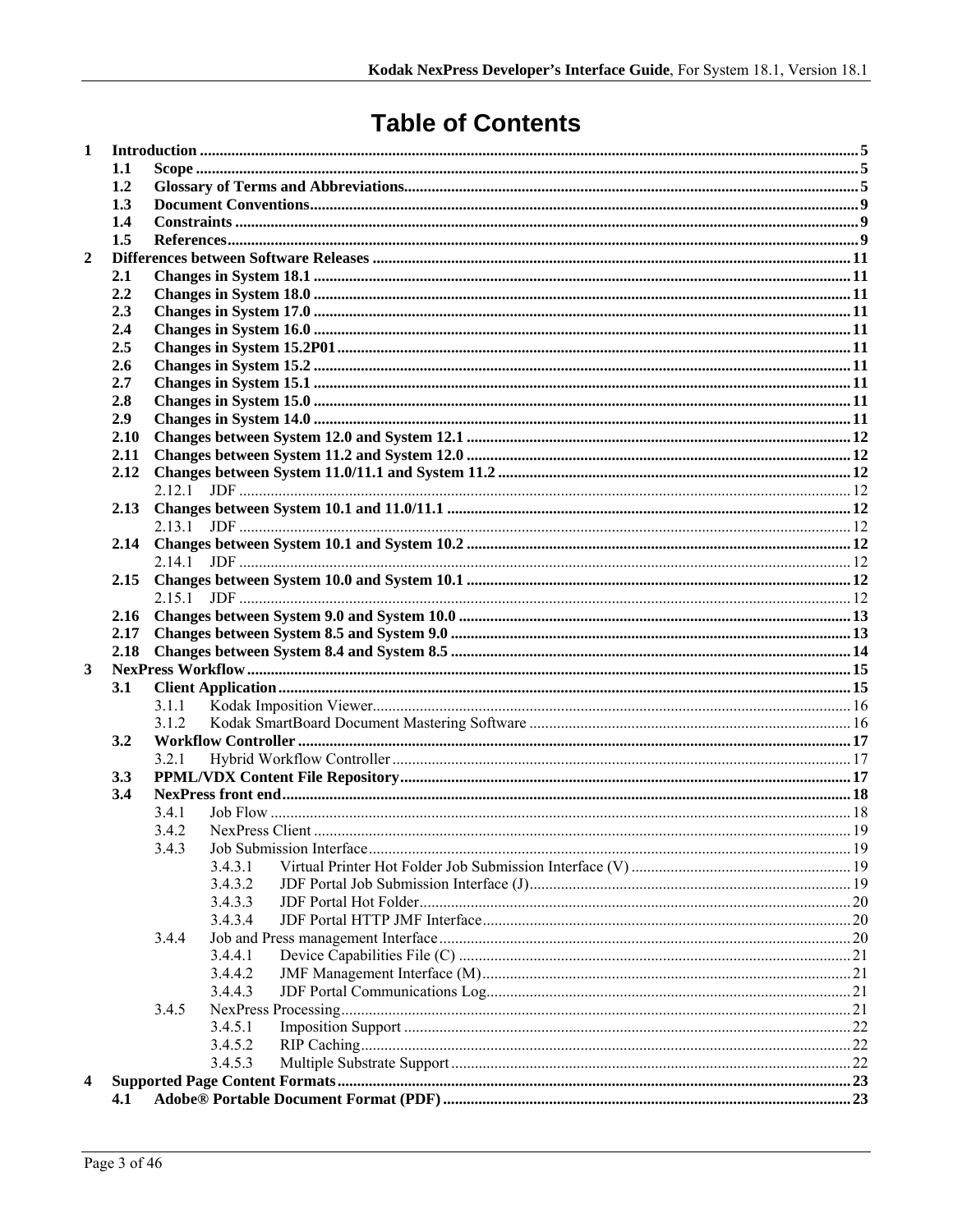|   |     | 4.1.1 |         |  |
|---|-----|-------|---------|--|
|   | 4.2 |       |         |  |
|   |     | 4.2.1 |         |  |
|   |     | 4.2.2 |         |  |
|   | 4.3 |       |         |  |
|   | 4.4 |       |         |  |
|   |     |       |         |  |
|   | 4.5 |       |         |  |
| 5 |     |       |         |  |
|   | 5.1 |       |         |  |
|   | 5.2 |       |         |  |
|   |     | 5.2.1 |         |  |
|   |     | 5.2.2 |         |  |
|   |     | 5.2.3 |         |  |
|   | 5.3 |       |         |  |
|   |     | 5.3.1 |         |  |
|   |     | 5.3.2 |         |  |
|   |     | 5.3.3 |         |  |
| 6 |     |       |         |  |
|   | 6.1 |       |         |  |
|   |     | 6.1.1 |         |  |
|   |     | 6.1.2 |         |  |
|   |     | 6.1.3 |         |  |
|   |     | 6.1.4 |         |  |
|   |     | 6.1.5 |         |  |
|   | 6.2 |       |         |  |
|   |     | 6.2.1 |         |  |
|   |     | 6.2.2 |         |  |
|   |     | 6.2.3 |         |  |
|   |     |       | 6.2.3.1 |  |
|   |     | 6.2.4 |         |  |
|   |     |       | 6.2.4.1 |  |
|   |     |       | 6.2.4.2 |  |
|   |     |       |         |  |
|   |     |       | 6.2.4.3 |  |
|   |     |       | 6.2.4.4 |  |
|   |     | 6.2.5 |         |  |
|   |     | 6.2.6 |         |  |
|   |     | 6.2.7 |         |  |
| 7 |     |       |         |  |
|   | 7.1 |       |         |  |
|   |     | 7.1.1 |         |  |
|   |     | 7.1.2 |         |  |
|   |     | 7.1.3 |         |  |
|   |     | 7.1.4 |         |  |
|   |     | 7.1.5 |         |  |
|   | 7.2 |       |         |  |
|   |     | 7.2.1 |         |  |
|   |     | 7.2.2 |         |  |
|   |     | 7.2.3 |         |  |
|   |     | 7.2.4 |         |  |
|   |     | 7.2.5 |         |  |
|   |     | 7.2.6 |         |  |
|   |     |       |         |  |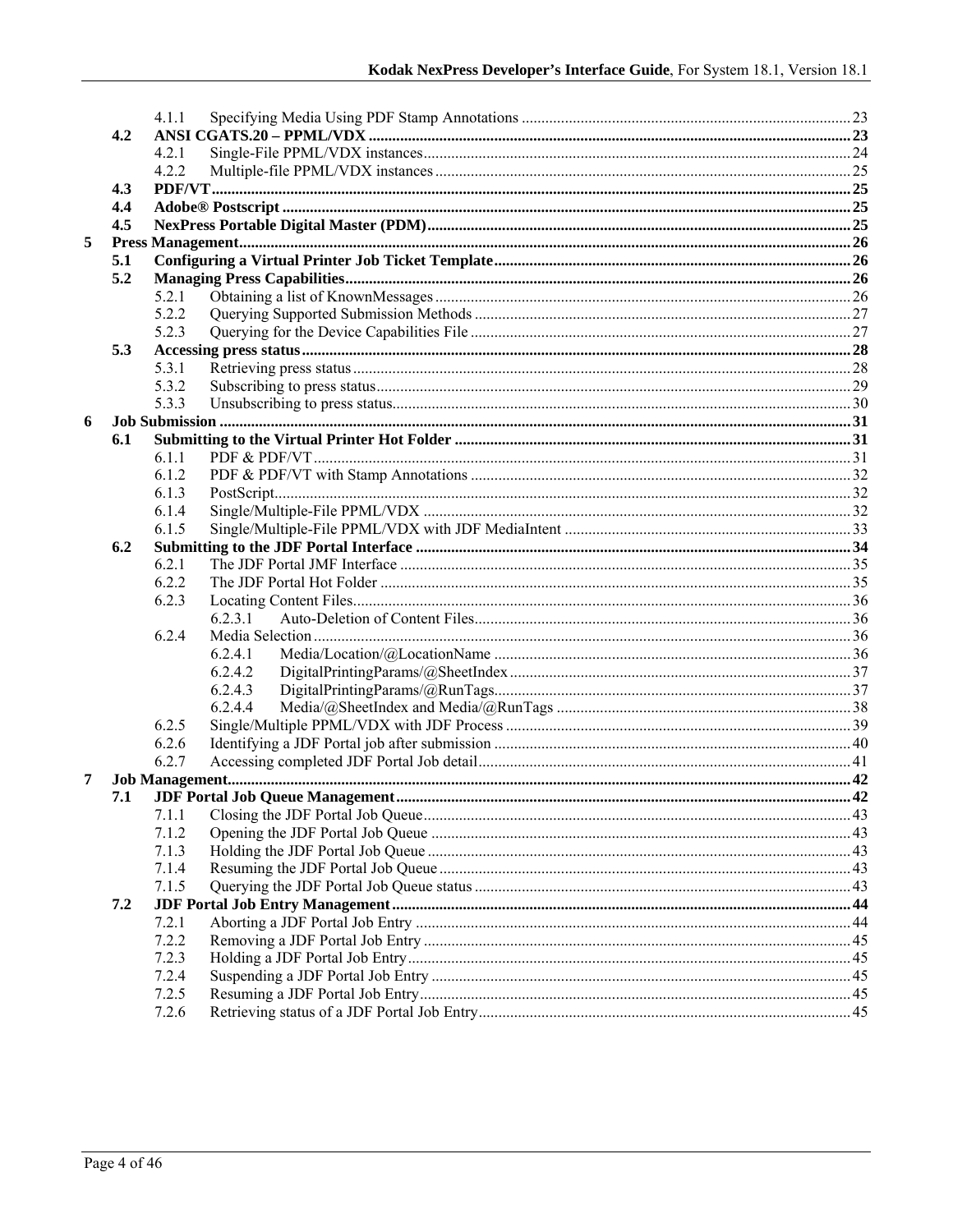# **1 Introduction**

The NexPress digital production color press is designed to handle a wide range of applications from short-run and quick turnaround, to variable data printing. It uses an open and standards-compliant architecture to integrate existing software applications. The NexPress digital production color press is driven by the NexPress front end controller. The NexPress front end is a scalable and open PDF-based product. It supports hot folder and JDF/JMF-based job submission and JMFbased job and press management.

Some of the key features of the NexPress front end are:

- Built upon Adobe® PDF-based workflow architecture
- **Scalable hardware**
- Accepts Job Definition Format (JDF) Job Tickets
- **Supports hot folder submission**
- Supports common static page description language (PDL) formats including Adobe® PDF, Adobe® PostScript.
- **Provides JDF/JMF interface for Job Ticket submission, queue management, and status messaging. (Submission** of a JDF Job Ticket can reference either PDF or Postscript content.)
- Supports variable data printing using ANSI Standard PPML/VDX.

## **1.1 Scope**

This document is one of two used by third party software developers who design software controllers and output drivers that target the NexPress family of digital production color presses. The complete set of documents is:

- Kodak NexPress Developer's Interface Guide [KNDIG] (This document)
- Kodak NexPress Developer's Interface Reference [KNDIR]

The **Kodak NexPress Developer's Interface Guide** is the main user document. It references the [KNDIR], and provides user description of the various job submission, job management and press management operations for the NexPress front end. This guide also identifies the various content formats for the NexPress products, and describes the job submission methods and control interfaces using these content formats. Detail on the specific formats is provided in the [KNDIR].

The **Kodak NexPress Developer's Interface Reference** provides technical detail on interfaces used in JDF and PPML/VDX submission and in control of the JDF portal. This technical companion document to the [KNDIG] is intended as a reference. The syntax and semantics of Device Capabilities, JDF Intent, JDF Process, JMF and PPML/VDX used by the NexPress front end is provided within this reference document.

These documents do not describe the interface between the NexPress front end and print engine. This interface is not intended to be accessible to third-party workflow tool developers.

It is assumed that readers of this document have a working understanding of the Job Definition Format (i.e. JDF), the Adobe® Portable Document Format (i.e. PDF), and the PPML/VDX standard.

## **1.2 Glossary of Terms and Abbreviations**

The table below explains terms and concepts used throughout this document, which may or may not be unique to the system environment described in this document.

| <b>Term</b>  | <b>Definition</b>                                                                                                                                                                                   |
|--------------|-----------------------------------------------------------------------------------------------------------------------------------------------------------------------------------------------------|
| <b>CGATS</b> | Committee for Graphic Arts Technologies Standards – an ANSI accredited standards<br>body that develops technical standards for the graphic arts industry.<br>http://www.NPES.org                    |
| CIP4         | International Cooperation for Integration of Processes in Prepress, Press, and Postpress.<br>The consortium responsible for creating and maintaining the JDF Specifications.<br>http://www.CIP4.org |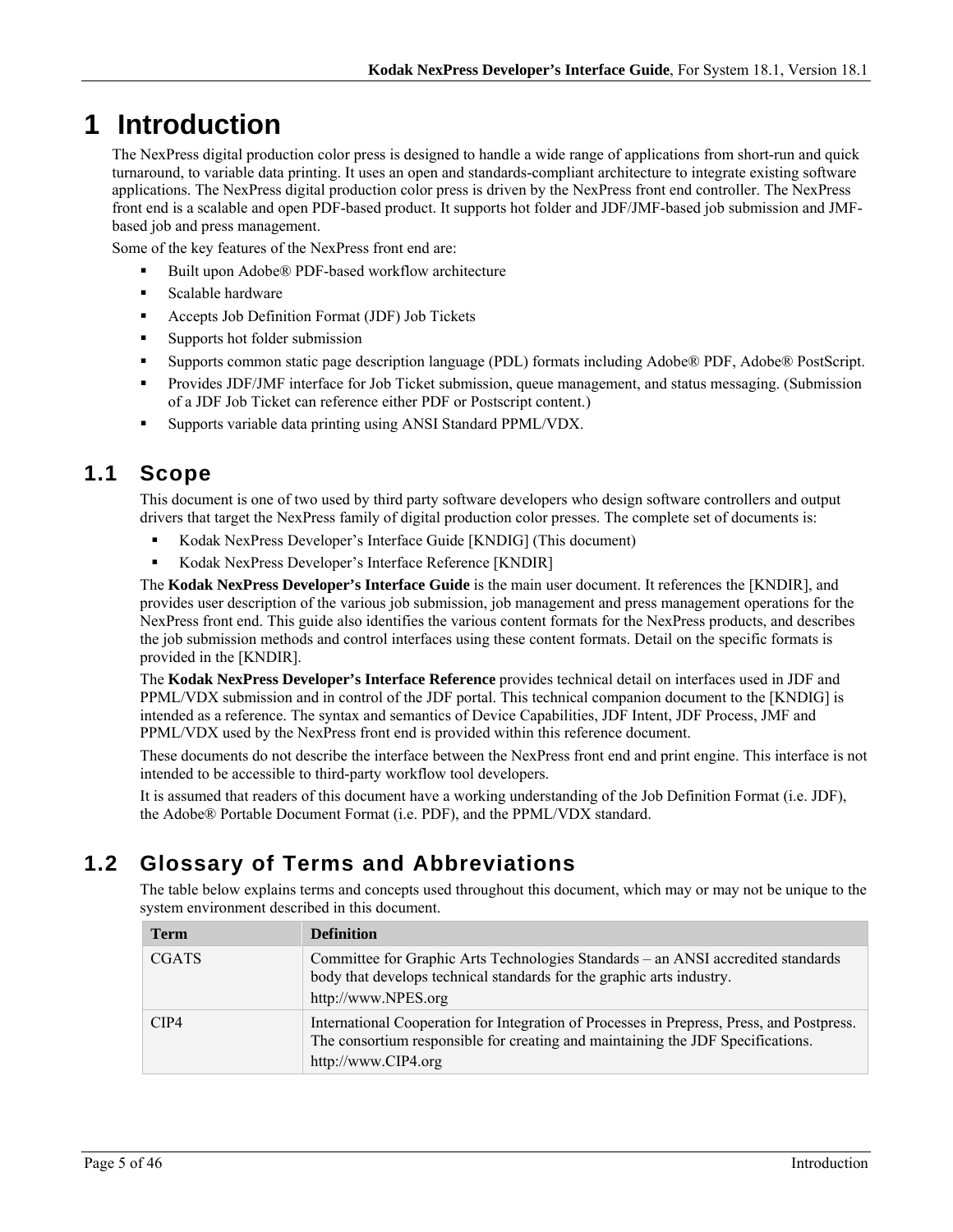| <b>Term</b>                                         | <b>Definition</b>                                                                                                                                                                                                                                                                                                                                                                                                                                                                                                                                                                                                                                                                                      |  |  |  |
|-----------------------------------------------------|--------------------------------------------------------------------------------------------------------------------------------------------------------------------------------------------------------------------------------------------------------------------------------------------------------------------------------------------------------------------------------------------------------------------------------------------------------------------------------------------------------------------------------------------------------------------------------------------------------------------------------------------------------------------------------------------------------|--|--|--|
| <b>Combined Process</b><br>node                     | A JDF processes node definition that is an aggregate of several JDF processes. Such<br>combined JDF process node definitions serve to model multiple function devices. See<br>NexPress Combined Process Node.                                                                                                                                                                                                                                                                                                                                                                                                                                                                                          |  |  |  |
| Component                                           | Various versions or parts of semi-finished print products.                                                                                                                                                                                                                                                                                                                                                                                                                                                                                                                                                                                                                                             |  |  |  |
| Device Capabilities;<br>Device Capabilities<br>File | The Device Capabilities file is a proprietary XML data file stored in the NexPress front<br>end. It is named DevCaps.xml. This file provides a mechanism to inform client<br>software applications of the system features and resources available on the NexPress<br>digital production color press. Features include items such as output sheet delivery and<br>finishing capabilities that are dependent on the press configuration. Resources include a<br>complete characterization of all qualified substrates and their names, lists of installed<br>fonts and ICC color profiles, and the names of defined Virtual Printer Hot Folders.                                                         |  |  |  |
| <b>DFE</b>                                          | Digital Front End — The device that processes a print job (including impositioning and<br>Ripping) and sends rasterized print data to the NexPress print engine for imaging onto<br>media. It is referred throughout this document as the Kodak NexPress front end.                                                                                                                                                                                                                                                                                                                                                                                                                                    |  |  |  |
| <b>DIG</b>                                          | Developer's Interface Guide $-$ A NexPress document that specifies the use of the<br>various interfaces for submitting jobs and managing the press. Provides technical<br>information for third-party application developers to successfully integrate their<br>solution with the Kodak NexPress digital production color press.                                                                                                                                                                                                                                                                                                                                                                       |  |  |  |
| Document                                            | A meaningful unit of information. It may be represented in various ways including as a<br>file, as a part of a file, or by printed output from a job.                                                                                                                                                                                                                                                                                                                                                                                                                                                                                                                                                  |  |  |  |
| <b>DTD</b>                                          | Data Type Dictionary                                                                                                                                                                                                                                                                                                                                                                                                                                                                                                                                                                                                                                                                                   |  |  |  |
| Hot Folder                                          | A hot folder is a file system directory that is monitored by a software process. Files<br>placed into a hot folder are treated as input data and are processed by the software<br>monitoring the hot folder. JDF uses this mechanism for file-based JDF job ticket<br>submission.                                                                                                                                                                                                                                                                                                                                                                                                                      |  |  |  |
| Internal Job Queue                                  | NexPress Job Queue containing jobs submitted through both the JDF Portal interface<br>and Virtual Printer Hot Folders.                                                                                                                                                                                                                                                                                                                                                                                                                                                                                                                                                                                 |  |  |  |
| JDF                                                 | The Job Definition Format (JDF) is an evolving industry standard created and<br>maintained by the International Cooperation for the Integration of Processes in<br>Prepress, Press, and Postpress (CIP4). JDF is an extensible, XML-based format built on<br>existing technologies such as the Portable Job Ticket Format (PJTF) from Adobe® and<br>on the Print Production Format (PPF) from CIP3.<br>JDF provides a container for a universal electronic job ticket for all kinds of print<br>production data. A JDF structure can describe both the print product to be produced<br>(intent) and the steps required to produce it (processes). The NexPress front end only<br>consumes JDF process. |  |  |  |
| JDF device                                          | As defined in the JDF Specification, a JDF device interprets JDF data, identifies a<br>compatible process node definition, and employs a machine that executes it<br>appropriately.                                                                                                                                                                                                                                                                                                                                                                                                                                                                                                                    |  |  |  |
| JDF job ticket                                      | An XML data structure that specifies a print job. It may include both a print product<br>description (product intent) and process definition (JDF Process). A JDF job ticket is<br>comprised of one or more JDF nodes. Submission through the NexPress JDF Portal<br>requires a JDF job ticket containing a single JDF process node.                                                                                                                                                                                                                                                                                                                                                                   |  |  |  |
| <b>JDF</b> Portal                                   | The NexPress front end's job submission interface that conforms to the JDF<br>Specification and accepts JDF job tickets either by file-based submission to a JDF Hot<br>Folder, or by a SubmitQueueEntry JMF message.                                                                                                                                                                                                                                                                                                                                                                                                                                                                                  |  |  |  |
| JDF Portal Job Queue                                | Queue containing only jobs submitted through the JDF Portal interface.                                                                                                                                                                                                                                                                                                                                                                                                                                                                                                                                                                                                                                 |  |  |  |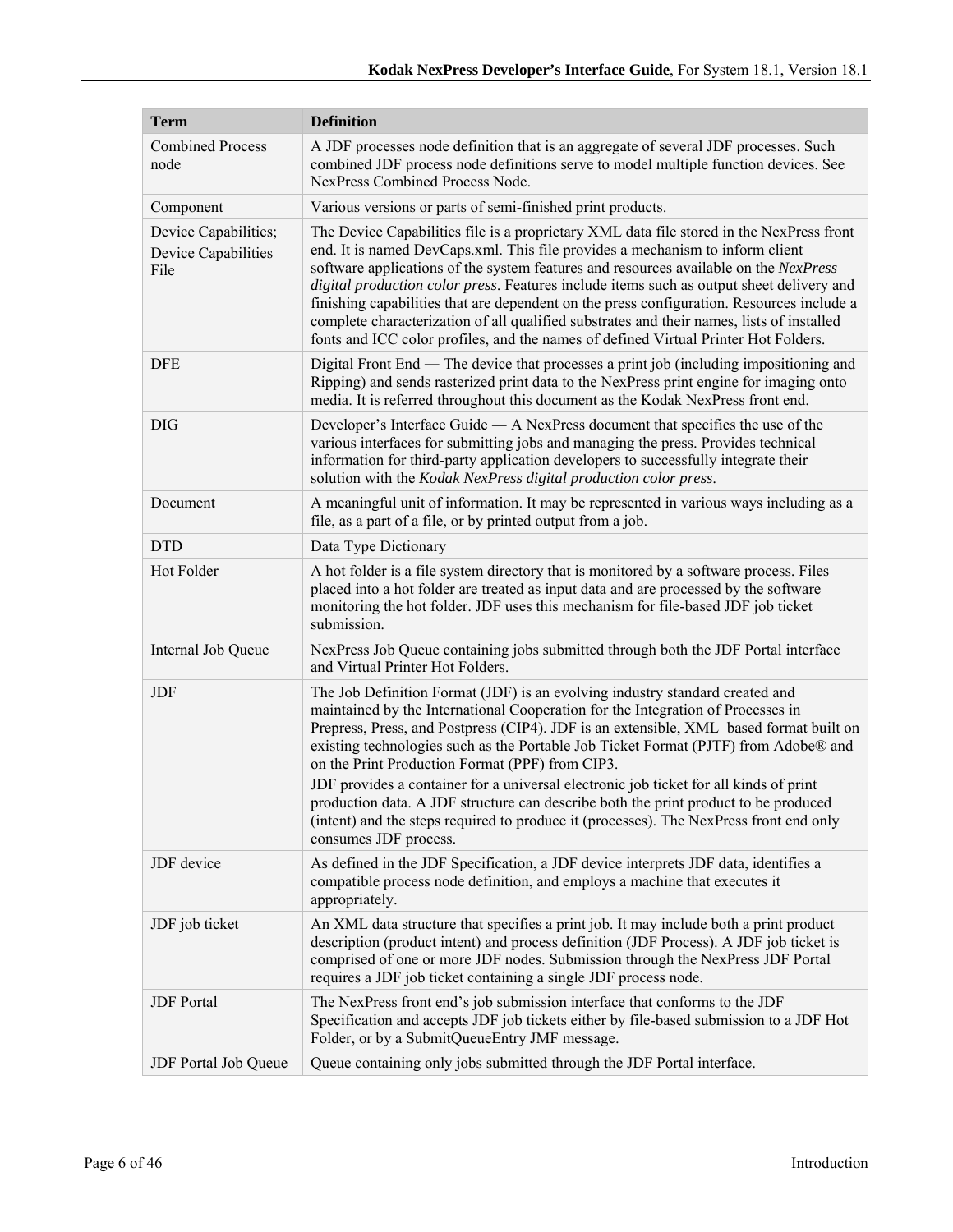| <b>Term</b>                                 | <b>Definition</b>                                                                                                                                                                                                                                                                                                                                                                                                                                                                                                                       |  |  |  |
|---------------------------------------------|-----------------------------------------------------------------------------------------------------------------------------------------------------------------------------------------------------------------------------------------------------------------------------------------------------------------------------------------------------------------------------------------------------------------------------------------------------------------------------------------------------------------------------------------|--|--|--|
| JDF process                                 | A JDF node that specifies a unit of work or a step in the job workflow. Stitching,<br>DigitalPrinting, Imposition, and LayoutPreparation are examples of JDF Processes. A<br>JDF Process node often specifies the unit of work to be done by a JDF Device. The<br>NexPress front end only supports a single combined process node that lists all the<br>required JDF processes.                                                                                                                                                         |  |  |  |
| JDF resources                               | JDF elements (such as Media, MediaIntent, or Component) that are input to or output<br>from a JDF process or product intent node. JDF resources are always defined as sub-<br>elements of the ResourcePool. The JDF device may consume physical resources that<br>are input to JDF processes (e.g., substrate described by a Media resource input to a<br>digital printing process).                                                                                                                                                    |  |  |  |
| JMF                                         | Job Messaging Format - JDF Specification: "JMF is a subset of JDF that handles<br>communication among JDF controllers and equipment on the shop floor JMF can be<br>used to establish a queue, discover the capabilities of a JDF-enabled device, determine<br>the status of a device, e.g., "RIPing", "Idle", and so on."                                                                                                                                                                                                              |  |  |  |
| Job                                         | A unit of work that can processed separately. A job within a printing system may be a<br>part of a larger job from the perspective of a print shop. JDF specifies what needs to be<br>produced in a job and how it is to be accomplished. Typically, a job consists of work<br>done on one or more files, using a set of resources, to produce output.                                                                                                                                                                                  |  |  |  |
| Media Catalog                               | A data resource managed by the NexPress front end that contains a profile entry for<br>each substrate, or medium, supported by this NexPress digital production color press.<br>Each profile entry describes physical characteristics of a supported medium, and the<br>medium name.                                                                                                                                                                                                                                                    |  |  |  |
| <b>NCF</b>                                  | NexPress Capabilities Format. See also: Device Capabilities                                                                                                                                                                                                                                                                                                                                                                                                                                                                             |  |  |  |
| NexPress digital<br>production color press  | The Kodak NexPress print engine and front end (DFE).                                                                                                                                                                                                                                                                                                                                                                                                                                                                                    |  |  |  |
| NexPress print engine                       | The printing device component of the NexPress digital production color press                                                                                                                                                                                                                                                                                                                                                                                                                                                            |  |  |  |
| <b>NexPress Combined</b><br>Process node    | A JDF-Combined Process node (value of the Types attribute is <i>Combined</i> ) that<br>conforms to the restrictions identified in the Kodak NexPress Developer's Interface<br>Reference. The NexPress digital production color press Combined Process Node<br>includes LayoutPreparation, Imposition, ColorSpaceConversion, Interpreting,<br>Rendering, Screening, and DigitalPrinting. Beginning with Release 10.1, only<br>DigitalPrinting is required in JDF/@Types, other parameters will use default settings if<br>not specified. |  |  |  |
| NexPress Conforming<br><b>Content Files</b> | Content files assembled from composite pages and specified in reader order, including<br>Adobe® PDF documents for static jobs and ANSI CGATS.20 (PPML/VDX) for<br>variable data jobs.<br>NexPress Conforming Content Files may also represent a sequence of pre-imposed<br>sheet surfaces for both static PDF jobs and variable PPML/VDX jobs; each PDF or<br>PPML page definition is a pre-imposed layout to be printed 1-up onto a sheet surface.                                                                                     |  |  |  |
| NexPress front end                          | The DFE processor of the NexPress digital production color press                                                                                                                                                                                                                                                                                                                                                                                                                                                                        |  |  |  |
| Page                                        | A unit of content that is normally imaged onto a rectangular area of a surface of an<br>output medium. The page is normally the unit of output to which medium selection,<br>imposition, and a variety of other output processing options are applied.                                                                                                                                                                                                                                                                                  |  |  |  |
| PDF                                         | Adobe® Portable Document Format                                                                                                                                                                                                                                                                                                                                                                                                                                                                                                         |  |  |  |
| PDF/VT                                      | Portable Document Format / Variable Transactional                                                                                                                                                                                                                                                                                                                                                                                                                                                                                       |  |  |  |
| PDL                                         | Page Description Language (i.e. Adobe® PostScript).                                                                                                                                                                                                                                                                                                                                                                                                                                                                                     |  |  |  |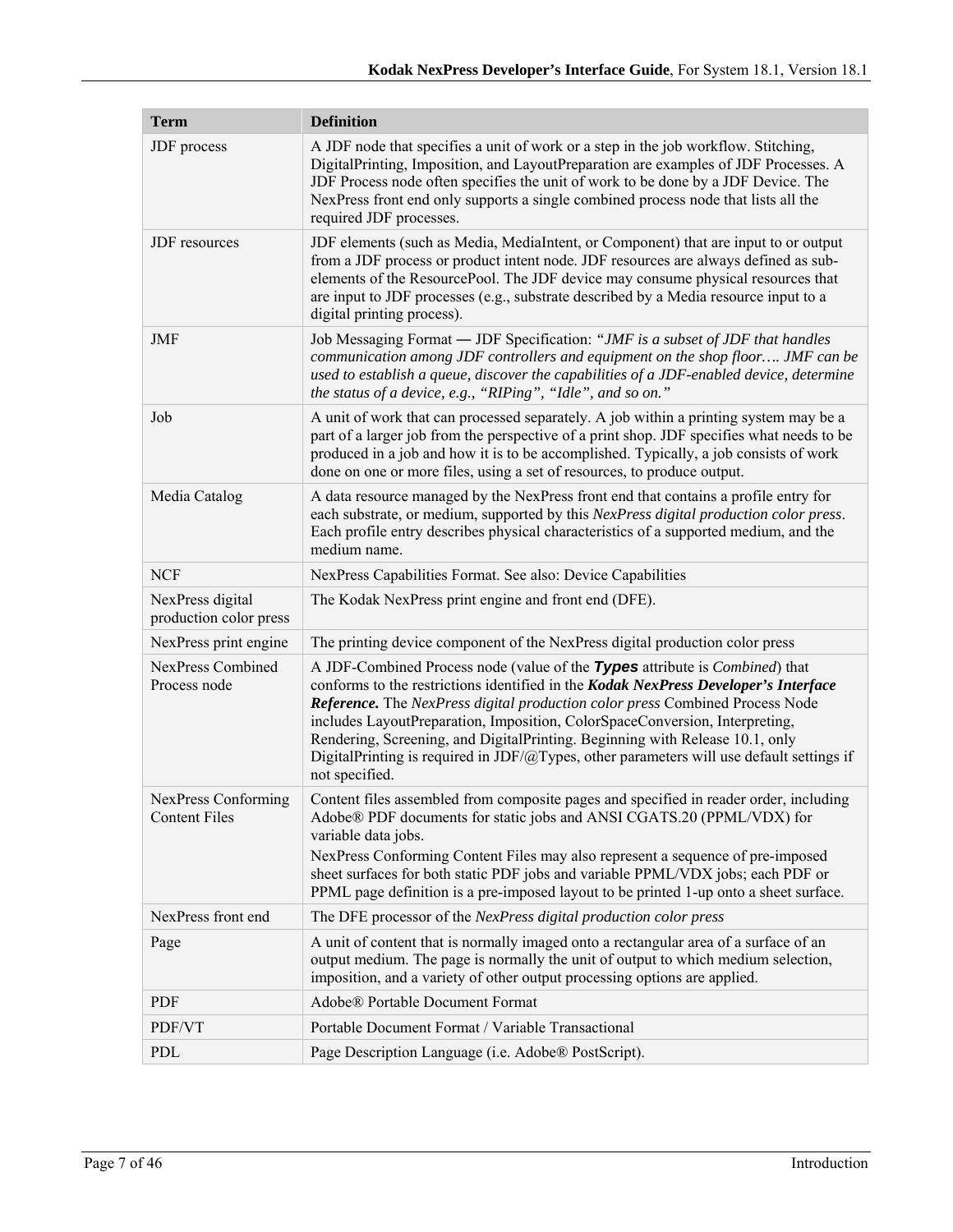| <b>Term</b>                          | <b>Definition</b>                                                                                                                                                                                                                                                                                                                                                                                                                                                                                                                                                                                                                                                                                                           |
|--------------------------------------|-----------------------------------------------------------------------------------------------------------------------------------------------------------------------------------------------------------------------------------------------------------------------------------------------------------------------------------------------------------------------------------------------------------------------------------------------------------------------------------------------------------------------------------------------------------------------------------------------------------------------------------------------------------------------------------------------------------------------------|
| PDM (VDX)                            | Portable Digital Master version 2.01 – an early draft of what is now the fully balloted<br>and accredited ANSI CGATS.20-2002 PPML/VDX standard. This is the optimized<br>Structured Document Format used by earlier versions of the NexPress front end for<br>representing the page content of a VDP job. Like PPML/VDX, this also is a PDF-based<br>format that contains PPML data and is used to encode the many Recipient Instances of<br>a VDP job in a highly optimized way. PDM support by the NexPress front end will be<br>deprecated in the future.                                                                                                                                                                |
| <b>PJTF</b>                          | Portable Job Ticket Format — Developed by Adobe®, this is is the internal data format<br>for representing job ticket control information in the NexPress front end. JDF job<br>tickets are converted to PJTF upon submission.                                                                                                                                                                                                                                                                                                                                                                                                                                                                                               |
| <b>PPML</b>                          | Personalized Print Markup Language — Name of the XML-based variable data mark-<br>up language developed by the Print On Demand initiative (PODi). PPML provides<br>semantics for object-level reusability of graphical content. The PDF-based PPML/VDX<br>and PDM formats use PPML data to describe Instance documents and their pages.                                                                                                                                                                                                                                                                                                                                                                                     |
| PPML/VDX                             | Personalized Print Markup Language/Variable Data eXchange — The CGATS.20<br>ANSI standard PDF and PPML-based file format for representing variable content<br>documents. A Structured Document Format that may be device and workflow-<br>independent. It separates the variable data creative design process from the details of<br>the print manufacturing process. This standard was accredited after the first release of<br>the NexPress digital production color press. PDM is closely related to this standard.<br>Like PDM, it is PDF-based and uses PPML data to describe Recipient Instances and<br>their pages. PPML data is embedded within one of the PDF files of the set files that<br>comprise an Instance. |
| Recipient Instance                   | The pages of a VDP content data stream that belong to a particular recipient.<br>Represented in the PPML data of a PPML/VDX instance as a JOB element.                                                                                                                                                                                                                                                                                                                                                                                                                                                                                                                                                                      |
| <b>RIP</b>                           | Raster Image Processor – converts vector and sampled image data interpreted from<br>page content formats such as PDF, PostScript, and PPML/VDX into raster image data<br>that is used to drive the print imaging apparatus of the digital printer.                                                                                                                                                                                                                                                                                                                                                                                                                                                                          |
| <b>SDK</b>                           | Software Developer's Kit $-$ A collection of documentation and tools intended to<br>enable third party application developers to successfully integrate their variable data<br>solutions (using ANSI PPML/VDX) with the NexPress digital production color press.                                                                                                                                                                                                                                                                                                                                                                                                                                                            |
| Sheet                                | A unit of a medium, typically a sheet of paper or an area on a continuous roll of roll-fed<br>paper, on which output is printed. Sheets may be cut and folded after printing. For<br>example, a sheet with no folds may contain one or two Pages, one per imaged side; a<br>brochure with one fold may contains four Pages, one located on each side of the fold<br>per side.                                                                                                                                                                                                                                                                                                                                               |
| Structure component                  | A partial component of a print product such as the cover pages, body pages, dust cover,<br>or insert pages of a book. Note that a book may be an assembly of structure<br>components.                                                                                                                                                                                                                                                                                                                                                                                                                                                                                                                                       |
| <b>Structured Document</b><br>Format | Page content definition format that is structured such that the data that makes up<br>graphical page definitions are defined independent of each other (e.g. Adobe® PDF and<br>ANSI PPML/VDX). The pages of a document using Structured Document Format may<br>be indexed and the data can be efficiently accessed in random fashion.                                                                                                                                                                                                                                                                                                                                                                                       |
| URI                                  | Uniform Resource Identifier as defined in RFC 2396: Uniform Resource Identifiers<br>(URI)                                                                                                                                                                                                                                                                                                                                                                                                                                                                                                                                                                                                                                   |
| URL                                  | Uniform Resource Locator as defined in RFC 2396: Uniform Resource Identifiers<br>(URI)                                                                                                                                                                                                                                                                                                                                                                                                                                                                                                                                                                                                                                      |
| <b>VDP</b>                           | Variable Data Printing — The concept of customizing each print (or Instance) of a run<br>of a digital print job.                                                                                                                                                                                                                                                                                                                                                                                                                                                                                                                                                                                                            |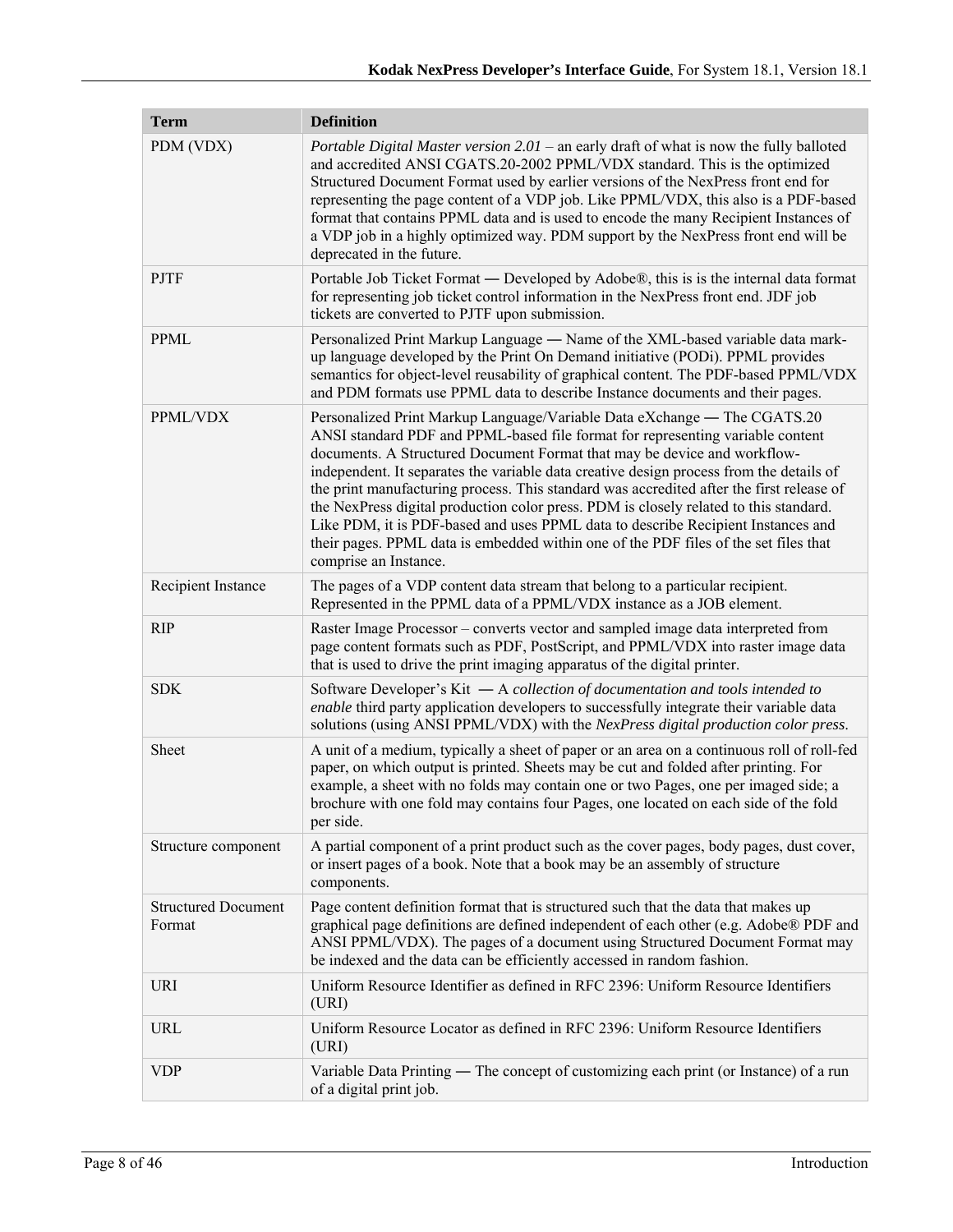| <b>Term</b>                   | <b>Definition</b>                                                                                                                                                                                                                                                                                                               |
|-------------------------------|---------------------------------------------------------------------------------------------------------------------------------------------------------------------------------------------------------------------------------------------------------------------------------------------------------------------------------|
| <b>VDX</b>                    | Short term for PPML/VDX. See PPML/VDX                                                                                                                                                                                                                                                                                           |
| Virtual Printer Hot<br>Folder | An active operating system folder that provides a mechanism to submit print job data<br>for execution by the NexPress front end. Each Virtual Printer Hot Folder has a pre-<br>assigned Virtual Printer Job Ticket that specifies processing requirements for the PDF,<br>PDM2, PostScript, or PPML/VDX data submitted into it. |
| <b>VPITT</b>                  | Virtual Printer Job Ticket Template – Specifies settings required by NexPress front end<br>to process content files submitted into a Virtual Printer Hot Folder. The NexPress<br>Client software is used to specify its settings.                                                                                               |
| XML                           | Extensible Markup Language                                                                                                                                                                                                                                                                                                      |

## **1.3 Document Conventions**

This section identifies the standard conventions used in this document. Following these conventions will help ensure consistency throughout the document.

- 1) PDF operators, PDF keywords, the names of keys in PDF dictionaries, and other predefined names are written in a bold sans serif type font; for example, the **ID** key.
- 2) Operands of PDF operators or values of dictionary keys are written in an italic sans serif font, for example the */Catalog* key.
- 3) PPML and JDF element and XML element names in general are written in a bold sans serif type font, for example the **DOCUMENT** element.
- 4) Values of attributes of XML elements are written in an italic sans serif font. For example: *LineArt.*
- 5) Attribute names of PPML and XML elements are written in a bold italic sans serif font. For example, the *ProcessColorModel* attribute of the **ColorColorantControl** element.
- 6) In some cases the Xpath notation may also be used when showing the relationship of an XML element attribute or sub-element to an element. For example: *ColorantControl/@ProcessColorModel*.
- 7) Placeholders for normally variable information are written in an italic serif font. For example: "The first value specifies the number of *columns* of page cells and the second value specifies the number of *rows* of page cells in the multi–up grid".
- 8) Within examples, use of bold font has no technical significance and is used for emphasis only.

## **1.4 Constraints**

- 1) Similar to the CIP4 Interoperability Conformance Specification (ICS) documents, all NexPress front end supported elements, sub-elements, and attributes are presented in this document in a tabular format with the following column headings: "Name or Value", "Manager", "Worker", and "Description". Please refer to [BICS] for how to read ICS documents if further understanding of notations and format is needed.
- 2) NexPress front end also conforms to the size limits for attribute values as specified in [BICS].
- 3) Refer to [JDF] for additional detail on specific JDF references mentioned in this document. Information from the JDF Specification will not be duplicated in this document whenever possible. This will help in maintenance of this document and help to eliminate any discrepancies with [JDF].
- 4) NexPress front end, System 9.0 uses JDF 1.3.

## **1.5 References**

- [ 1 ] Adobe® Portable Document Format Reference Manual, Version 1.6, 2004, Adobe® Systems Incorporated, [PDF]
- [ 2 ] Adobe Portable Job Ticket Format Technical Note #5620, Version 1.1, April 1999, Adobe Systems Incorporated, http://partners.adobe.com/asn/developer/PDFS/TN/5620.pdf, [PJTF]
- [ 3 ] JDF Specification, Release 1.3, September 2005, www.cip4.org, [JDF]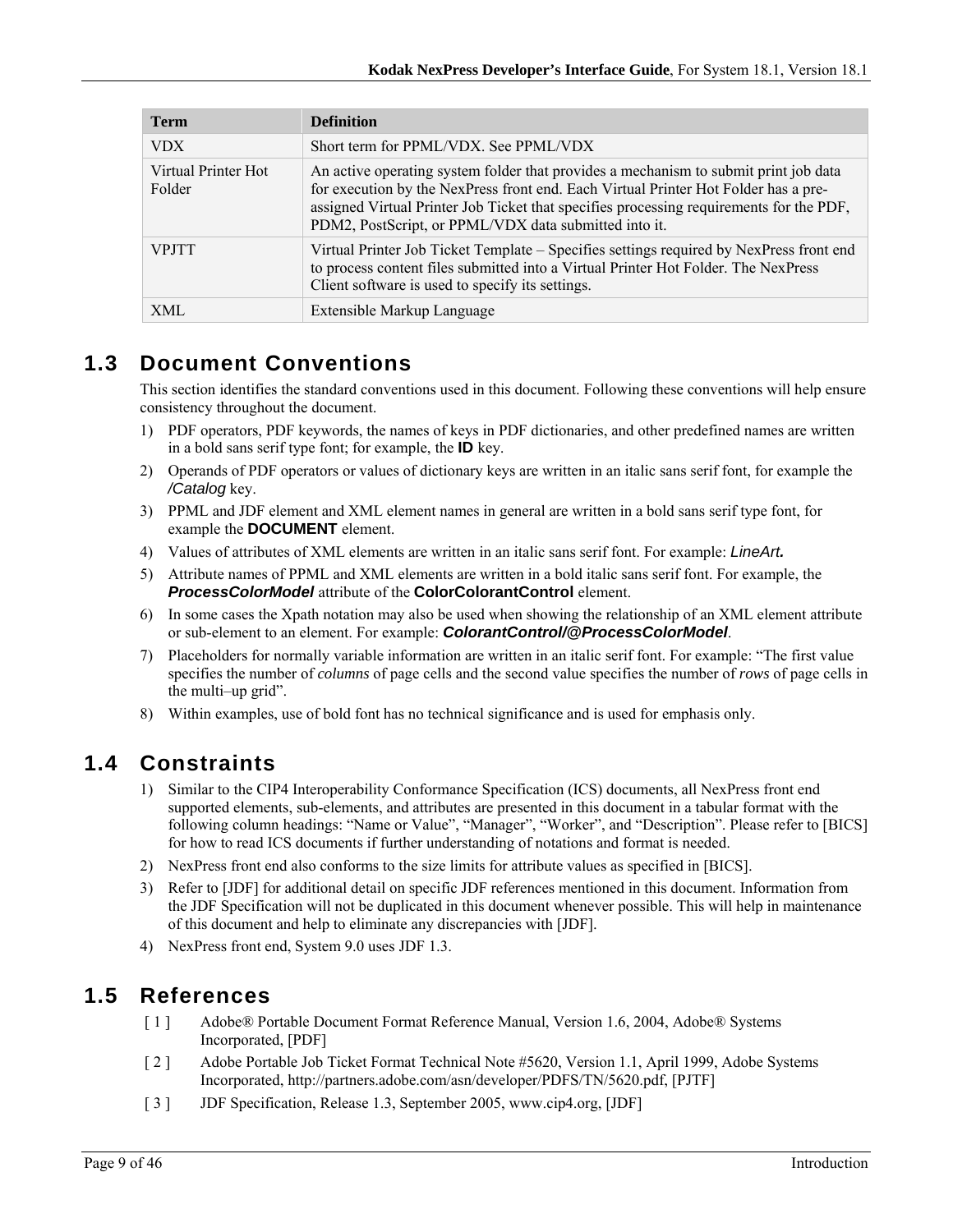- [ 4 ] XML Specification, Version 1.0, February 1998, www.w3.org, [XML]
- [ 5 ] PPML Functional Specification, Version 2.0, 27-March-2002, Print On Demand Initiative (PODi), [PPML]
- [ 6 ] ANSI CGATS.20:2002 Graphic Technology, Variable printing data exchange using PPML and PDF (PPML/VDX), Approval dated 8-July-2002, American National Standards Institute, Inc. available from NPES, [PPML/VDX]
- [ 7 ] Application Notes for CGATS.20-2002, Prepared by CGATS SC6/TF2, August 2004, http://www.npes.org/standards/tools.html, [PPML/VDX-AN]
- [8] Base Interoperability Conformance Specification (ICS), Version 1.0, December 2004, www.cip4.com, [BICS]
- [ 9 ] Kodak NexPress Developer's Interface Guide, for System 9.0, Version 2.0, January 2007, Eastman Kodak Company, [KNDIG]
- [ 10 ] Kodak NexPress Developer's Interface Reference, for System 9.0, Version 2.0, January 2007, Eastman Kodak Company, [KNDIR]
- [ 11 ] Portal Digital Master, Version 1.01, July 2001, NexPress Solutions LLC, [PDM]
- [ 12 ] ISO 16612-2 Graphic Technology Variable Data Exchange Part 2: Using PDF/X-4 and PDF/X5 (PDF/VT-1 and PDF/VT-2) , First Edition, 15-August-2010. [PDF/VT]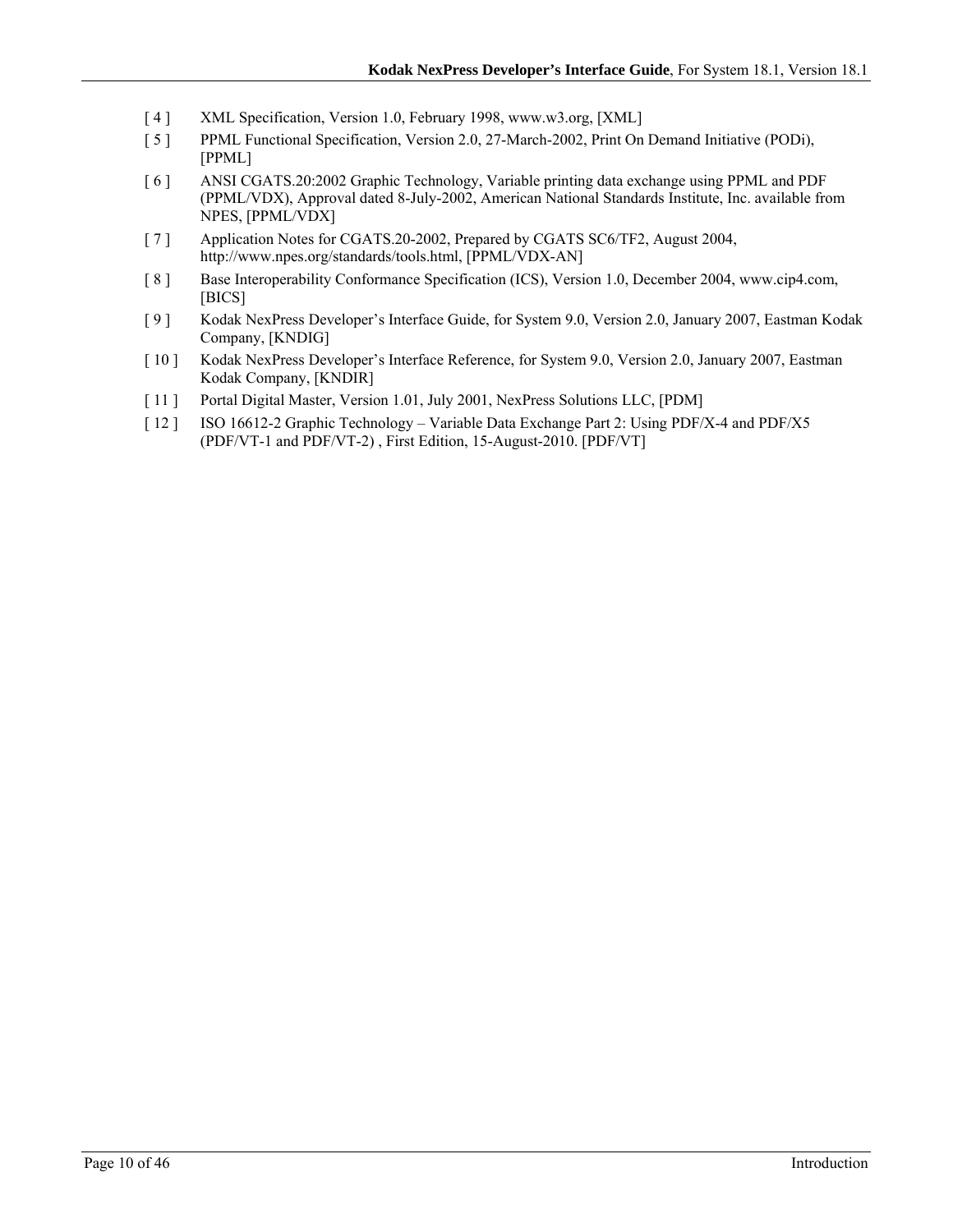# **2 Differences between Software Releases**

## **2.1 Changes in System 18.1**

- Deprecate NexPress DryInk pearlescent, renamed to NexPress DryInk metallic clear
- pearlizedPaperEffect, uniformSparkleFlood, uniformSparkleImage, metallicFlood, metallicImage overcoat values for Media/@NXPClearCoatBack, Media/@NXP:ClearCoatFront
- Support for RenderingParams/@NXP:MetallicCLProcessColorantLaydown, required when metallicFlood or metallicImage overcoat values are selected

## **2.2 Changes in System 18.0**

• Support for multiple-size substrates via Media/ $@NXP$ :MediaSizeName

## **2.3 Changes in System 17.0**

• Support for InterpretingParams/@JobPrintSpeed and InterpretingParams/@JobPTRType

## **2.4 Changes in System 16.0**

- whiteFlood, whiteImage and autoWhite overcoats for White dry ink
- Support for InterpretingParams/@MirrorAround

## **2.5 Changes in System 15.2P01**

Enhanced Ink Optimization

## **2.6 Changes in System 15.2**

- Halo Effect Correction
- DuraCoat Overcoat

## **2.7 Changes in System 15.1**

Windows 2012 Server Primary

## **2.8 Changes in System 15.0**

- Economy Mode
- RGB Image Smoothing
- Ink Optimization
- Windows 2008 Server R2 Primary
- Windows 7 Pro Secondary

## **2.9 Changes in System 14.0**

New dry ink support: white, gold, pearlescent, neon pink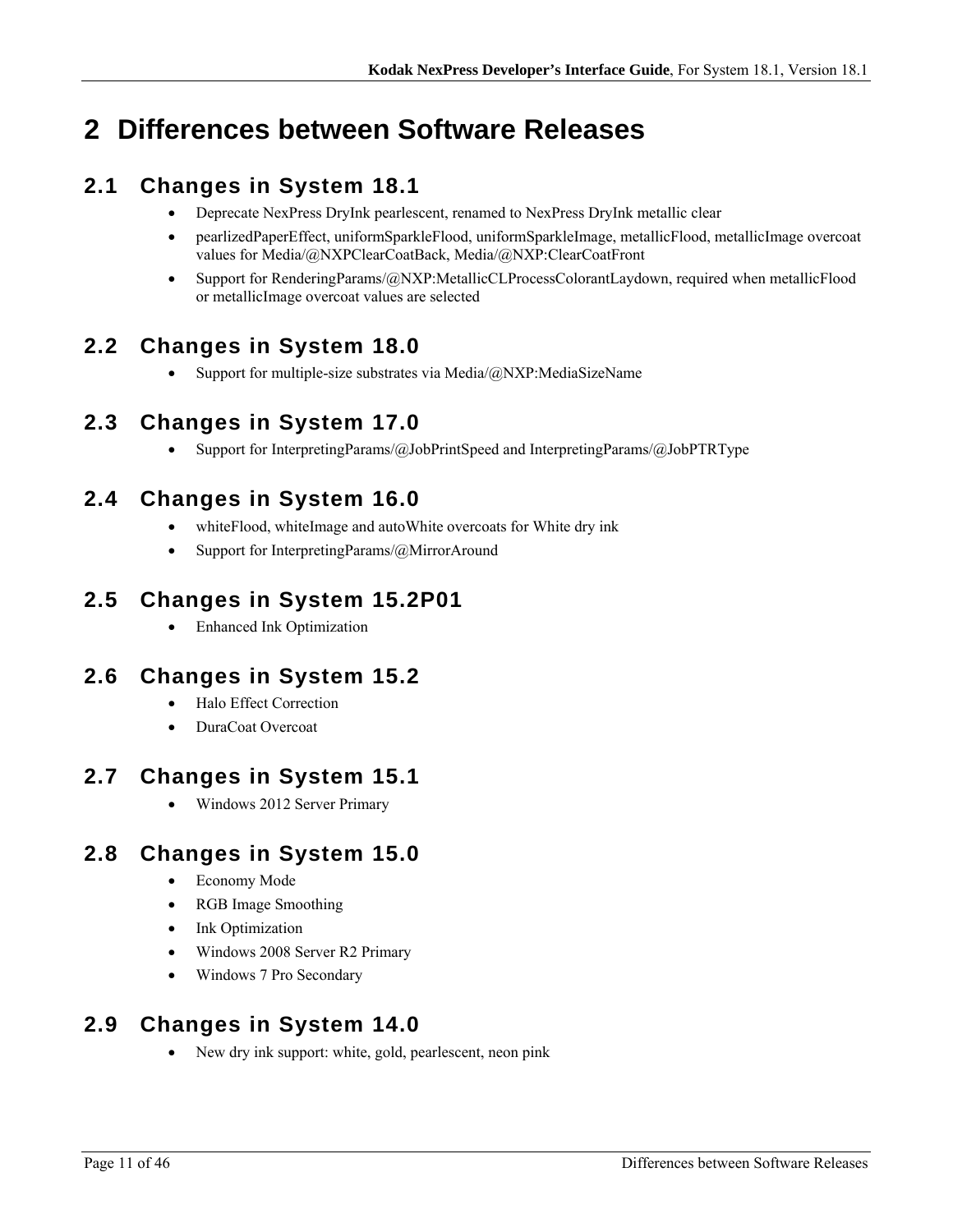## **2.10 Changes between System 12.0 and System 12.1**

There have been no changes to the JDF Portal interface in System 12.1

## **2.11 Changes between System 11.2 and System 12.0**

• Addition of support for PDF/VT-1, single file Variable Data Exchange.

## **2.12 Changes between System 11.0/11.1 and System 11.2**

### **2.12.1 JDF**

Red Fluorescing clear dry ink support.

## **2.13 Changes between System 10.1 and 11.0/11.1**

### **2.13.1 JDF**

- Color Management for RGB color spaces may not be disabled.
- Dimensional clear dry ink support.

## **2.14 Changes between System 10.1 and System 10.2**

### **2.14.1 JDF**

- **-** JDF Job Ticket support for M700e finishing options
- M700e related Preflight messages, warnings, and errors returned via JMF Notifications
- M700e finisher substrate mismatch events reported via JMF Error Notifications

## **2.15 Changes between System 10.0 and System 10.1**

## **2.15.1 JDF**

- A multicast locator was added for use by the Creo Prinergy Workflow Controller.
- **Restrictions have been removed that required a specific set of types in the JDF Process combined node.** Now only DigitalPrinting is required.
- Most of the configuration files in \CDFE\_CONFIG\InitialConfig\Printready for use by Heidelberg PrintReady version 2.1 have been removed.
- Dry ink values were defined for micr, raised clear, and xd clear.
- Values added to support iqFlood, iqImage, xdPhoto, and xdGraphic.
- DeviceCondition and StatusDetails are reported for press condition "NeedsAttention".
- **Resource Check warnings and errors are reported in JobPhase/@Comment for queued jobs.**
- Reports descriptions and availability of media and dry ink resources.
- Custom attribute NXP:StopPoints created to stop job during processing.
- **JDFStorage directory (See Section 6.2.7)**  Use of the JDFStorage directory for completed JDF tickets has been deprecated.
- **Logfile location (See Section 3.4.4.3)**  Location of JDF Portal communications log is now specified by environment variable %CDFE\_LOGFILES%.
- References to "NexStation" have been replaced with "NexPress".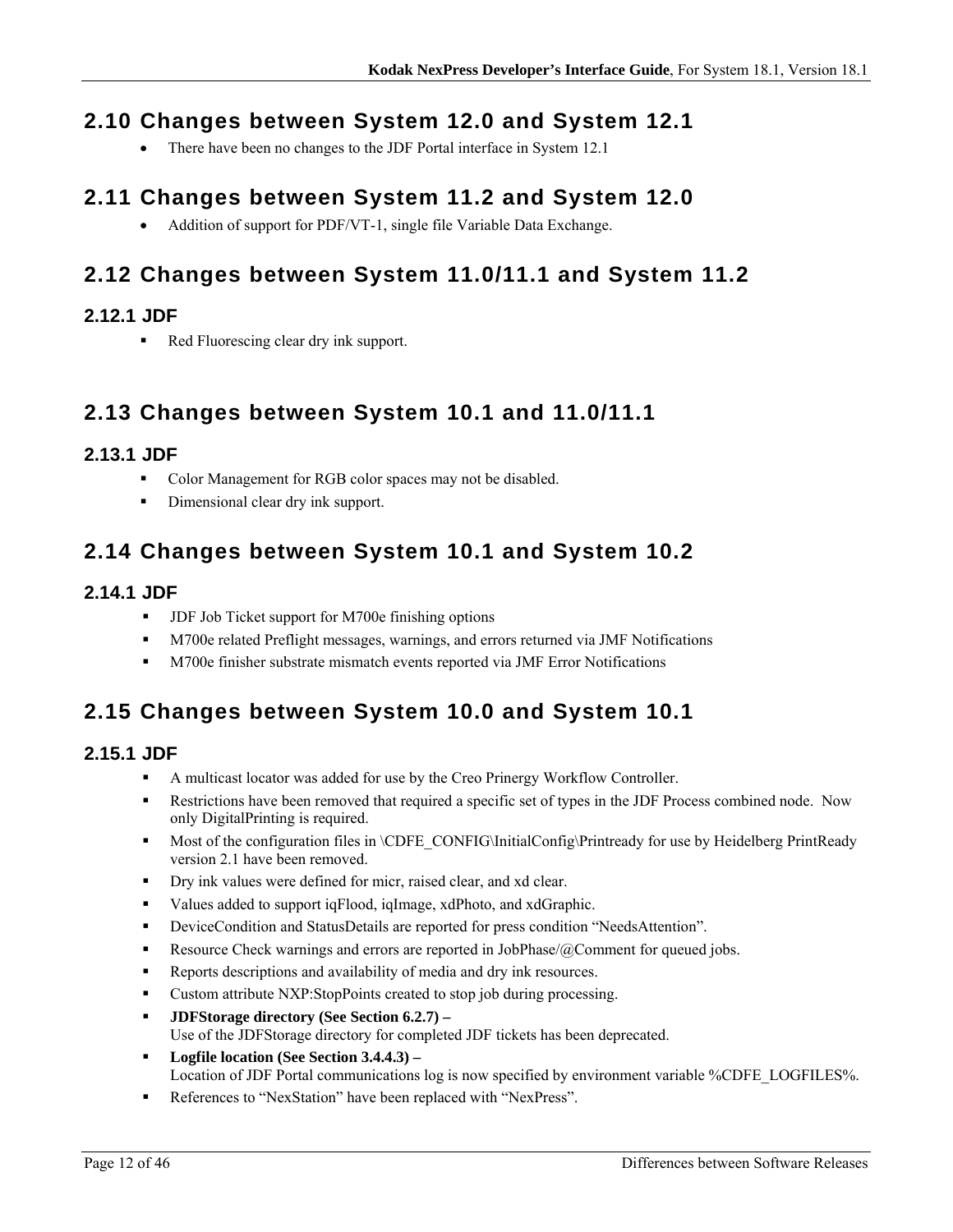**Removed HDM:Shutdown (See Section Error! Reference source not found.) –** Removed JMF commands HDM:Shutdown and HDM:CheckFolderAccess. "Shutdown" is equivalent to HDM:Shutdown, and continues to be supported.

## **2.16 Changes between System 9.0 and System 10.0**

- JDFHotFolder is available as a network share whenever the JDF Portal Queue is open.
- **No content filesize restriction in 3-part MIME attachments (See Section 6.2.1)**  PDF content files accompanying JMF SubmitQueueEntry in 3-part MIME are now spooled directly to a file to eliminate the filesize restrictions of earlier releases. To enable this behavior, the content-file part must be identified within the MIME header using "Content-Disposition: Attachment" and "Content-Type: application/pdf".
- "DeviceDefault" is now interpretated as "Gradation" for the following attributes within RenderingParams/NXP:CLCDDIQParams: HTTextBW, HTGraphicsBW, HTImageBW, HTTextCMYK, HTLineCMYK, HTGraphicsCMYK, HTImageCMYK.
- Support for "ftp:" added to QueueSubmissionParams/@URL.

## **2.17 Changes between System 8.5 and System 9.0**

- Postscript support has been added for content files in a JDF runlist. In previous releases only PDF was supported.
- Content-Type in the HTTP header of a JMF response will use application/vnd.cip4-jmf+xml if this type is used in the request.
- When the JDF queue is closed or blocked, any JDF Tickets dropped onto the JDF hot folder are deleted. In the previous release, these files remained in the hot folder directory until the queue was opened.
- Support was added for URI scheme "FTP:" in **RunList/Layout/FileSpec/@URL**. This allows content files on an FTP server to be referenced within a JDF JobTicket.
- **Runlist/@Directory** is supported. It can be used to identify a base path for FILE: URLs containing a relative path. Previously relative paths had to be located within the JDF Hotfolder.
- **Runlist/@Directory** can also be used to designate a search path for VDX PDL content. In this case the URL must be either a local path (drive letter required if not on the C: drive) or a UNC path. For example:

```
<RunList Directory="/parentDirectory/theDirectory" …/> 
<RunList Directory="d:/parentDirectory/theDirectory" …/> 
<RunList Directory="//servername/sharename" …/>
```
- Whenever applicable, failed JMF commands return one of the standard exception codes defined in the JDF 1.3 specification.
- Restrictions on media definition have been loosened so that **Location/@LocationName** is not always required. If omitted from the JDF, LocationName for body and cover medias will be determined from the media partitioning.
- Additional values in **Media/Location/@LocationName** are supported.
- **QueueFilter** is now supported on incoming JMF commands and queries.
- Persistent JMF messages that are sent to registered subscribers will include **Notification/@JobID** and **Notification/@NXP:QueueEntryID** when these values are known.
- JMF KnownMessages response includes SubmissionMethods query.
- When **Device/@DeviceID** is supplied in a JDF ticket, it is matched against the *SenderID* reported by the device in JMF responses.
- **JDF/NodeInfo** was moved to a resource in the JDF 1.3 specification. It is used to designate *@TargetRoute* for the completed JDF. The deprecated notation continues to be supported as well.
- Support was added for **JDF/@Activation**. A value of "Held" in a job ticket will set the initial state of the submitted job to "Held".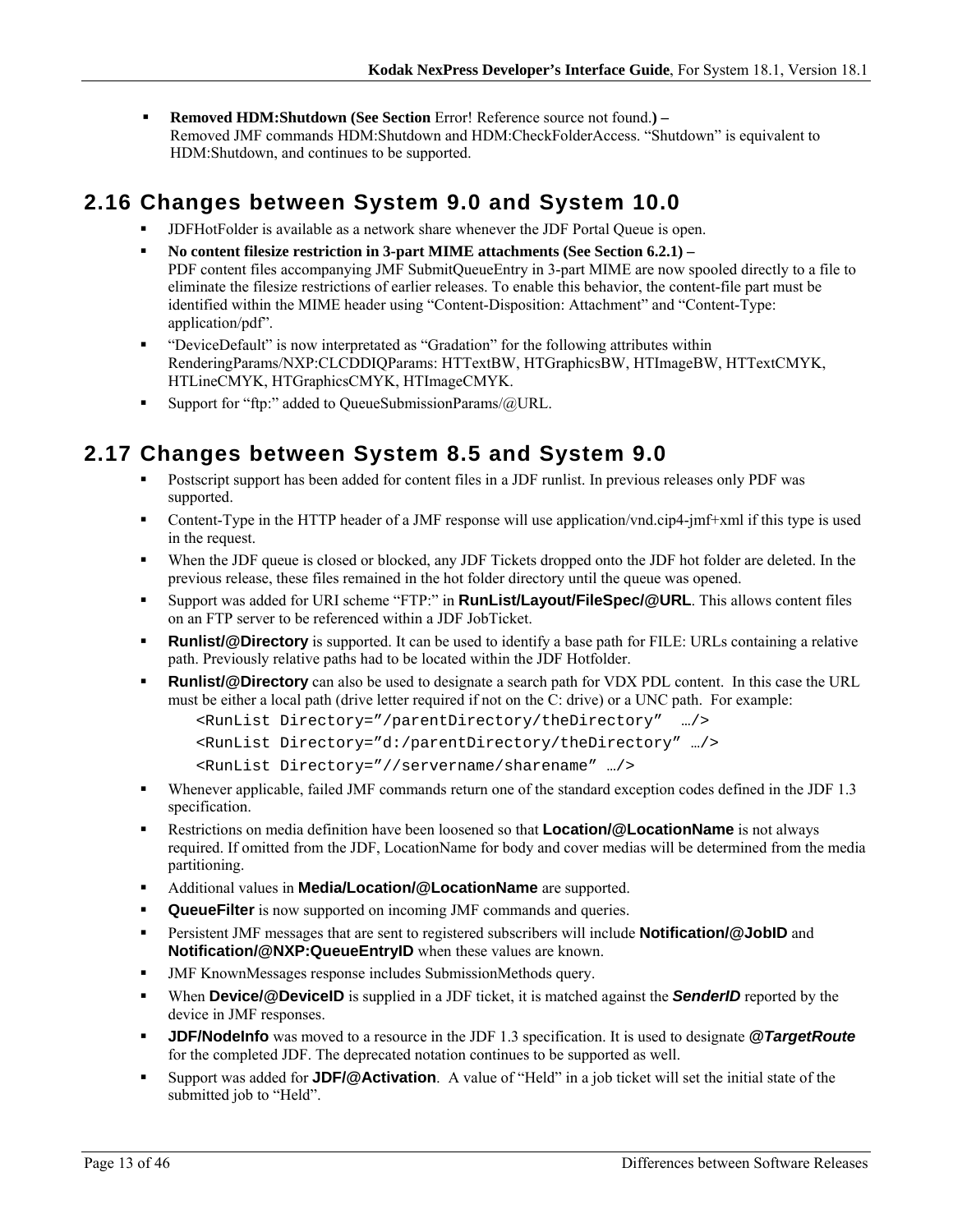- **DigitalPrintingParams/@NXP:ColorFlow** has been added to identify jobs that should adhere to the ColorFlow policy of the press.
- **Rendering Params** with selected proprietary attributes has been added.
- **ColorSpaceConversionOp/@ConvRGBGrayToBlack** and **ColorSpaceConversionOp/@RGBGrayToBlackThreshold** have been added to control use of black colorant in RGB Graphics images.
- Proprietary attribute **NodeInfo/@NXP:DeleteWhenDone** has been added to the JDF ticket so that hotfolder jobs can designate whether to be automatically removed upon completion or abort.
- The JDF Portal Configuration file is not new, but the configuration file was not previously referenced in this document. For System 9.0, usage of the configuration value bDeleteWhenDone has been enhanced to control auto-delete behavior when submitted JDF hotfolder jobs reach completion or are aborted.
- **Device/ModelName** has been defined to facilitate rejection of a JDF ticket for situations in which the JDF was written using device-specific attributes and values that may be interpreted incorrectly on other JDF device. No action is taken in System 9.0 from this attribute.

## **2.18 Changes between System 8.4 and System 8.5**

The primary development goal for the NexPress JDF Portal in System 8.4 was to support Base ICS Level 2. The Base ICS (Interoperability Conformance Specification)[BICS] is published by CIP4. In System 8.5, development focused on aspects of ICS Level 3 support that were thought to have the greatest benefit for users of the NexPress.

- The NexPress Combined Process node does not have to be the root node. Any JDF product intent nodes in a job ticket received through the JDF Portal Interface are ignored, but the ticket will be processed if a NexPress Combined Process Node is found.
- The JMF **SubmitQueueEntry** command can use "CID:", "HTTP:", or "FILE:" access to reference a file containing the JDF Process job ticket.
- Support was added for MIME packaging of content files. MIME packaged submissions using a MIME file to the JDF Portal Hot Folder, or a 3-part MIME with JMF SubmitQueueEntry are both supported.
- The location of the JDF Portal Hot Folder has changed to \\servername>\HotFolder\JDFHotfolder.
- **Support for JMF Query SubmissionMethods was added; it returns the hot folder location.**
- Support for **FileSpec/Disposition** was added to provide automatic deletion of content files. By default, the content file is preserved.
- Support was added for **QueueSubmissionParams/Disposition**. Any job without this Disposition element will be automatically deleted when the job status becomes *Completed* or *Aborted.*
- The completed JDF file can be sent to a web server by specifying "HTTP://servername:PORT#/" in the URI for *TargetRoute* or *ReturnURL*.
- Support is extended for PDF version 1.6 as produced by Adobe® Acrobat® 7.
- To assist developers who are integrating a controller with the JDF Portal, all JMF communications received and sent by the NexPress front end are logged. Only JMF messages and MIME-encoded JDF job tickets are written to the log; received PDF content is not saved.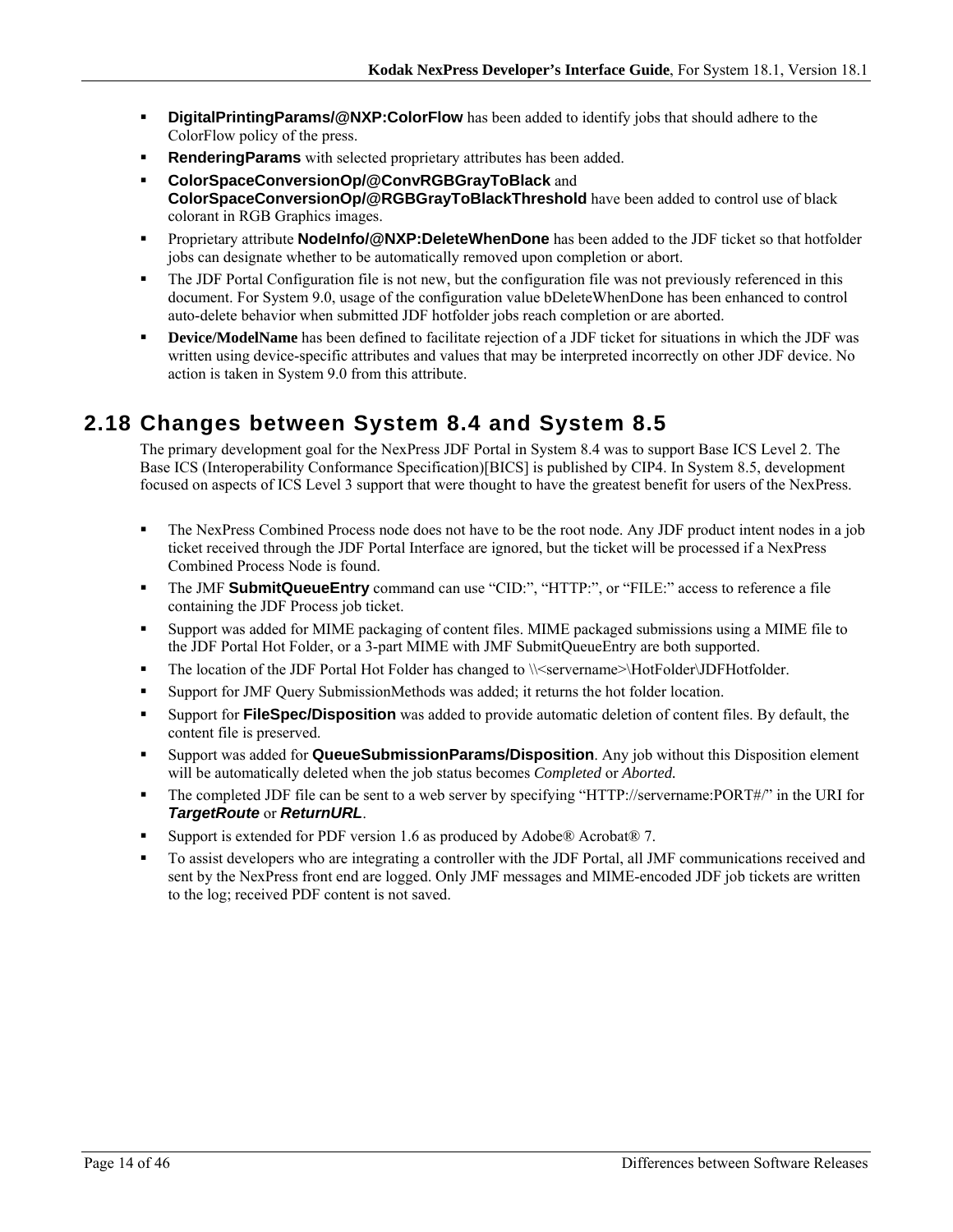# **3 NexPress Workflow**

The diagram shows the NexPress workflow. There are Client Applications generating content files and optional Workflow Controllers receiving some of this content, transforming it into JDF Process-based content, and providing other value-added functions. The NexPress front end provides a rich set of interfaces to submit and manage jobs and to print the content files on the NexPress digital production color press.



## **3.1 Client Application**

The box in the diagram labeled **Client Application** represents the functionality of prepress applications used to create static and variable page content data. **Client Applications** create Structured Document Formats for consumption by Workflow Controllers (through W interface), the NexPress front end (through V or J interfaces), and by other **Client Applications** including NexPress workflow tools. The Structured Document Formats created by such applications should generally be device and production-workflow independent. They may include print product description data (also referred to as Product Intent data) that describe the basic intent of the final print product but not the production processes required to produce the final print product.

To create a document that uses a variable Structured Document Format (e.g. PPML/VDX), the **Client Application** would contain a Composition Engine to combine a layout template, recipient database records, digital assets (e.g. PPML/VDX-Content Files) and composition rules. It creates the Structured Document Format that best represents the print product, as shown in the following diagram. Note that there are differences in the PPML/VDX supported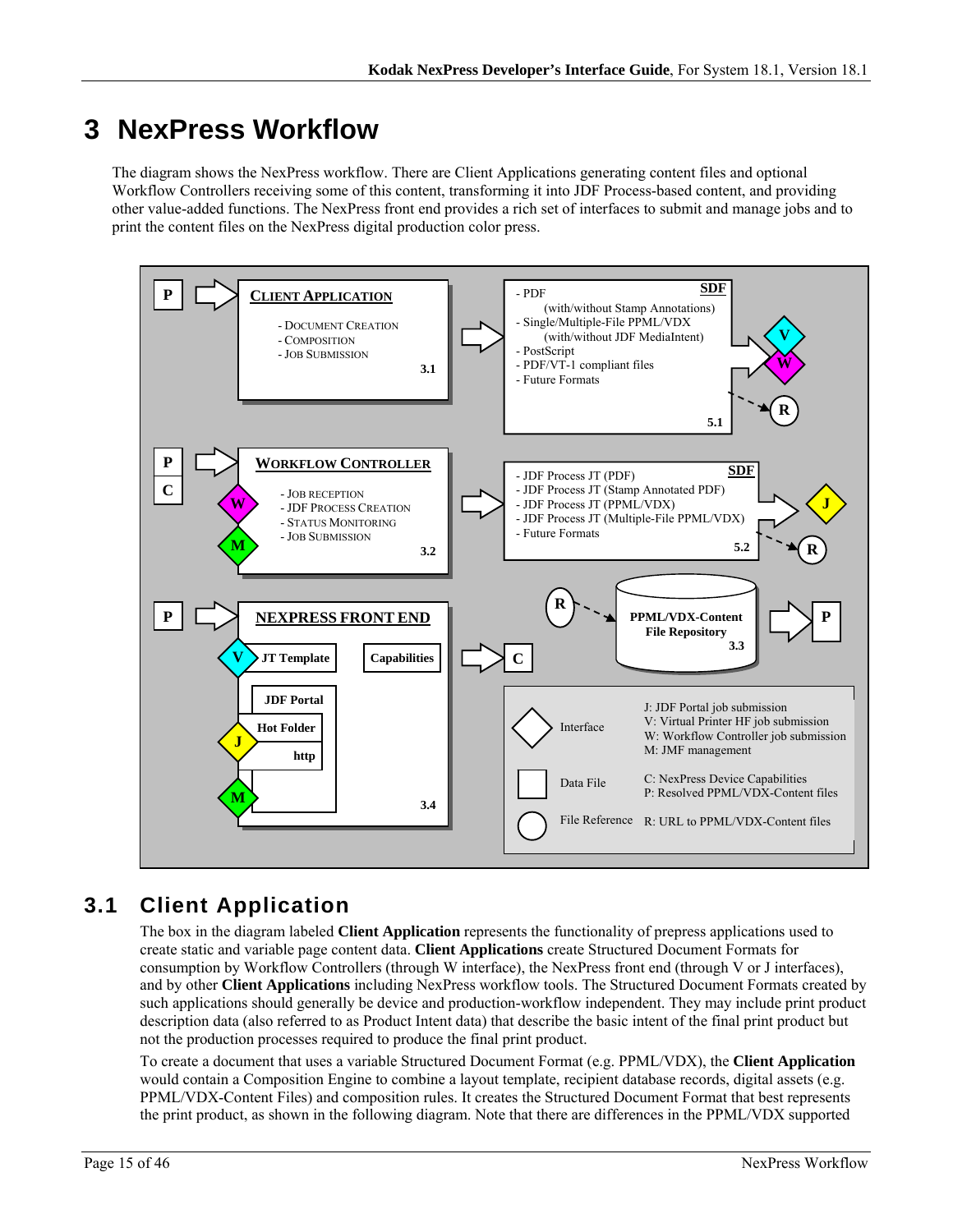by interfaces V and J. Interface J does not support JDF intent (including JDF MediaIntent that is supported by interface V).



To create a document that uses a static Structured Document Format (e.g. PDF), the **Client Application** would utilize a software application such as Adobe® Acrobat Professional, or another creative application that uses a print driver capable of generating the static Structured Document Format.

### **3.1.1 Kodak Imposition Viewer**

The Kodak Imposition Viewer is a NexPress workflow tool. It is an Adobe® Acrobat Plug-in provided with the NexPress digital production color press. This tool allows a prepress operator to open and view both PDF and PPML/VDX-Layout files, define a job ticket, embed a JDF Process ticket into the PDF, and submit the file to the Virtual Printer Hot Folder (Interface V) of the NexPress front end. It does not submit JDF Intent, and will convert imposition parameters specified in JDF Intent into JDF Process prior to submission.

The Kodak Imposition Viewer extends the Virtual Printer Hot Folder interface by allowing an operator to examine PDF or PPML/VDX instances, and prepare the file for printing on the NexPress digital production color press.

For PPML/VDX content, the JDF Product Intent data embedded within the PPML/VDX-Layout file can be displayed by the tool, and can be used as guidance to the operator in specifying the job ticket. The Kodak Imposition Viewer will also convert the JDF Intent elements of BindingIntent, LayoutIntent, and MediaIntent into JDFProcess prior to submission. The tool's job ticket editor functionality allows selection of perfecting, imposition, and media requirements. It produces a JDF Process job ticket that is embedded within the content file (PDF or PPML/VDX-Layout file). Even though a job ticket can be exported from the Kodak Imposition Viewer as a JDF Process file, this JDF Process data cannot be subsequently used for submission to the JDF Portal Interface. In particular, *RunList/LayoutElement/FileSpec/@URL* references the content file as an embedded JDF.

It is important to note that because the Kodak Imposition Viewer only supports submission into the Virtual Printer Hot Folder (Interface V), jobs submitted to the NexPress front end from the Imposition Viewer cannot subsequently be managed using the JDF Portal JMF management interface (M).

For more details on the use and features of this NexPress workflow tool, refer to the online Help guide provided with the product.

### **3.1.2 Kodak SmartBoard Document Mastering Software**

Kodak SmartBoard Document Mastering software is another NexPress workflow tool. It works in conjunction with Adobe® Acrobat to provide a powerful make-ready solution for digital print-on-demand. It is available for the Windows PC platform for use with the NexPress digital production color press. SmartBoard allows a prepress operator to open and view both PDF and PPML/VDX-Layout files, define a JDF Process job ticket, and submit the file to the Virtual Printer Hot Folder (Interface V) or JDF Portal (Interface J).

Kodak SmartBoard document mastering software:

 Provides a powerful "make-ready" production workflow tool that improves user productivity by reducing job setup time, and by reducing errors in job reprints because the job ticket is attached to the content.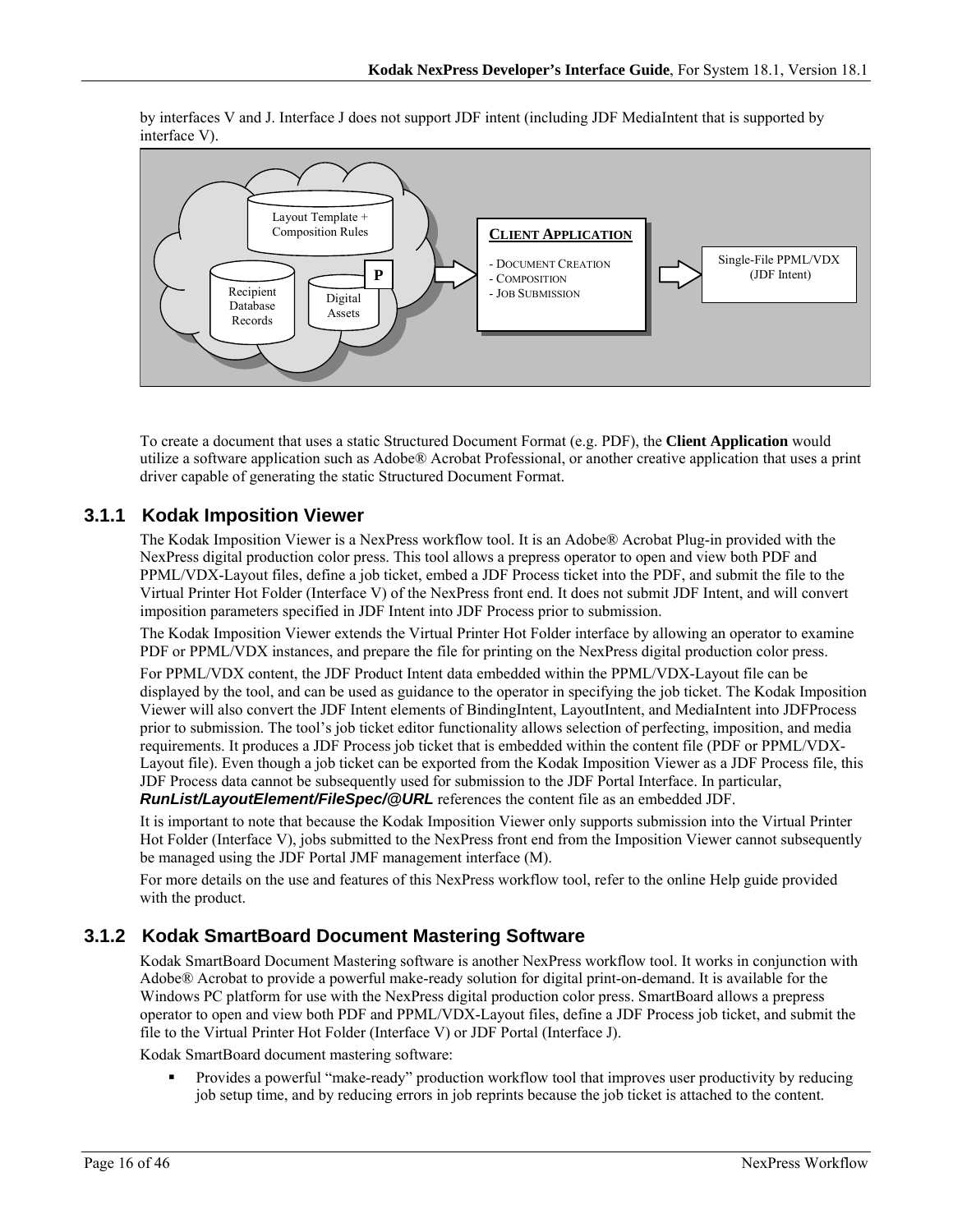- Provides powerful tools to assemble jobs, ticket jobs, and direct print or batch print jobs resulting in efficient operations and lower costs through a state-of-the-art PDF workflow within the production workflow.
- Allows addition of third party software to extend capabilities specific to customer needs while retaining purchase and training investment because of its open architecture and adherence to industry standards such as Acrobat, PDF, and Twain.
- Offers multiple configurations to maximize flexibility in the pre-print environment.
- Provides a full range of content repurposing features such as tab creation, color editing and imposition.

For more details on the use and features of this NexPress workflow tool, refer to the online Help guide provided with the product.

## **3.2 Workflow Controller**

The box in the diagram labeled **Workflow Controller** represents the class of software applications characterized by [JDF] as a Controller/Agent. A Controller/Agent creates and submits JDF Process Job Tickets to JDF devices such as the NexPress front end (using interface J). It may also monitor the status of the execution of jobs it submits (using interface M).

Included with the data submitted to interface (W) may be a JDF Product Intent Job Ticket that describes the finished print product in terms of its binding style, media styles, and finished page size and layout. A **Workflow Controller** that supports submission and management of Multiple-file PPML/VDX jobs may need to resolve URL references to the PPML/VDX-Content files. This access is represented in the diagram by input data file (P) fetched from the PPML/VDX Content File Repository.

A **Workflow Controller** that targets a NexPress digital production color press must create a JDF Process Job Ticket using information supplied by JDF Product Intent and/or from other product description information. The **Workflow Controller** must add the NexPress Combined Process Node it has created to the JDF job ticket, and submit the JDF job ticket to the NexPress front end's JDF Portal Interface (J) through one of the identified mechanisms.

Although the NexPress Combined Process Node can be added to a JDF job ticket that already contains JDF Product Intent data, a complete JDF job ticket including both Product and Intent does not have to be submitted to the JDF Portal Interface. Spawning, as defined in [JDF], may be an implemented feature of the **Workflow Controller**. In this case the controller would only submit a spawned JDF job ticket containing a NexPress Combined Process Node to the JDF Portal Interface (J) for execution.

## **3.2.1 Hybrid Workflow Controller**

Some prepress applications and tools may have the combined functionality of both **Client Application** and **Workflow Controller**. Such tools prepare page content data, and create a JDF Process job ticket containing a NexPress Combined Process Node. This ticket is then directly submitted to the NexPress front end's JDF Portal Interface (J). Software applications that have this combined functionality are referred to in this document as **Hybrid Workflow Controllers**.

These workflow tools are commonly used in variable data printing environments. In such environments, the authoring tools are given specific knowledge of the target production workflow, and are tightly coupled to (or directly target) a particular digital printing device. A hybrid workflow controller functions as both the design application and composition engine, and creates both the VDP page content data files and a JDF Process job ticket. It must have complete awareness of the print production workflow and printing device. Product Intent information is often not required, so converting from JDF Product Intent to JDF Process is usually not necessary.

## **3.3 PPML/VDX Content File Repository**

The element in the diagram labeled **PPML/VDX Content File Repository** represents the workflow functionality of a PDF content repository or file system that stores PPML/VDX-Content files external to the NexPress front end. A repository is useful in Multiple-file PPML/VDX workflows that are designed to maximize efficiencies related to the management of recurring, and/or segmented VDP jobs with shared PPML/VDX-Content files.

The **PPML/VDX Content File Repository** may be a file system or a digital asset management system that is directly accessible to the NexPress front end, **Client Application**, and/or **Workflow Controller**. It should be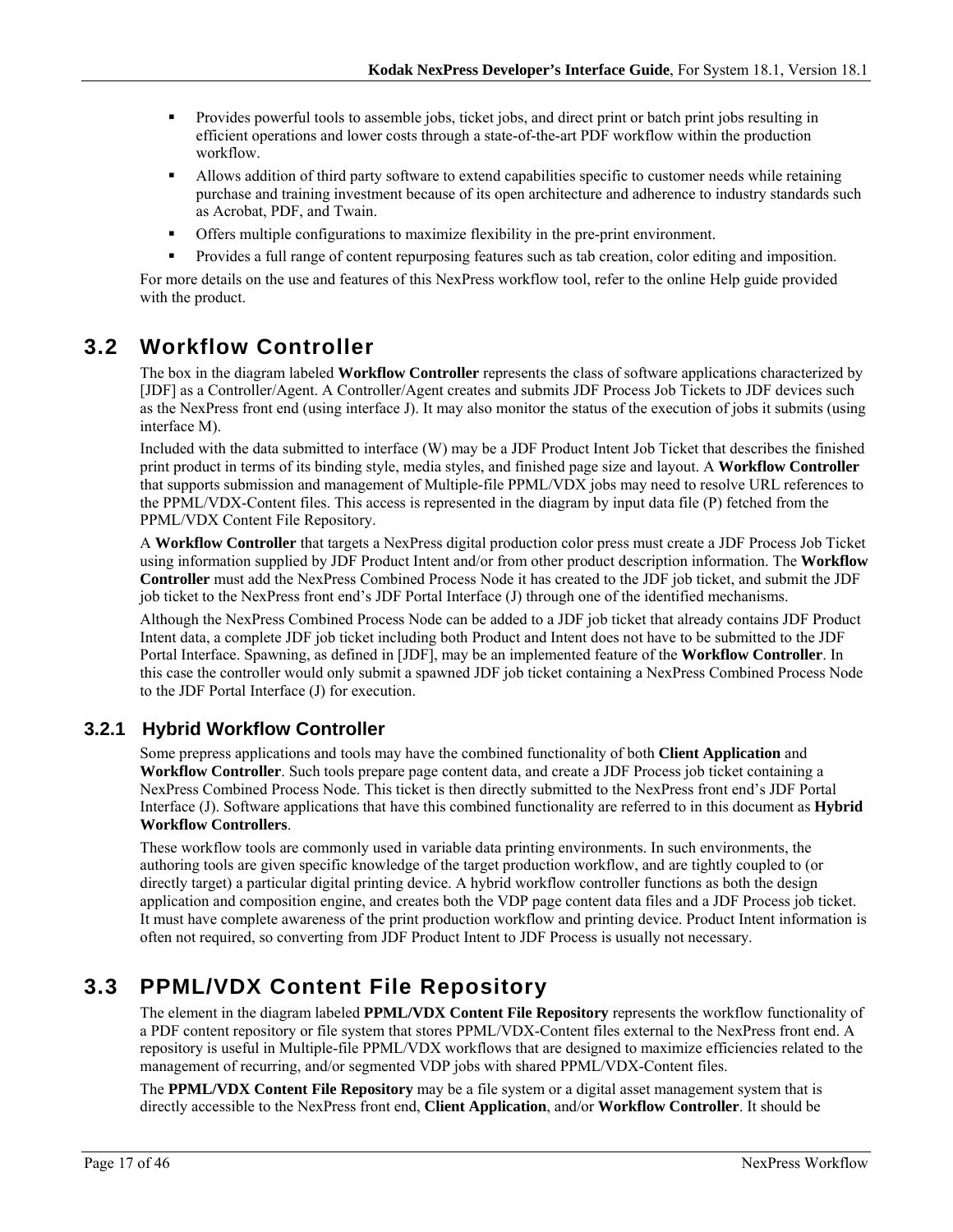accessible as a network share or have http server functionality. The repository contains PPML/VDX-Content files used by Multiple-file PPML/VDX Instances. For adequate performance with Multiple-file PPML/VDX jobs utilizing a significant number of large image files, a high-performance file system and network connection are required. File access and data transfer efficiency have a direct impact on job processing performance.

The data files (P), shown as input to the various workflow processors, represent support for resolving and actively fetching PPML/VDX-Content files referenced from the PPML/VDX-Layout file.

The NexPress front end provides support for Multiple-file PPML/VDX jobs, and can resolve URL references (R) to PPML/VDX-Content files for jobs submitted using either of its job submission interfaces, (V) or (J). When using URL access of type "file," the NexPress front end, the Workflow Controller, and the Client Application all require sufficient network permissions to access the Content File Repository.

## **3.4 NexPress front end**

The NexPress digital production color press is comprised of a NexPress front end and a NexPress digital production color print engine. The NexPress front end functions as both a prepress workflow controller and scalable raster image processor (RIP) to the NexPress digital production color print engine. Print job submission and print job processing workflow can be controlled through the JDF Portal Interfaces (J and M). Print jobs can also be submitted using the Virtual Printer Hot Folder Interface (V), and monitored or controlled using the NexPress Client. Only jobs submitted through the JDF Portal interface can be subsequently monitored or controlled using the JDF Portal Interface (M). Print job resources can only be managed using the NexPress Client.

## **3.4.1 Job Flow**

Multiple job submission interfaces to the NexPress front end are simultaneously active. The flow of jobs through the NexPress front end is shown in the following diagram.



Regardless of the submission interface, all jobs are placed into the Internal Job Queue for processing. Jobs in the Internal Job Queue are referred to as Internal Queue Entries. Internal Queue Entries are RIPped and printed in the order of their arrival. Because job processing capabilities overlap within the NexPress front end, multiple jobs will execute simultaneously depending upon the availability of processing resources.

Jobs submitted to a Virtual Printer Hot Folder are directly placed into the Internal Job Queue; jobs submitted to the JDF Portal interface first enter the JDF Portal Job Queue, and are subsequently placed into the Internal Job Queue by the JDF Portal. JDF jobs in the JDF Portal Job Queue are referred to as JDF Portal Queue Entries. Each job in the Internal Job Queue is identified by a unique CDFE Job Identifier. Portal Queue Entries have an additional QueueEntryID that is required for job identification in JMF messaging on Interface (J).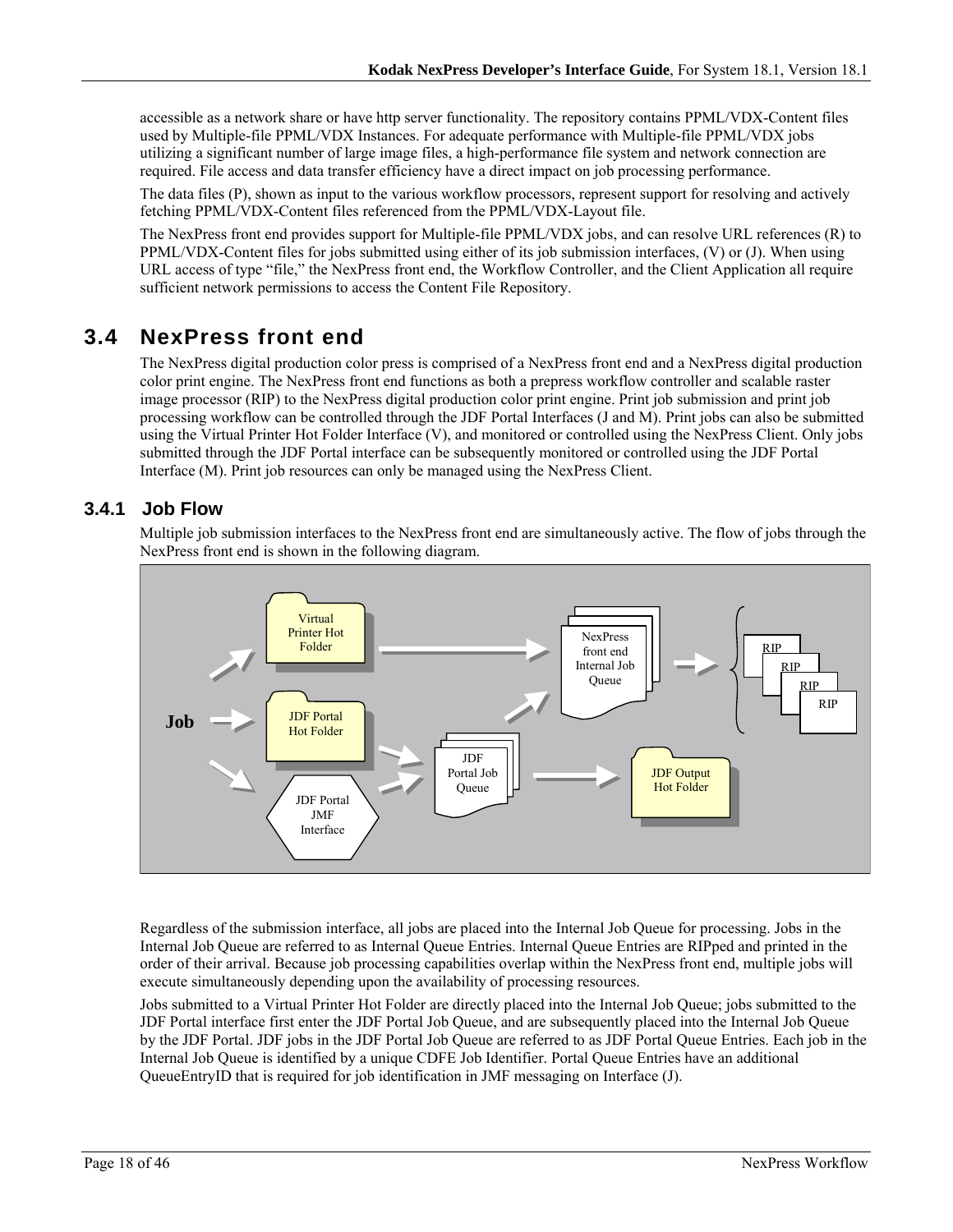A completed JDF ticket is created for each job submitted to the JDF Portal Interface. This ticket can be written to an explicit location by specifying *JDF/NodeInfo/@TargetRoute* in the job ticket or

*QueueSubmissionParams/@ReturnURL* in the JMF SubmitQueueEntry. If a TargetRoute or ReturnURL is not specified, the completed ticket is instead written to c:\HotFolder\JDFHotfolder\Unmerged. This completed JDF is written only if the job has been submitted by the portal into the NexPress front end's Internal Queue; a JDF job removed prior to processing will not produce an output JDF ticket. JDF job tickets accumulate in \\HotFolder\JDFHotfolder\Unmerged until deleted by the user.

Only the NexPress Combined Process Node is updated within the output JDF. The status of a finished job is reported in *JDF/@Status*; the value is "Completed" or "Aborted". Entries are added to **JDF/AuditPool** for significant processing events. *JDF/ResourcePool/Component/@Status* becomes *Available* when the job is completed successfully.

### **3.4.2 NexPress Client**

The NexPress front end has its own operator interface and management application, referred to as the NexPress Client. The NexPress Client allows qualified front end operators to setup and control the baseline processing capabilities and operational state of the NexPress digital production color press. A NexPress Client is available locally on the NexPress front end; it can also be installed and run on additional networked computers if remote access is desired. The NexPress Client does not provide a programmatic interface that can be utilized by a Workflow Controller.

The NexPress Client provides functionality to

- Create a Virtual Printer Hot Folder and configure the folder's Job Ticket Template
- Manage all resource data including installation and management of fonts, media profiles, and ICC profiles stored on the NexPress front end
- Monitor and control jobs that have been submitted to the Internal Job Queue

### **3.4.3 Job Submission Interface**

The NexPress front end has two available job submission interfaces through which print jobs may be submitted. These interfaces are the Virtual Printer Hot Folder (V) and the JDF Portal (J). Refer to section 6 for details on supported content that can be submitted through each interface.

#### **3.4.3.1 Virtual Printer Hot Folder Job Submission Interface (V)**

The NexPress front end's Virtual Printer Hot Folder Job Submission Interface (V) is file-based and proprietary. It accepts a single data file in one of the Structured Document Formats listed previously in the NexPress workflow diagram. Submission is performed using a desktop GUI drag-and-drop, or a software application that writes the data file directly to the Virtual Printer Hot Folder.

Multiple Virtual Printer Hot Folders can be created and active. Virtual Printer Hot Folders are managed using the NexPress Client; each folder is identified by a unique, user-defined name. When creating a new Virtual Printer Hot Folder, it is recommended that the identifying name be descriptive of the Virtual Printer Job Ticket Template configuration. It is also recommended that the hot folder name conform to any namespace scheme defined by the hosting enterprise. A list of available Virtual Printer Hot Folders is reported in the Device Capabilities File. Refer to section 5.2 for more information.

Each Virtual Printer Hot Folder has its own Virtual Printer Job Ticket Template to define the default processing settings for page content files (e.g. PDF files) submitted to the hot folder. An operator uses the NexPress Client to configure this Virtual Printer Job Ticket Template.

#### **3.4.3.2 JDF Portal Job Submission Interface (J)**

The NexPress front end's JDF Portal Job Submission Interface, or JDF Portal Interface (J), supports two submission methods: a JDF Portal Hot Folder and an HTTP JMF Interface. The JDF Portal Interface is independent of the Virtual Printer Hot Folder Job Submission Interface (V).

Unlike the Virtual Printer Hot Folder that accepts submission of PDL files directly, the JDF Portal Interface only accepts JDF job ticket files. Each job ticket file must contain exactly one NexPress Combined Process Node as identified by the value of attribute *JDF/@Types*. The submitted JDF job ticket data should specify all parameters for processing the print job, and identify by URL reference the structured document data file that provides page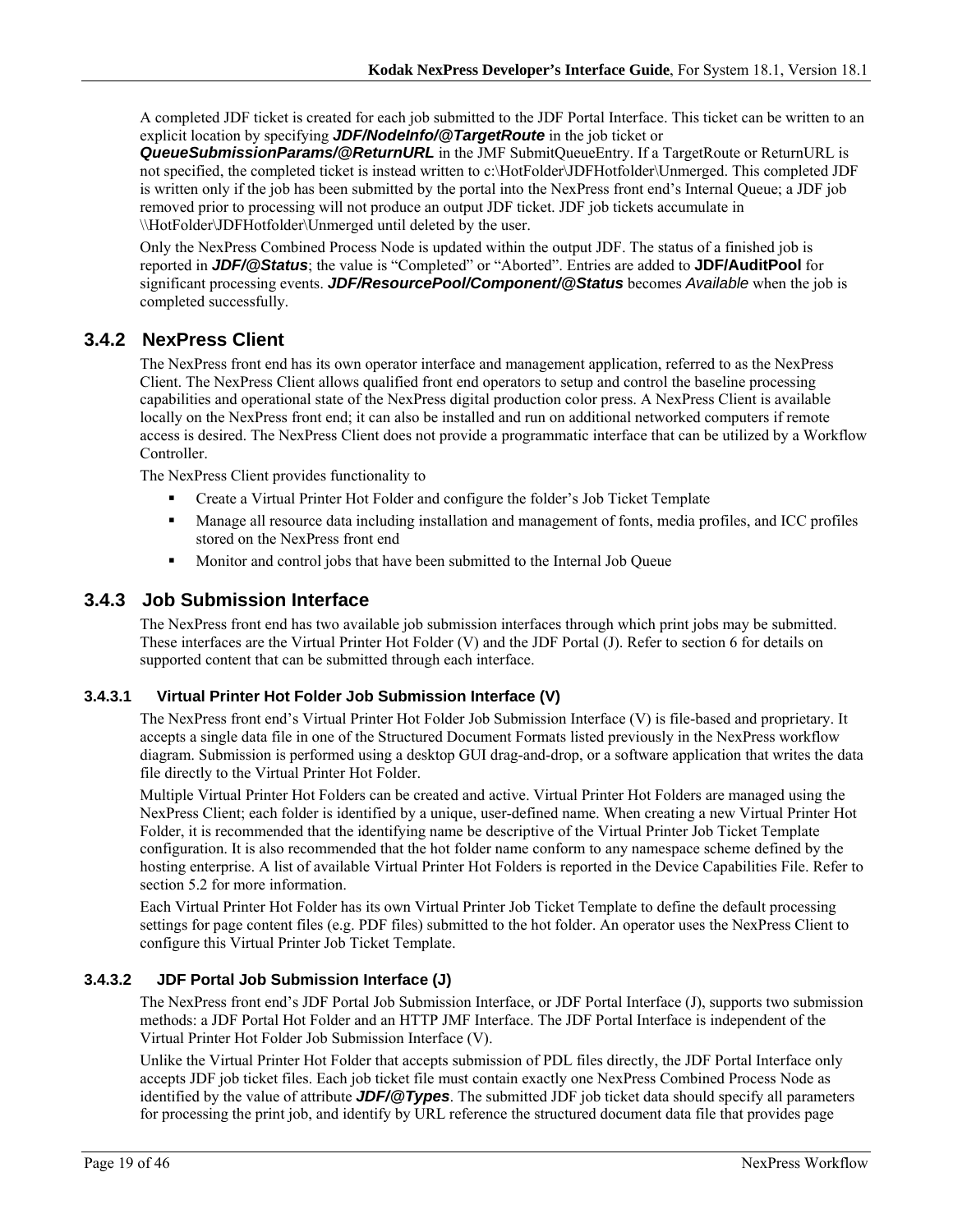content for the job. Default values for Job Ticket attributes are fixed and cannot be viewed nor configured by an operator.

The syntax and semantics of the JDF job ticket, including the definition of a NexPress Combined Process Node, are detailed in [KNDIR]. Any JDF product intent nodes in a job ticket received through the JDF Portal Interface (J) are ignored; the ticket will only be processed if a NexPress Combined Process Node is found.

#### **3.4.3.3 JDF Portal Hot Folder**

The JDF Portal Hot Folder supports drag and drop submission of JDF job tickets as defined by [KNDIR] and [JDF]. In contrast to Virtual Printer Hot Folders, there is only a single JDF Portal Hot Folder, and there is no configurable Virtual Printer Job Ticket Template assigned to that hot folder. A submitted JDF job ticket is merged with the system default job ticket during job processing.

The NexPress expects workflows that use hot folder submission to be "Drop and Forget", and will automatically remove a JDF ticket from the portal queue upon completion or when aborted through the JMF interface. This behavior is configurable; see "JDF Portal Configuration File" in [KNDIR] for more information.

#### **3.4.3.4 JDF Portal HTTP JMF Interface**

The JDF Portal JMF Interface supports HTTP based submission of JDF job tickets as defined by [KNDIR] and [JDF]. The NexPress JDF Portal uses port 49700. The JDF Portal HTTP server provides only limited HTTP support. In particular, the following restrictions must be observed:

- Only the HTTP POST command is supported.
- **IFFLUE** is NOT supported.
- Content-Length is required; Chunked Transfer-Encoding is NOT supported.
- All HTTP messages are sent to Port 49700.
- Content-Type may be text/xml or application/vnd.cip4-jmf+xml. The same type will be used by the JDF Portal in its response.

#### **Example: HTTP POST**

POST \* HTTP/1.1 Content-Type: text/xml User-Agent: NxpJdfTest Host: KP-GDF00:49700 Content-Length: 329 Cache-Control: no-cache

<?xml version="1.0" encoding="UTF-8" standalone="no" ?>

<JMF xmlns="http://www.CIP4.org/JDFSchema\_1\_1" SenderID="NxpJdfTest" TimeStamp="2006-06-20T09:28:57- 04:00" Version="1.1">

 <Query ID="m060620092857\_0036" Type="KnownMessages" xmlns:xsi="http://www.w3.org/2001/XMLSchemainstance" xsi:type="QueryKnownMessages"/>

 $<$ /JMF $>$ 

To submit a job using JMF SubmitQueueEntry, the JDF job ticket can be attached as a MIME package, or referenced as a URI using a scheme of HTTP or FILE.

The JDF Portal also supports MIME packaging of content files to either the JDF Portal Hot Folder or to the HTTP interface. MIME encoding is not recommended for content files larger than 150MB.

Refer to section 6.2 for details about submission to the JDF Portal Interface.

#### **3.4.4 Job and Press management Interface**

The NexPress front end packages the press configuration into an XML file using a proprietary schema. This Device Capabilities File (C) can be obtained directly from the press at \CDFE\_DATA\CDFExchg\DevCaps.xml. It is also available via http as cdfeUisAccess/devcaps.xml. Alternatively, this same device capabilities can be requested using a proprietary JMF query of type "NXP:DeviceCapabilities".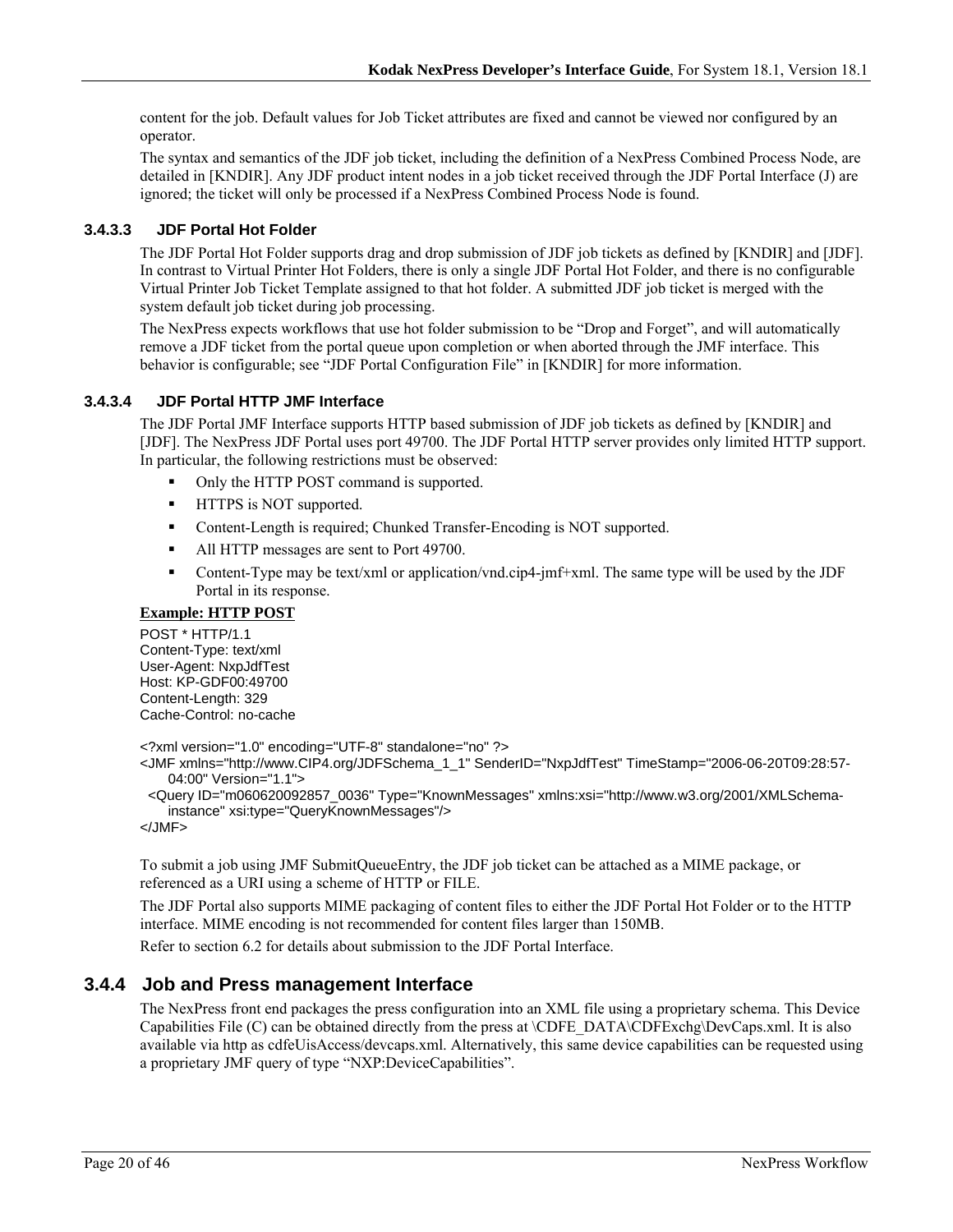Remote job control and monitoring is performed using the JMF Management Interface (M). JDF jobs that have been submitted by the JDF portal to the Internal Job Queue can also be monitored and controlled using the NexPress Client.

#### **3.4.4.1 Device Capabilities File (C)**

The NexPress digital production color press provides a mechanism for describing its basic device capabilities to an external client application. The Device Capabilities File expresses press capabilities using the NexPress Capabilities Format (NCF). Refer to [KNDIR] for a complete definition of NCF including a listing of the NCF data type dictionary (DTD) used to define its XML syntax. NCF is NexPress proprietary; it is not related to the device capabilities defined by [JDF] even though some of the semantics overlap.

The NexPress front end maintains the Device Capabilities File. The file is updated dynamically as resources are added or deleted; it contains the following information:

- The network name of NexPress digital production color press.
- The names of all Virtual Printer Hot Folders defined for the press. A human-readable comment describing each Virtual Printer Hot Folder is also provided. The parameter settings of a Virtual Printer Job Ticket Template are not communicated in the Device Capabilities File.
- The media catalog for the press. Media entries include the substrate name, type, size, and other characteristics. The Device Capabilities file does not provide the currently loaded media.
- Other system resources including the fonts, imposition templates, ICC profiles, spot color tables, and screening options.
- The physical characteristics of substrate supply locations.
- The available finishing options and physical characteristics of delivery locations.

The operating state and status of a NexPress digital production color press is not described in the Device Capabilities File.

#### **3.4.4.2 JMF Management Interface (M)**

The JDF Portal JMF Interface (M) responds to HTTP POST commands directed at port 49700. Using this interface, **Client Applications** can manage the JDF Portal queue and monitor all jobs submitted to the JDF Portal. Because only jobs submitted through the JDF Portal Interface (J) can be monitored or controlled using the JMF Interface (M), the JMF Interface is primarily used by **Workflow Controllers** that are utilizing the NexPress front end as a remotely controlled and monitored printing device.

The NextPress front end supports most of the functionality required for Level 2 compliance of the JDF Base ICS. In addition, it also supports many of the JMF messages required for Level 3 compliance. Refer to specifications [JDF] and [KNDIR ] for detail on specific JDF syntax and semantics. Refer to Sections 5 and 6 for general information on Job Submission and Management using the JMF Interface.

#### **3.4.4.3 JDF Portal Communications Log**

To assist developers who are integrating a controller with the JDF Portal, all JMF communications received and sent by the NexPress front end are logged. Only JMF messages and MIME-encoded JDF job tickets are written to the log; received PDF content is not saved. A timestamp and a tag with the text "INCOMING" or "OUTGOING" precede each entry in the log file.

The logging mechanism rotates between 20 log files; each file targeted at 256KB. After addition of an entry that writes beyond this targeted size, the log file is closed. A new log file is opened with the next entry. These logs are created in %CDFE\_LOGFILES%\JDFPortal\. Logs are named ServerLog1.txt, ServerLog2.txt, … ServerLog20.txt.

By default, logging is enabled. Logging can be disabled by modifying the file %CDFE\_LOGFILES%\JDFPortal\LogConfig.txt. It contains a single line; the first field designates the logging option. Valid values are ALL, IN, OUT, and NONE. The JDF Portal must be restarted for the configuration changes to take effect.

### **3.4.5 NexPress Processing**

The NexPress front end is a high-powered server capable of multiple, simultaneous, resource intensive tasks. It is scalable in terms of processing capability and performance. The base configuration consists of a single server with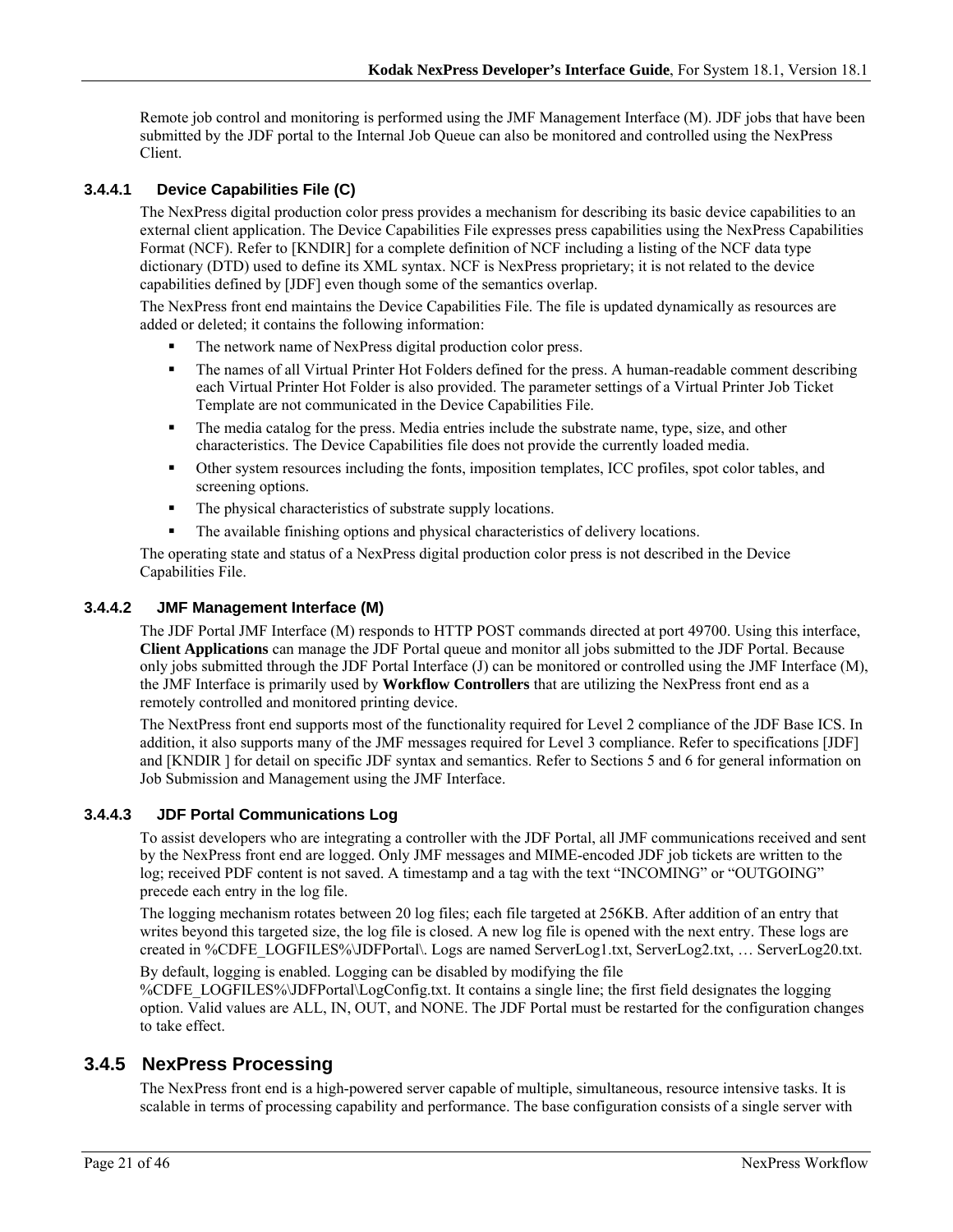dual CPUs and a multiple-RIP processor. Additional server nodes can be added to the base configuration to provide more RIP processors. In this multi-node configuration, one of the servers is designated as the primary node. All jobs and JMF communication are directed to the primary node. In many cases prepress processing of multiple jobs will occur in parallel.

#### **3.4.5.1 Imposition Support**

The NexPress front end provides a parameterized method for specifying an imposition layout of a print run; this method is known as In-RIP Imposition. During In-RIP Imposition, the NexPress front end will determine the final layout for each surface sheet based on the following job characteristics:

- aspects of the selected media,
- trim size,
- the number of rows and columns of pages per sheet surface,
- perfecting requirements,
- page distribution scheme (i.e. saddle, perfect, sequential).

The NexPress front end automatically generates sheet marks as controlled by the job ticket. Such marks are specified relative to the parameterized imposition layout.

For jobs submitted through the JDF Portal interface, the imposition requirements are specified in the JDF job ticket's NexPress Combined Process Node definition.

### **3.4.5.2 RIP Caching**

The NexPress front end supports complex variable data print (VDP) jobs. The pages of a conventional print job are generally RIPped only once regardless of the number of copies. In contrast, only a single copy of a VDP job is usually printed because the content on each page is unique. This additional processing makes VDP jobs very RIPintensive.

Even though page content of VDP jobs is unique, much of the graphical content is recurring. The NexPress front end attempts to minimize the need for redundant RIPping of page-content data that recurs in an equivalent rendering context (across multiple pages). Previously RIPped recurring content of the job is cached and reused in its rendered state for the duration of the job context. The cache is flushed once the job completes. This cache, however, is limited in size; the number of pre-RIPped elements from the NexPress front end's cache memory will be reduced if capacity is reached. The NexPress front end will automatically re-fetch and RIP recurring source data as needed if renditions are reduced from its cache. Performance may be diminished if significant re-RIPping occurs due to insufficient cache memory.

The NexPress front end does not provide tools to manage its VDP raster cache memory. Raster-caching is accomplished automatically, and is transparent to the operator and to any submitter. No operator knowledge is required of the content elements to be cached.

#### **3.4.5.3 Multiple Substrate Support**

The NexPress digital production color press supports multiple substrates, or media, in a print job. Some workflows specify page to medium mapping by tagging pages within the content file. These tags are stored as symbolic name strings in the content file meta-data. In a PDF document, stamp annotation is used to tag the pages. The mapping of a symbolic name within the page content file to a substrate on the press is specified in the process job ticket. The software that creates the process job ticket data (Virtual Printer Job Ticket, or JDF job ticket) generally provides the user a way to specify the mapping of content-file tags to substrates.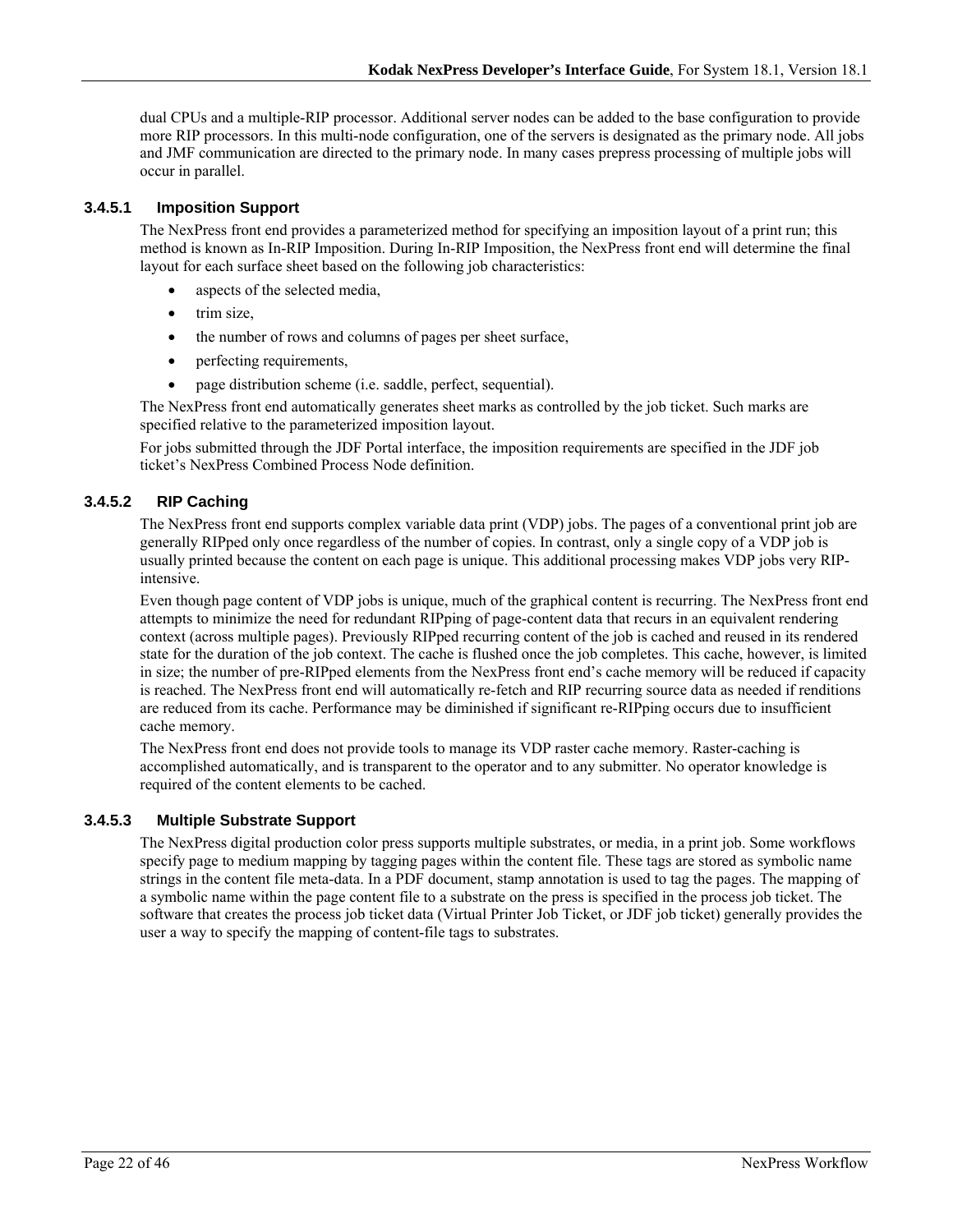# **4 Supported Page Content Formats**

The page content formats currently supported by the NexPress front end include the following *Structured Document Formats:*

- Adobe® Portable Document Format [PDF].
- ANSI CGATS.20 (PPML/VDX) Standard [PPML/VDX].
- ISO 16612-2 Part 2: Portable Document Format/Variable Transactional [PDF/VT]

The *PDL* formats currently supported include:

- Adobe® PostScript 3.0 (and earlier versions)
- NexPress Portal Digital Master as defined by the PDM Specification [PDM]

This document only provides details on support for the Adobe® PDF and ANSI PPML/VDX file formats. These two content file format are the only ones supported by the NexPress JDF Portal interface.

## **4.1 Adobe® Portable Document Format (PDF)**

The NexPress front end is capable of consuming PDF data that conforms to the Adobe® Systems Inc. version 1.7 and earlier Adobe® PDF specifications.

## **4.1.1 Specifying Media Using PDF Stamp Annotations**

The pages of PDF files may be "rubber stamped" with special *Stamp Annotations*. These annotations provide metainformation to a Workflow Controller or to the NexPress front end that can be mapped to a specific media.

Multiple substrates are supported in a print job. The NexPress front end supports two methods to identify the substrate for a PDF page. As an alternative to *PDF Stamp Annotations*, *Cover Mode* can be selected in the job ticket to select substrates for the first and last pages*.* A job will fail resource check if a required substrate is not installed.

The PDF Stamp Annotation method is job-ticket based, but also requires specific meta-data to be present in the PDF. Semantically, the use of PDF Stamp Annotations is simple. Using stamp annotations, the pages of a PDF file can be mapped to one of the logical media: *Body*, *Cover*, *Insert, or Insert[n], where n=2-8*. Substrates are specified in the process job ticket as a mapping from logical media to a physical medium from the NexPress front end's media catalog.

The creator of the process job ticket (i.e. Workflow Controller) specifies this mapping. When using a Virtual Printer Hot Folder, the Virtual Printer Job Ticket Template defines the mapping. When using the JDF Portal job submission interface, this mapping is defined in the NexPress Combined Process node.

Pages within a PDF file that have no stamp annotation are implicitly mapped to *Body* media. Consequently a singlesubstrate PDF-based job does not need to be stamp-annotated; it will use *Body* media. Explicit *Cover* ,*Insert, and Insert*[2-8] stamp annotations are required only when multiple media are used.

Stamp Annotations are visible and printable if their graphical representation overlaps any part of the page content area displayed by the Adobe® Acrobat viewer application. They are also visible in the Acrobat viewer when located in the gray area off of the page content area. If the stamp annotation overlaps the page area it may print as part of the page content; this is likely to be undesirable. It is recommended that stamp annotations used to identify logical substrates be placed in the gray area beside the page image so the annotation will never be printed regardless of the setting of the *Annotations* check box within the Adobe® Acrobat print window.

## **4.2 ANSI CGATS.20 – PPML/VDX**

The PPML/VDX format is a structured VDP content file format. It is supported by the Virtual Printer Hot Folder and JDF Portal interfaces. ANSI PPML/VDX is a structured document format that guarantees page independence and device independence. This means that like Adobe® PDF, it is possible to produce a PPML/VDX instance in a creative design workflow that is indifferent to the print production workflow used to manufacture it.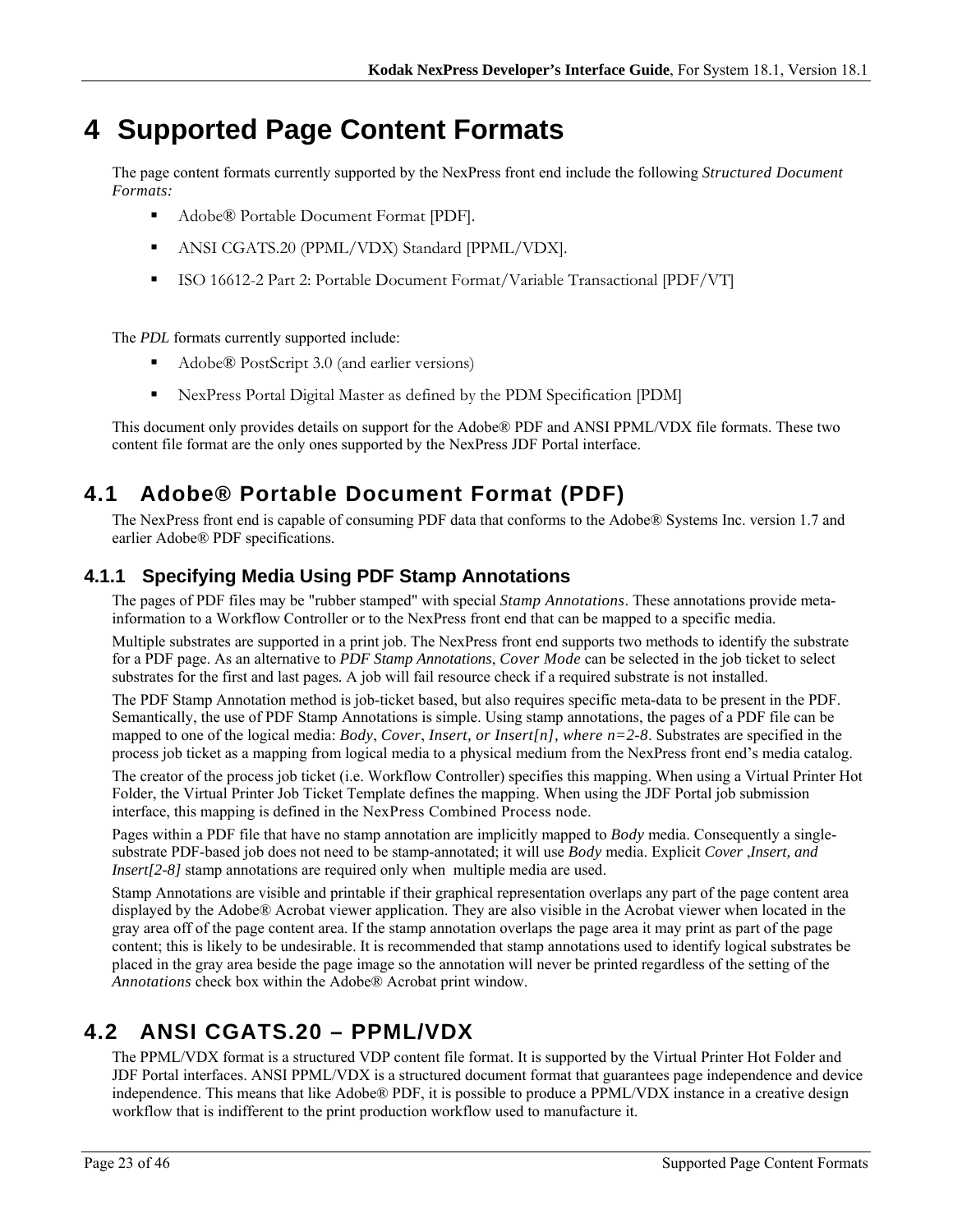#### PPML/VDX specifies two conformance levels known as PPML/VDX-Strict and PPML/VDX-Relaxed.

- **PPML/VDX-Strict** requires all PDF files to conform to either the PDF/X-1a or PDF/X-3 standards, and requires the PPML data to be embedded within the PPML/VDX layout file. It also requires that all **Binding** references in the **ContentBindingTable** specify MD5 checksums and unique IDs for all referenced PPML/VDX-content files. The purpose of this conformance level is to allow the specifier of the PPML/VDX job to maximize control over the integrity of the PPML/VDX instance. This relieves the receiver of the exchanged data from most liability issues related to the correctness of the exchanged data. The receiver is guaranteed that all color data is identified and that the completeness of the file set can be verified.
- **PPML/VDX-Relaxed** relaxes many of the restrictions of PPML/VDX-Strict. For example, the PPML data may be specified in a separate XML data file, and the MD5 Checksum and unique ID in **Binding** references in the **ContentBindingTable** are optional. The use of PDF is not limited to PDF/X-1a and PDF/X-3; any PDF data can be used. The purpose of this conformance level is to enable the use of PPML/VDX data in trusted exchange scenarios, as well as within environments with more controlled and integrated authoring and print production workflows. The degree of integrity verification support depends upon the liability requirements of the VDP application, and how tightly integrated the workflow.

The NexPress front end is capable of consuming PPML/VDX data that conforms to both the *PPML/VDX-Strict* and *PPML/VDX-Relaxed* conformance levels as defined by the PPML/VDX standard (for more details on the PPML/VDX conformance levels refer to the [PPML/VDX] and [PPML/VDX-AN]). The NexPress front end consumes PDF; however, in the case of PDF/X conforming PDF data, it does not interpret output rendering intents.

In VDP applications, the structure of the data format used must enable consuming devices, such as workflow tools and digital printer raster image processors (RIP*)*, to perform at or above the rated speed of the digital printer. In the past this has been accomplished through the use of proprietary page description languages (PDL). PPML/VDX, a structured document format based on a subset of the PODi Personalized Print Markup Language (PPML), incorporates the same features for enabling RIP efficiency as other proprietary (i.e. PostScript-based) VDP formats.

PPML/VDX data specifies reader order sequences of independent pages with no implied print production ordering. Print production information such as imposition layout, page distribution scheme, and printing device parameterization is specified in JDF job ticket data external to the PPML/VDX data. Alternatively, PPML/VDX can be used in workflows in which the composition system itself specifies production parameters via the job ticket.

The ability to late-stage target a PPML/VDX job in a production workflow places additional requirements on the structure of the PPML/VDX data. These requirements include the need to guarantee page independence and efficiency of access to each PPML page definition and its associated PDL content data in order for it to be efficiently manipulated and reordered in preparation for print production. This is important because the order in which pages are utilized on a sequence of imposed sheets (printer spreads) is usually different from the reader order in which the PPML data specifies them. VDP languages that combine layout information with actual content data cannot guarantee efficient parsing and manipulation as required by an imposition process. This is why embedding graphical content data within the PPML data (using the PPML **INTERNAL\_DATA** element) is prohibited by the PPML/VDX standard. For similar reasons, PDF is used to specify graphical content data.

### **4.2.1 Single-File PPML/VDX instances**

Single-file PPML/VDX data is supported by the NexPress front end and supporting workflow tools. A single-file PPML/VDX instance consists of the PPML/VDX-Layout file with the PPML data embedded. This is the most compact and portable form of a PPML/VDX instance; no external PDF file references need to be resolved to obtain dependent PPML/VDX-content files or PPML data. The PDF pages used as page content referenced by

**EXTERNAL\_DATA\_ARRAY** elements in the PPML data are completely contained within the PPML/VDX-Layout file itself.

In accordance with the PPML/VDX Standard [PPM/VDX], the **ContentBindingTable** element must only contain a *Self* sub-element whose *Src* attribute value must exactly match that of the *Src* attribute of all PPML **EXTERNAL\_DATA\_ARRAY** elements.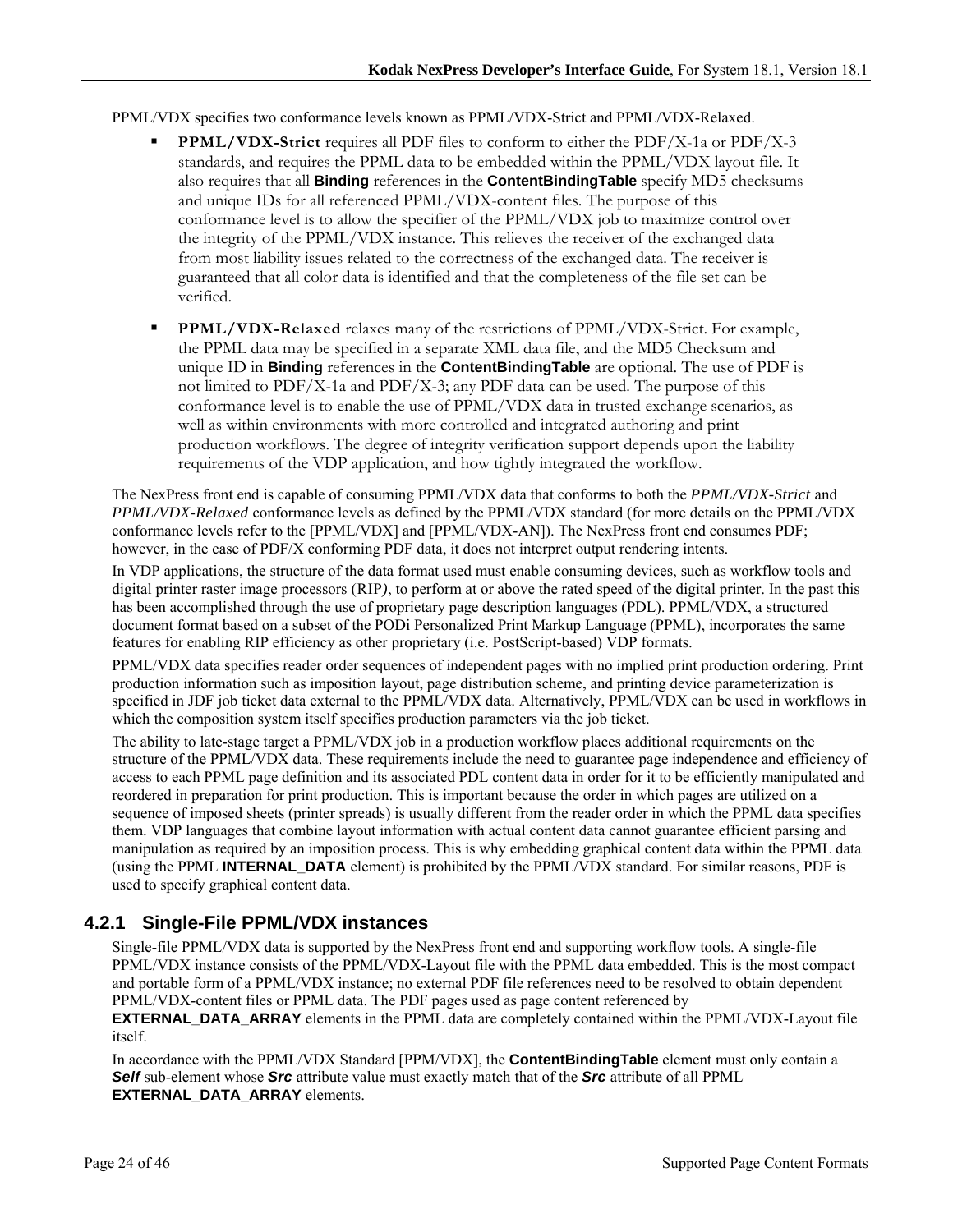### **4.2.2 Multiple-file PPML/VDX instances**

Multi-file PPML/VDX data is supported by the NexPress front end and supporting workflow tools. A multiple-file PPML/VDX instance consists of a single PPML/VDX-layout file and one or more additional PPML/VDX-content files.

As required by the PPML/VDX Standard, the **ContentBindingTable** of the PPML/VDX-Layout file must contain a **Binding** sub-element for each unique PPML/VDX content file that is referenced by **EXTERNAL\_DATA\_ARRAY** elements in the PPML data.

For PPML/VDX-Strict conformance, the PPML/VDX Standard requires that the *MD5\_Checksum* and *UniqueID* attributes of each **Binding** element are specified. This permits the receiver of the data to verify completeness of all data comprising the PPML/VDX instance. These attribute values should be tested against those determined from the resolved PPML/VDX-content files prior to submission; however, the NexPress front end ignores the *MD5\_Checksum* and *UniqueID* attributes of each **Binding** element.

The VDP composition engine generates PPML/VDX instance data and writes **Binding/@***Src* elements that reference PPML/VDX-content files. **The URL reference of the** *Src* **attribute must be resolvable in the receiving environment.** Specifically, the controller (such as the NexPress front-end) receiving the PPML/VDX-Layout file must have access to any referenced PPML/VDX-content files.

The NexPress front end and accompanying workflow tools support the URL schemes *file:, ftp:,* and *http:* for the *Src* attribute of **Binding** elements. Use of *file*: can be problematic because the NexPress must have non-authenticated access to the specified files. This requirement is especially difficult to satisfy in a Windows 2003 Server environment if the NexPress is not a member of the domain. For this reason, usage of *ftp*: or *http*: is recommended.

## **4.3 PDF/VT**

The NexPress front end is capable of consuming PDF data conforming to the ISO 16612-2 standard for PDF/VT-1 (single file) documents. The implementation is similar in some respects to VDX support (printing record ranges, display of records in Imposition Viewer/Content Edit) and similar to PDF in other respects (media selection using stamps).

The NexStation uses records as the only means of segmentation in its PDF/VT support. If the record layer indicator is missing the NexStation will treat the PDF/VT document as a single record.

Content editing of a PDF/VT file is disabled as the NexStation Content Edit plug-in is not able to update the *DPartRoot*  dictionary.

Existing NexStation media stamp annotations are available for any page in the PDF/VT file and are processed accordingly (see section 4.1.1 above). No other media selection mechanism is available.

## **4.4 Adobe® Postscript**

The NexPress front end only supports Adobe® Postscript through the Virtual Printer Hot Folder interface. Postscript is converted to PDF prior to printing, and is not supported in JDF Job Tickets.

## **4.5 NexPress Portable Digital Master (PDM)**

The NexPress legacy format known as the *NexPress Portable Digital Master* (*PDM*) format is an earlier version of the draft standard that eventually became the ANSI-accredited CGATS.20-2002 (PPML/VDX) standard in July of 2002. Although PDM is suitable for VDP applications, the use of PPML/VDX is recommended instead due to the workflow advantages its features enable, as well as its support by the NexPress front end's JDF Portal job submission interface **J** (section 3.4.3.2). PDM has been deprecated; support may be removed in future releases of the NexPress front end.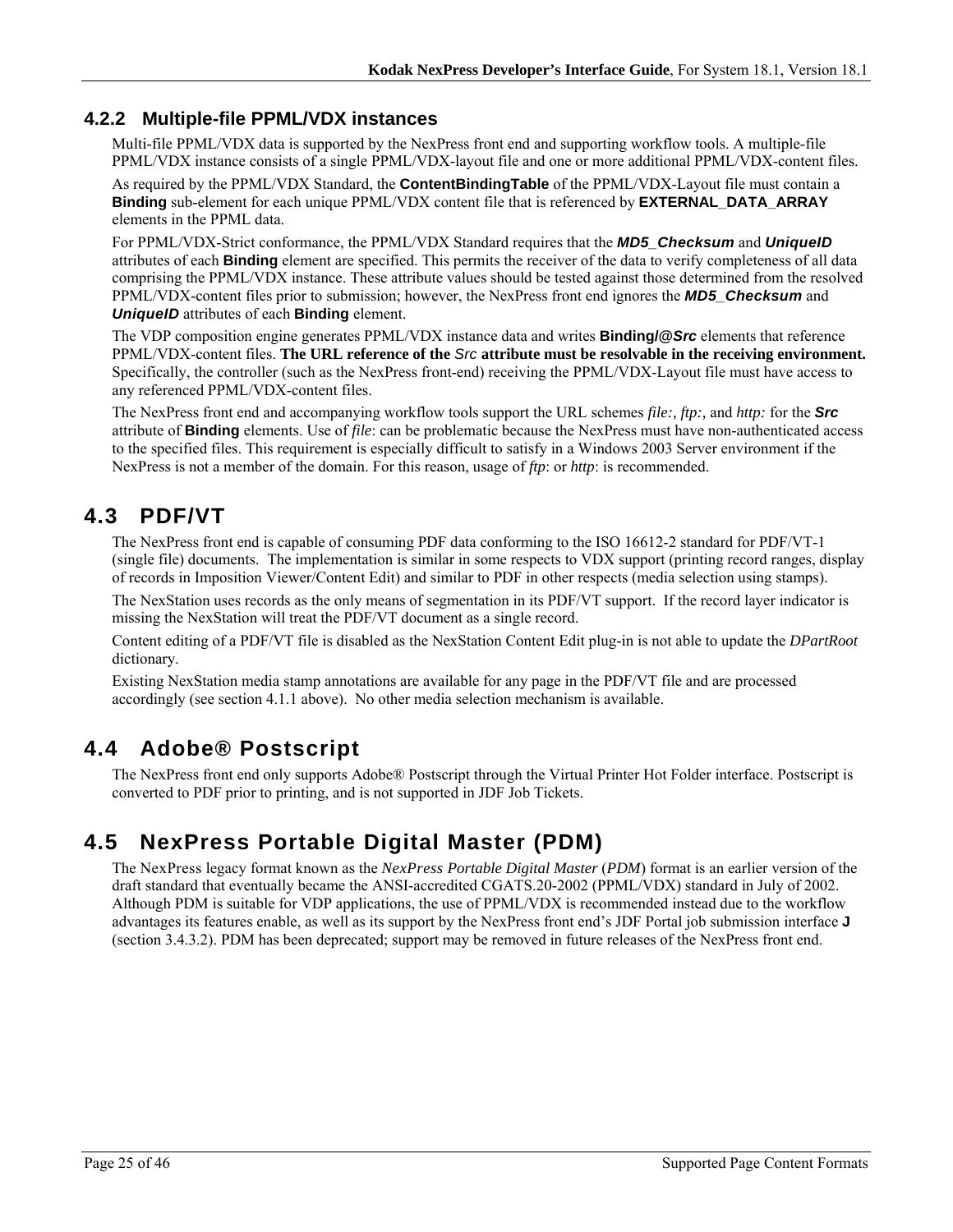# **5 Press Management**

The NexPress front end supports press management using the NexPress Client and the JMF Management Interface (M). Not all management functions are available through both interfaces. The NexPress Client provides a more complete interface; all press management functions are supported except those specifically controlling the JDF Queue. It is described in Section 3.4.2. The JMF Interface is primarily limited to control of the JDF Queue and jobs submitted through the JDF Portal. It is defined in Section 3.4.3.4.

Chapter 5 of the JDF specification [JDF] provides a complete description of JMF and its use. Because the NexPress does not support all the messages and their attributes defined in [JDF], refer to [KNDIR] for details of the syntax and semantics of the NexPress front end's conformance to JMF. It is also important to note that the NexPress only provides limited JMF subscription support. Unless otherwise noted, it should be assumed that subscription to specific queries is not available.

## **5.1 Configuring a Virtual Printer Job Ticket Template**

The NexPress Client provides the only way to configure a Virtual Printer Job Ticket Template. The Job Ticket Editor (JTE) within the NexPress Client supports creation and management of Virtual Printer Hot Folders. The JTE specifies settings for a Virtual Printer Job Ticket Template. These settings include media selection and the mapping of a PDF stamp annotation-identified medium to an entry in theNexPress front end's media catalog, imposition layout, disjointing, and collating. The Virtual Printer Job Ticket Template is a complete workflow process specification; content files submitted to a Virtual Printer Hot Folder do not require additional job ticket parameterization as well.

## **5.2 Managing Press Capabilities**

JMF provides a query to obtain a list of supported JMF commands.

Press capabilities cannot be modified through the JMF Management Interface. Where applicable, capabilities can be modified using the NexPress Client. The JMF Management Interface provides a proprietary mechanism for obtaining the NexPress Device Capabilities File; however, the NexPress does not provide support for the DevCaps element defined in the JDF 1.3 Specification [JDF]

## **5.2.1 Obtaining a list of KnownMessages**

To obtain a list of JMF messages supported by the NexPress JDF Portal, a JDF Client should send a JMF **KnownMessages** query. The response lists the JMF commands and queries supported by the JDF Portal implementation.

#### **Example:**

```
<?xml version="1.0" encoding="UTF-8" standalone="no" ?> 
<JMF xmlns="http://www.CIP4.org/JDFSchema_1_1" SenderID="NxpJdfTest" TimeStamp="2008-01-16T16:17:31-
    05:00" Version="1.1"> 
     <Query ID="m080116161731_9366" Type="KnownMessages" xmlns:xsi="http://www.w3.org/2001/XMLSchema-
    instance" xsi:type="QueryKnownMessages"/> 
</JMF> 
… 
<?xml version="1.0" encoding="UTF-8" standalone="no" ?> 
<JMF xmlns="http://www.CIP4.org/JDFSchema_1_1" SenderID="KP-GDF00" TimeStamp="2008-01-16T16:20:19-
    05:00" Version="1.3"> 
     <Response ID="m080116162019_0043" ReturnCode="0" Type="KnownMessages" 
    refID="m080116161731_9366" xmlns:xsi="http://www.w3.org/2001/XMLSchema-instance"
```

```
xsi:type="ResponseKnownMessages">
```

```
 <MessageService Command="true" Type="CloseQueue"/>
```

```
 <MessageService Command="true" Type="HoldQueue"/>
```

```
 <MessageService Command="true" Type="OpenQueue"/>
```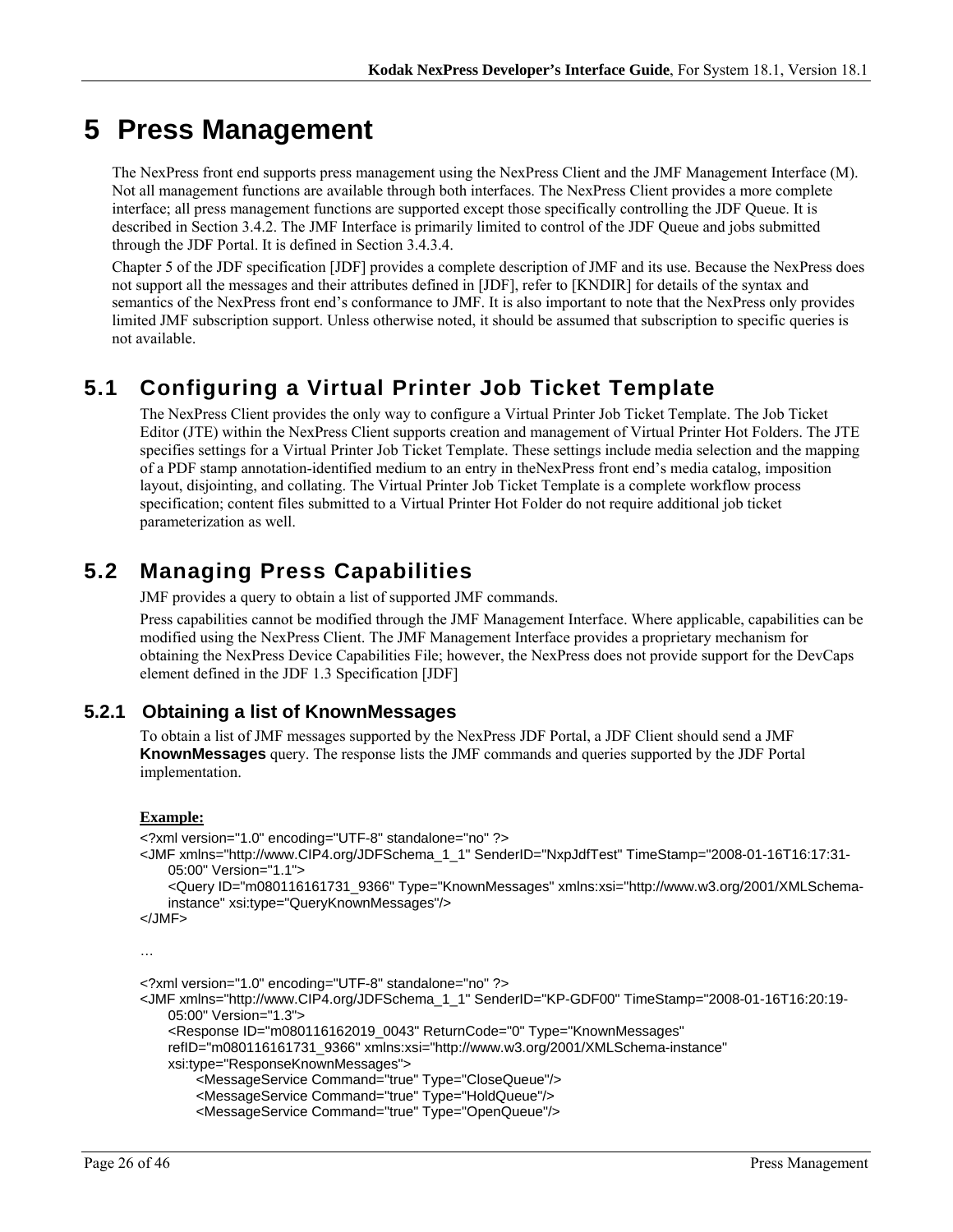```
 <MessageService Command="true" Type="ResumeQueue"/> 
 <MessageService Command="true" Type="AbortQueueEntry"/> 
 <MessageService Command="true" Type="HoldQueueEntry"/> 
 <MessageService Command="true" Type="RemoveQueueEntry"/> 
 <MessageService Command="true" Type="ResumeQueueEntry"/> 
 <MessageService Command="true" Type="SubmitQueueEntry"/> 
 <MessageService Command="true" Type="SuspendQueueEntry"/> 
 <MessageService Command="true" Type="StopPersistentChannel"/> 
        <MessageService Query="true" Type="KnownMessages"/> 
        <MessageService Query="true" Type="QueueStatus"/> 
        <MessageService Query="true" Type="Resource"/> 
        <MessageService Persistent="true" Query="true" Signal="true" Type="Status"/> 
        <MessageService Query="true" Type="SubmissionMethods"/> 
        <MessageService Query="true" Type="NXP:DeviceCapabilities"/> 
    </Response>
```
</JMF>

#### **5.2.2 Querying Supported Submission Methods**

The JMF SubmissionMethods query is used primarily to determine the JDF Portal Hot Folder location. The hot folder location is \\<servername>\HotFolder\JDFHotfolder. The server's response message also indicates support for MIME and URLSchemes. Refer to [JDF] for further details.

#### **Example: Supported Submission Methods query**

```
<?xml version="1.0" encoding="UTF-8" standalone="no" ?> 
<JMF xmlns="http://www.CIP4.org/JDFSchema_1_1" SenderID="NxpJdfTest" TimeStamp="2008-01-16T16:20:19-
    05:00" Version="1.1"> 
     <Query ID="m080116162019_9368" Type="SubmissionMethods" 
   xmlns:xsi="http://www.w3.org/2001/XMLSchema-instance" xsi:type="QuerySubmissionMethods"/> 
</JMF> 
… 
<?xml version="1.0" encoding="UTF-8" standalone="no" ?> 
<JMF xmlns="http://www.CIP4.org/JDFSchema_1_1" SenderID="KP-GDF00" TimeStamp="2008-01-16T16:22:43-
   05:00" Version="1.3">
```

```
 <Response ID="m080116162243_0043" ReturnCode="0" Type="SubmissionMethods" 
refID="m080116162019_9368" xmlns:xsi="http://www.w3.org/2001/XMLSchema-instance" 
xsi:type="ResponseSubmissionMethods"> 
    <SubmissionMethods HotFolder="file://KP-GDF00/HotFolder/JDFHotfolder" Packaging="MIME" 
    URLSchemes="file http ftp"/> 
 </Response>
```
</JMF>

### **5.2.3 Querying for the Device Capabilities File**

The Device Capabilities File content can be retrieved using the NexPress front end JDF Portal JMF Interface. Refer to section 3.4.4.1 and [KNDIR] for more detail on the Device Capabilities File.

#### **Example:**

```
<?xml version="1.0" encoding="UTF-8" standalone="no" ?> 
<JMF xmlns="http://www.CIP4.org/JDFSchema_1_1" SenderID="NxpJdfTest" TimeStamp="2008-01-16T16:24:22-
   05:00" Version="1.1"> 
     <Query ID="m080116162422_9369" Type="NXP:DeviceCapabilities"/> 
</JMF>
```
…

<?xml version="1.0" encoding="UTF-8" standalone="no" ?>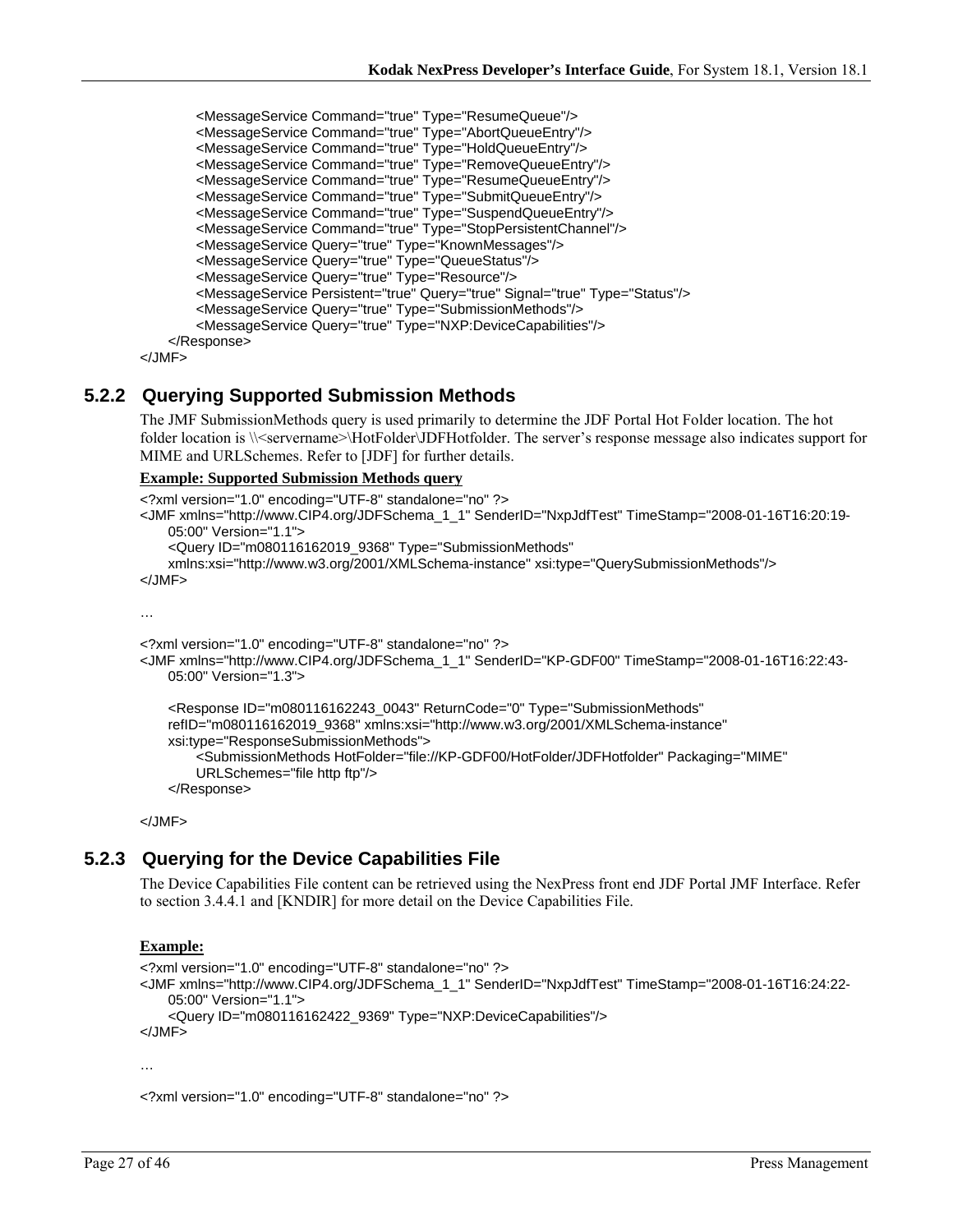```
<JMF xmlns="http://www.CIP4.org/JDFSchema_1_1" SenderID="KP-GDF00" TimeStamp="2008-01-16T16:26:48-
   05:00" Version="1.3"> 
  <Response ID="m080116162648_0043" ReturnCode="0" Type="NXP:DeviceCapabilities" 
    refID="m080116162422_9369"> 
         <ManufacturingCapabilities> 
             <DeviceID>KP-GDF00</DeviceID> 
            <PrinterList> 
                <PrinterDefaults> 
                … 
                </SubstrateDeliveryList> 
                <PageOrderList> 
                    <PageOrder Enum="FaceDown"/> 
                    <PageOrder Enum="FaceUp"/> 
                    <PageOrder Enum="FaceDownReverseOrder"/> 
                    <PageOrder Enum="FaceUpReverseOrder"/> 
                </PageOrderList> 
            </FinishingOptions> 
        </ManufacturingCapabilities> 
    </Response> 
</JMF>
```
## **5.3 Accessing press status**

### **5.3.1 Retrieving press status**

Status of the NexPress digital production color press is obtained using the JMF **Status** command. The amount of detail in the response is controlled by the values of *StatusQuParams/@DeviceDetails* ("None", "Brief", or "Full"), *StatusQuParams/@JobDetails*("None", "Brief", or "Full"), and *StatusQuParams/@QueueInfo* ("false", or "true"). If omitted, an attribute will use its default value; refer to the JDF Specification [JDF] for further information.

#### **Example: Full device details, brief job details, include queueInfo**

```
<?xml version="1.0" encoding="UTF-8" standalone="no" ?> 
<JMF xmlns="http://www.CIP4.org/JDFSchema_1_1" SenderID="NxpJdfTest" TimeStamp="2008-01-17T10:22:08-
   05:00" Version="1.1"> 
     <Query ID="m080117102208_9371" Type="Status" xmlns:xsi="http://www.w3.org/2001/XMLSchema-instance" 
   xsi:type="QueryStatus"> 
         <StatusQuParams DeviceDetails="Full" JobDetails="Brief" QueueInfo="true"/> 
     </Query> 
</JMF> 
… 
<?xml version="1.0" encoding="UTF-8" standalone="no" ?> 
<JMF xmlns="http://www.CIP4.org/JDFSchema_1_1" SenderID="KP-GDF00" TimeStamp="2008-01-17T11:31:33-
   05:00" Version="1.3"> 
     <Response ID="m080117113133_0043" ReturnCode="0" Subscribed="false" Type="Status" 
   refID="m080117102208_9371" xmlns:xsi="http://www.w3.org/2001/XMLSchema-instance" 
   xsi:type="ResponseStatus"> 
         <DeviceInfo CounterUnit="Sheets" DeviceStatus="Running"> 
            <Device Class="Implementation" DeviceID="KP-GDF00" DeviceType="NexPress 10.01.00 BLD0159 / 
            1300 OFFICIAL" Manufacturer="Kodak" ModelName="NexPress_NPP"/> 
            <JobPhase JobPartID="n080117102322_8468" PercentCompleted="100" QueueEntryID="KP-
            GDF00_565135" StartTime="2008-01-17T11:31:07-05:00" Status="InProgress" 
            StatusDetails="RIP'ing"> 
                <Comment Language="en" Name="NxpPreflightWarning">Font: Availability|Helvetica-Bold|Not 
                embedded|Embed fonts completely</Comment> 
             </JobPhase> 
         </DeviceInfo>
```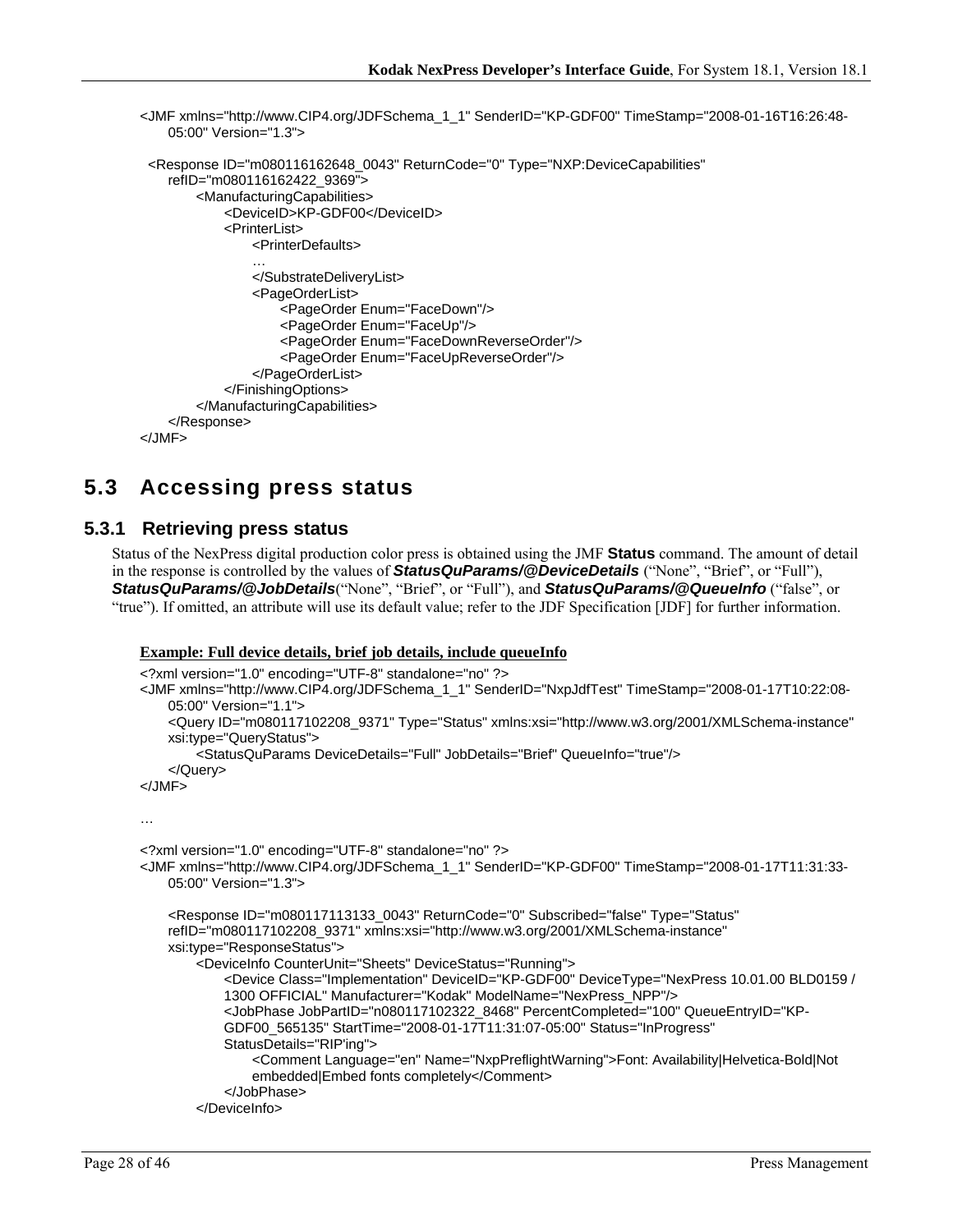```
 <Queue DeviceID="KP-GDF00" Status="Running">
```

```
<QueueEntry JobPartID="n080117102322_8468" xmlns:NXP=www.nexpress.com 
        NXP:CDFEJobID="566846" Priority="50" QueueEntryID="KP-GDF00_565135" StartTime="2008-01-
        17T11:31:07-05:00" Status="Running" SubmissionTime="2008-01-17T11:31:06-05:00"/> 
     </Queue> 
 </Response>
```
</JMF>

The response in the above example indicates that the JDF Portal Job Queue has a status of *Running*, and contains a single job identified by *QueueEntryID*=*KP-GDF00\_565135*. *NXP:CDFEJobID* provides the corresponding id of this job on the NexPress Client. It is important to note that *DeviceInfo/@DeviceStatus* does not correspond to the current operating state of the press, but instead indicates whether any jobs submitted through the JDF Portal Interface are in the Internal Job Queue.

#### **5.3.2 Subscribing to press status**

The NexPress provides JMF Subscription support for the Status Query. To establish a subscription, a JDF Client creates a persistent channel connection over which the NexPress front end can send asynchronous JMF Status messages. These asynchronous messages are known as JMF Signal messages. JMF Signal messages are generated and posted to the persistent channel when there is a change in the status of the JDF Portal Job Queue or in the execution status of a JDF Portal Queue Entry.

To create a persistent channel, a **Subscription** sub-element is added to the Status Query. *Subscription/@URL* defines where JMF **Signal** messages are to be posted. URL must use an *http:* scheme, a port number is optional. The persistent channel is assigned a *refID* that matches **Query/@ID** to which the subscription was attached. This *refID* is required to unsubscribe and close the persistent channel.

#### **Example:**

```
<?xml version="1.0" encoding="UTF-8" standalone="no" ?> 
<JMF xmlns="http://www.CIP4.org/JDFSchema_1_1" SenderID="NxpJdfTest" TimeStamp="2008-01-17T12:39:10-
    05:00" Version="1.2"> 
     <Query ID="m080117123549_9170" Type="Status" xmlns:xsi="http://www.w3.org/2001/XMLSchema-instance" 
    xsi:type="QueryStatus"> 
         <StatusQuParams DeviceDetails="Full"/> 
     <Subscription URL="http://KP-GDF00::40000/"/> 
     </Query> 
</JMF> 
… [RESPONSE] … 
<?xml version="1.0" encoding="UTF-8" standalone="no" ?> 
<JMF xmlns="http://www.CIP4.org/JDFSchema_1_1" SenderID="KP-GDF00" TimeStamp="2008-01-17T12:44:32-
    05:00" Version="1.3"> 
     <Response ID="m080117124432_0043" ReturnCode="0" Subscribed="true" Type="Status"
```

```
refID="m080117123549_9170" xmlns:xsi="http://www.w3.org/2001/XMLSchema-instance" 
xsi:type="ResponseStatus"> 
     <DeviceInfo CounterUnit="Sheets" DeviceStatus="Running"> 
        <Device Class="Implementation" DeviceID="KP-GDF00" DeviceType="NexPress 10.01.00 BLD0159 / 
        1300 OFFICIAL" Manufacturer="Kodak" ModelName="NexPress_NPP"/> 
        <JobPhase JobPartID="n080117102322_8468" PercentCompleted="100" QueueEntryID="KP-
        GDF00_567598" StartTime="2008-01-17T11:40:38-05:00" Status="Stopped" StatusDetails="RIP'ing"/> 
     </DeviceInfo> 
 </Response>
```
</JMF>

… [SIGNAL] …

<?xml version="1.0" encoding="UTF-8" standalone="no" ?>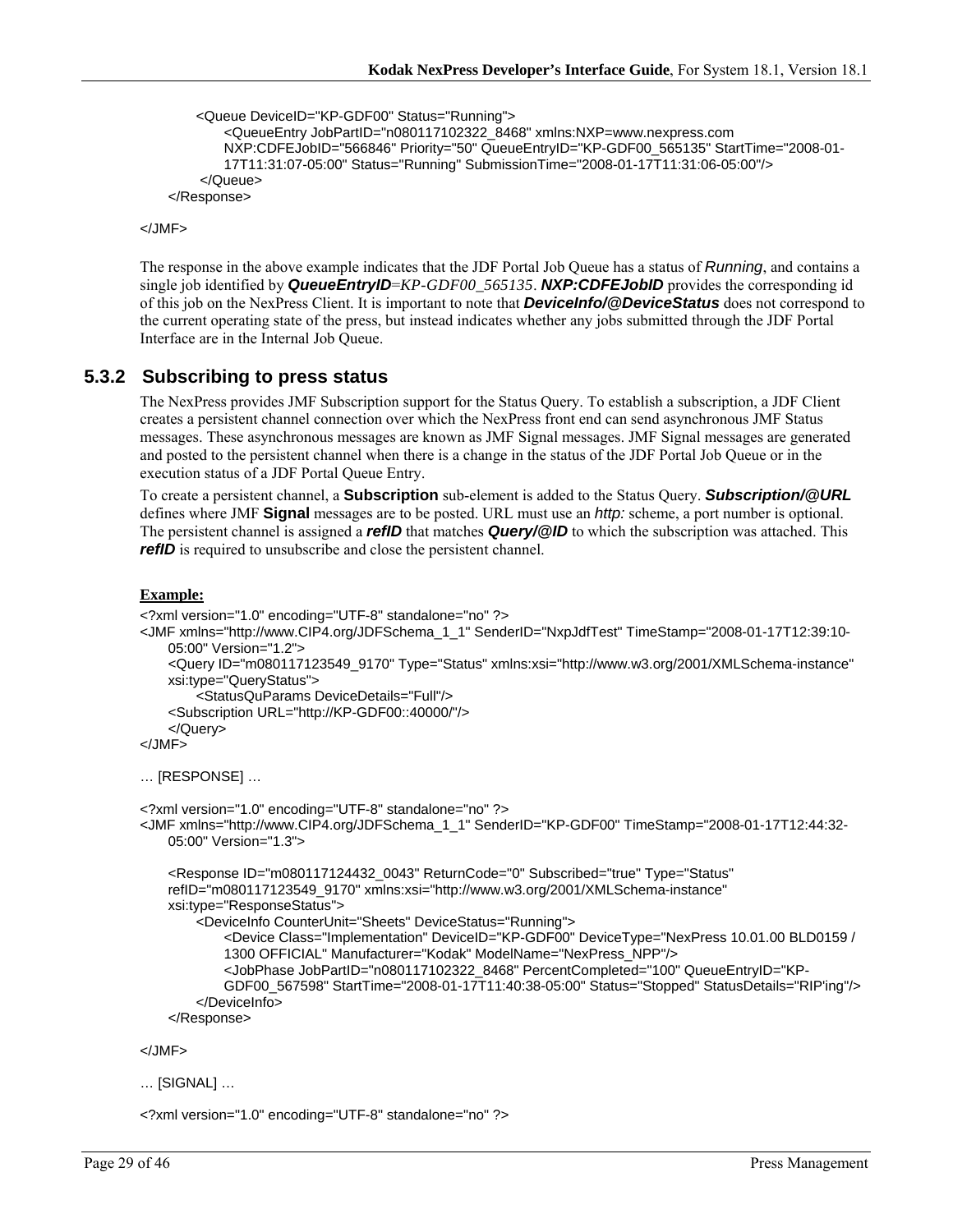<JMF xmlns="http://www.CIP4.org/JDFSchema\_1\_1" SenderID="KP-GDF00" TimeStamp="2008-01-17T12:44:32- 05:00" Version="1.3">

```
 <Signal ID="m080117124432_0044" Type="Status" refID="m080117123549_9170" 
xmlns:xsi="http://www.w3.org/2001/XMLSchema-instance" xsi:type="SignalStatus"> 
     <DeviceInfo CounterUnit="Sheets" DeviceStatus="Running"> 
        <Device Class="Implementation" DeviceID="KP-GDF00" DeviceType="NexPress 10.01.00 BLD0159 / 
        1300 OFFICIAL" Manufacturer="Kodak" ModelName="NexPress_NPP"/> 
        <JobPhase JobPartID="n080117102322_8468" PercentCompleted="100" QueueEntryID="KP-
        GDF00_567598" StartTime="2008-01-17T11:40:38-05:00" Status="Stopped" StatusDetails="RIP'ing"/> 
     </DeviceInfo> 
 </Signal>
```

```
</JMF>
```
The example JMF **Query** message above creates a persistent channel for a Status Query with DeviceDetails="Full". **Response/@Subscribed** confirms that the persistent channel was created. The NexPress front end will post asynchronous JMF **Signal** messages to the URL *http://KP-GDF00::40000* over the persistent channel, and identify these signals with a RefID of *m080117123549\_9170*. An initial JMF **Signal** message is posted when the channel is opened. The NexPress does not maintain a mapping of persistent channels with the originating query; all generated signals are sent to every open persistent channel regardless of the subscription request.

### **5.3.3 Unsubscribing to press status**

To close a persistent channel, the JMF **StopPersistentChannel** command is sent to the JMF Management Interface. The value of *StopPersChParams/@URL* must match the URL of the original subscription; the value of *StopPersChParams/@ChannelID* must match refID assigned to the channel.

#### **Example:**

```
<?xml version="1.0" encoding="UTF-8" standalone="no" ?>
```
<JMF xmlns="http://www.CIP4.org/JDFSchema\_1\_1" SenderID="NxpJdfTest" TimeStamp="2008-01-17T12:41:45- 05:00" Version="1.2">

```
 <Command ID="m080117123549_9170" Type="StopPersistentChannel"
```

```
xmlns:xsi="http://www.w3.org/2001/XMLSchema-instance" xsi:type="CommandStopPersistentChannel"> 
     <StopPersChParams ChannelID="m080117123549_9170" URL="http://KP-GDF00::40000/"/>
```
 </Command>  $<$ /JMF $>$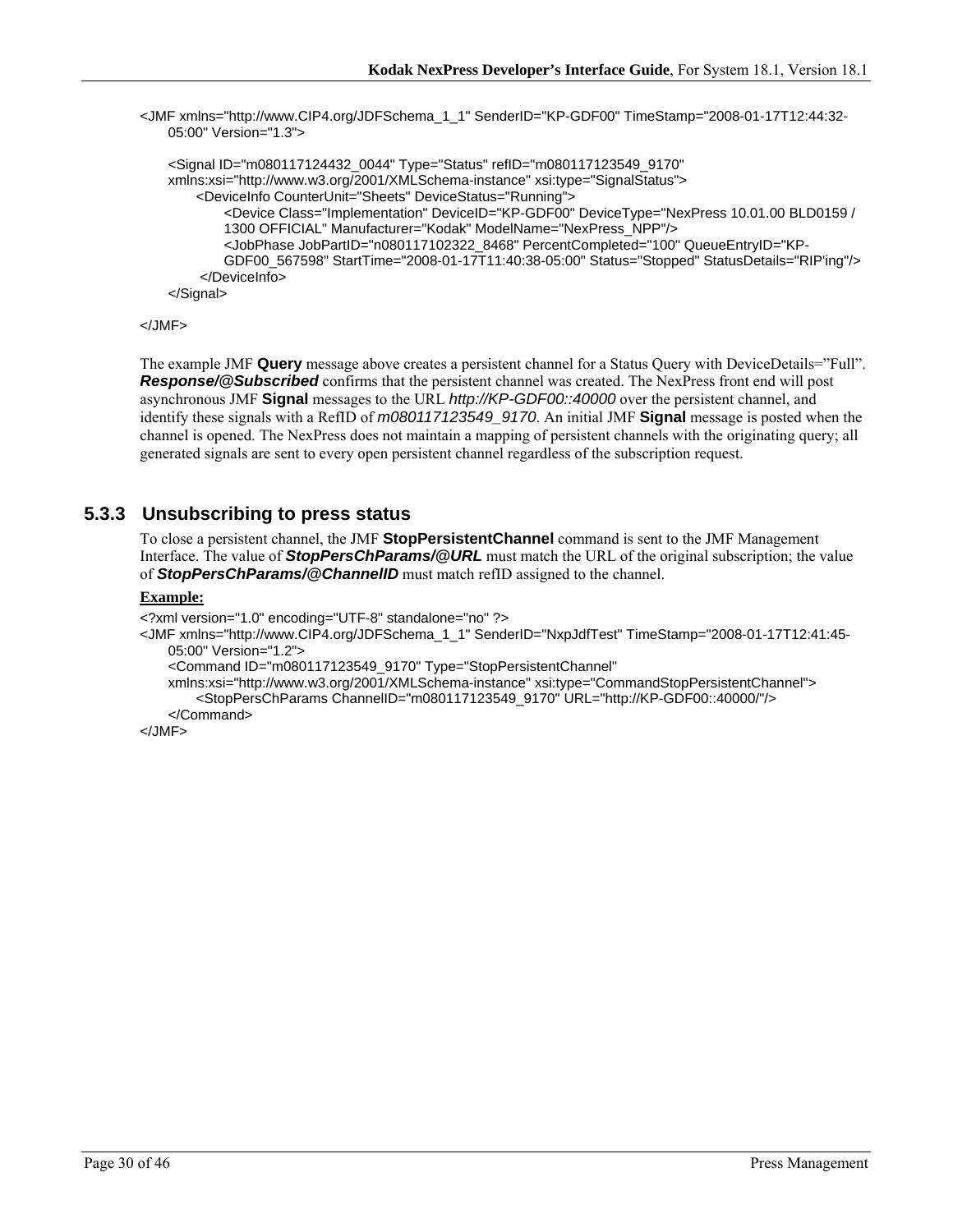# **6 Job Submission**

The NexPress front end offers two job submission interfaces: the Virtual Printer Hot Folder and the JDF Portal Interface. These interfaces are described in section 3.4.3. The choice of job submission interface for a given job depends upon workflow requirements, available workflow tools and Workflow Controller support. The Virtual Printer Hot Folder and the JDF Portal Interface provide different levels of job ticket and PDL support.

## **6.1 Submitting to the Virtual Printer Hot Folder**

The following table summarizes the Structured Document Formats that can be submitted through the Virtual Printer Hot Folder. VPJTT stands for Virtual Printer Hot Folder Job Ticket Template.

| Format                                                                                          | <b>PDL</b> | <b>Job Ticket</b>                           | <b>Page Composition</b>                      | <b>Media Identification</b>               |
|-------------------------------------------------------------------------------------------------|------------|---------------------------------------------|----------------------------------------------|-------------------------------------------|
| PDF, PDF/VT                                                                                     | <b>PDF</b> | PJTF/VPJTT                                  | <b>PDF</b>                                   | <b>VPJTT</b>                              |
| PDF, PDF/VT (Stamp<br>Annotated)                                                                | <b>PDF</b> | PJTF/VPJTT                                  | <b>PDF</b>                                   | <b>PDF Stamp Annotations</b>              |
| Single/Multiple File<br>PPML/VDX                                                                | <b>PDF</b> | <b>VPJTT</b>                                | PPML/VDX                                     | <b>VPJTT</b>                              |
| PostScript                                                                                      | <b>PS</b>  | <b>VPJTT</b>                                | PDF (produced<br>from PS upon<br>submission) | <b>VPJTT</b>                              |
| Single/Multiple File<br>PPML/VDX (with<br>embedded JDF MediaIntent,<br>or embedded JDF Process) | <b>PDF</b> | Embedded JDF<br>(MediaIntent or<br>Process) | PPML/VDX                                     | JDF Media Intent or JDF<br><b>Process</b> |
| <b>PDF</b>                                                                                      | <b>PDF</b> | Embedded JDF<br>Process                     | <b>PDF</b>                                   | <b>JDF</b> Process                        |

The table above identifies the PDL, job ticket, page composition and media identification for each Structured Document Format. A PJTF job ticket can be embedded in the PDL for table entries containing PJTF/VPJTT Job Tickets; the embedded ticket will be merged with the VPJTT.

## **6.1.1 PDF & PDF/VT**

Adobe® PDF files can be submitted directly to the Virtual Printer Hot Folder interface. Each file submission constitutes a single print run. Job ticket settings are determined as follows:

- Merging of PJTF settings embedded in the PDF file with the Virtual Printer Job Ticket Template. Embedded PJTF settings take precedence over a corresponding value from the VPJTT. Refer to [KNDIR] for specific merge rules.
- If the submitted PDF file doesn't contain embedded PJTF, all job ticket settings are obtained from the Virtual Printer Job Ticket Template. Support for embedded PJTF may be deprecated in future releases. NexPress extensions to PJTF are not documented in this interface guide, or in [KNDIR]. Creation of a JDF job ticket, and submission to the JDF Portal interface, is recommended as an alternative to embedded PJTF. A conversion tool has been created for internal use that converts NexPress PJTF tickets into JDF; customer availablity of this conversion library has not been determined. Contact your support representative if you need to convert existing PJTF tickets into JDF.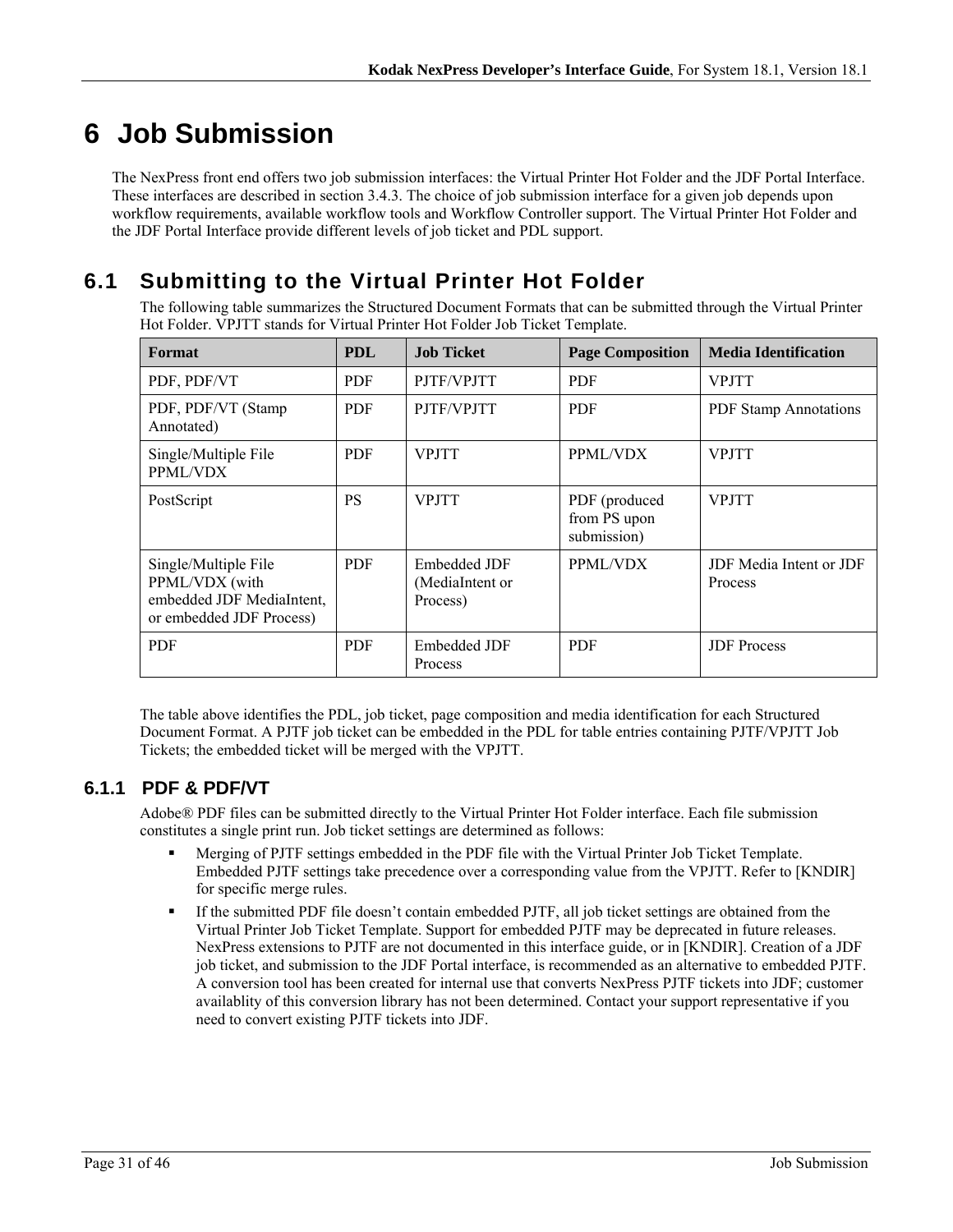### **6.1.2 PDF & PDF/VT with Stamp Annotations**

The Virtual Printer Hot Folder interface accepts direct submission of Adobe® PDF files that contain stamp annotations for media usage; each file submission constitutes a single print run. Job ticket settings are determined as follows:

- Merging of PJTF settings embedded in the PDF file with the settings specified in the Virtual Printer Job Ticket Template. Embedded PJTF settings take precedence over a corresponding value from the VPJTT. Refer to [KNDIR] for specific merge rules.
- If the submitted PDF file doesn't contain embedded PJTF, all job ticket settings are obtained from the Virtual Printer Job Ticket Template.
- The logical to physical media mapping of PDF stamp annotations is specified by the combined VPJTT and embedded PJTF. Non-stamp annotated pages of a PDF file are treated by the NexPress front end as implicitly mapped to *Body* media. Consequently, a single-substrate PDF-based job does not need to use PDF stamp annotation because all its pages implicitly map to *Body* media. The use of explicit *Cover* and *Insert* PDF stamp annotations is only necessary when a second or third media is required.

### **6.1.3 PostScript**

Adobe® PS files can be submitted directly to the Virtual Printer Hot Folder interface. Each file submission constitutes a single print run. All PostScript data is converted to PDF within the NexPress front end. In this way, all of the benefits of a PDF based job ticketed workflow are available for jobs initially encoded in PostScript. Prepress processing of the PostScript data is subject to settings specified in the Virtual Printer Job Ticket Template associated with the Virtual Printer Hot Folder. Embedded PJTF and PDF Stamp annotations are not used with PostScript.

### **6.1.4 Single/Multiple-File PPML/VDX**

A PPML/VDX-Layout file (either Single-File PPML/VDX or Multiple-File PPML/VDX formats) can be submitted directly to the Virtual Printer Hot Folder interface. Each file submission constitutes a single print run. Job ticket settings are specified in the Virtual Printer Job Ticket Template or from the embedded JDF Process Job Ticket. Embedded PJTF is ignored for PPML/VDX submissions.

Submission into the JDF Portal Interface with a fully specified JDF Process job ticket is preferred. Alternatively, JDF Process or JDF MediaIntent can be embedded into the PPML/VDX and submitted into a Virtual Printer Hot Folder.

#### **Example: PPML/VDX**

This example shows a Single-File PPML/VDX. Each **JOB** element shown contains three **DOCUMENT** elements, and each **DOCUMENT** element specifies the reader-ordered content pages.

```
%PDF-1.5 
… 
587 0 obj 
<< /Length … >> 
stream 
<PPMLVDX> 
    <ContentBindingTable> … </ContentBindingTable> 
    <Layout> 
        <PPML> 
            … 
            <PAGE_DESIGN TrimBox="0 0 612 792" BleedBox="-18 -18 630 810"/> 
            <JOB Label="0"> 
                <DOCUMENT Label="FCover"> 
                    <PAGE0/> 
                    <PAGF1/></DOCUMENT> 
                <DOCUMENT Label="Body"> 
                    <PAGE2/> 
                    <PAGE3/> 
                    <PAGE4/> 
                    …
```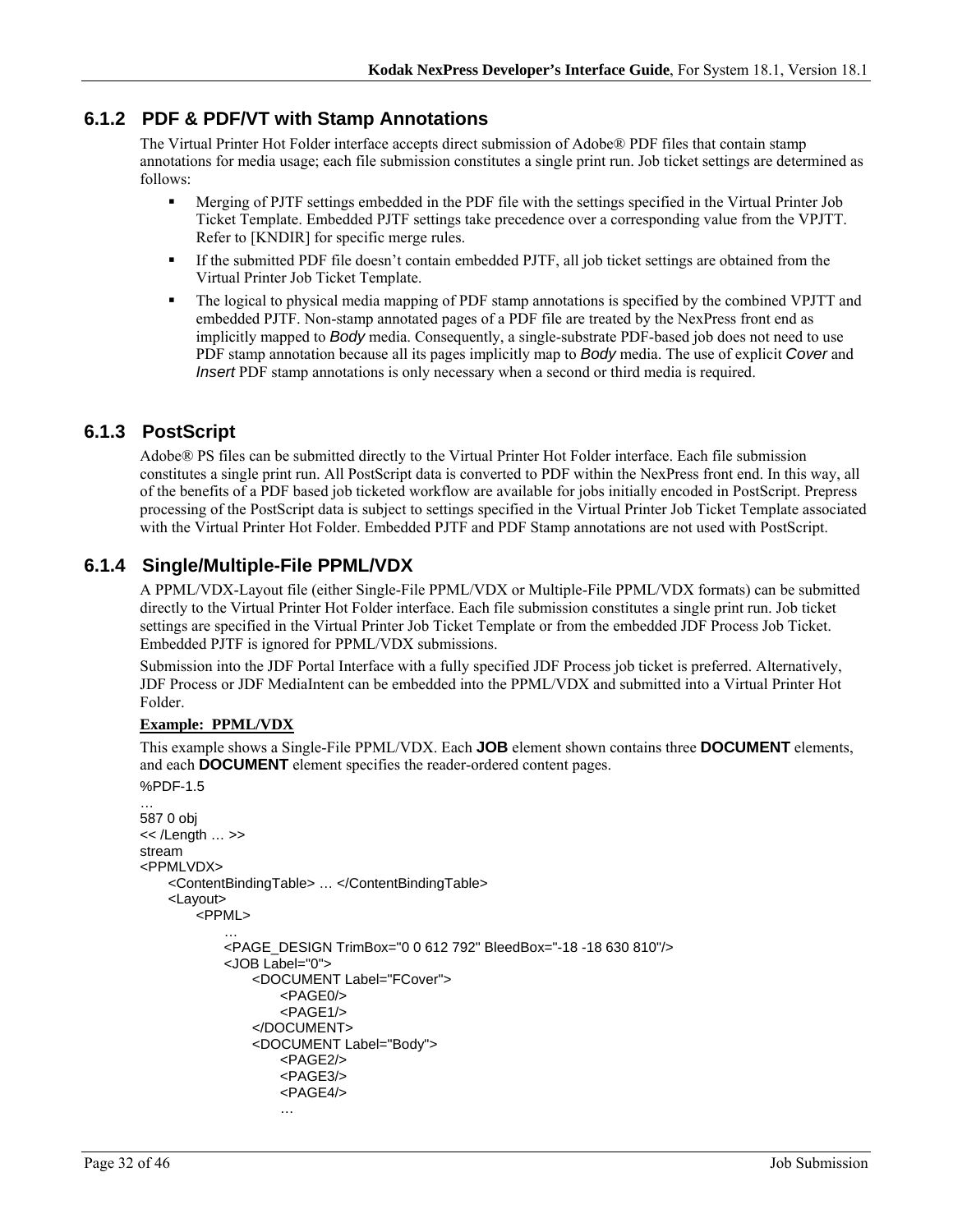```
<PAGEm/> 
               </DOCUMENT> 
               <DOCUMENT Label="BCover"> 
                   <PAGEm+1/> 
                   <PAGEm+2/> 
               </DOCUMENT> 
           </JOB> 
           … 
           <JOB Label="3""> 
               <DOCUMENT Label="FCover"> 
                   <PAGE0/> 
                   <PAGE1/> 
               </DOCUMENT> 
               <DOCUMENT Label="Body"> 
                   <PAGE2/> 
                   <PAGE3/> 
                   <PAGE4/> 
                   … 
                   <PAGEn/> 
               </DOCUMENT> 
               <DOCUMENT Label="BCover"> 
                   <PAGEn+1/> 
                   <PAGEn+2/> 
               </DOCUMENT> 
           </JOB> 
       </PPML> 
    </Layout> 
</PPMLVDX> 
endstream 
endobj 
… 
%%EOF
```
## **6.1.5 Single/Multiple-File PPML/VDX with JDF MediaIntent**

A PPML/VDX-Layout file (either Single-File PPML/VDX or Multiple-File PPML/VDX formats) containing embedded JDF MediaIntent can be submitted directly to the Virtual Printer Hot Folder interface. Each file submission constitutes a single print run. Job ticket settings are determined as follows:

- Merging of **MediaIntent** resources in JDF Product Intent with the settings specified in the Virtual Printer Job Ticket Template. **MediaIntent** resource settings take precedence over the media settings in the VPJTT. The value of attribute *MediaIntent/StockBrand/@Actual* attribute identifies the logical to physical media mapping. Refer to [KNDIR] for more detail.
- If the submitted PDF file doesn't contain embedded JDF **MediaIntent**, all job ticket settings are obtained from the Virtual Printer Job Ticket Template.
- Virtual Printer Job Ticket Template settings MUST provide appropriate default process parameterization to insure proper processing, since the NexPress front end uses only the **MediaIntent** resource. In general, the VPJTT specifies imposition layout, sheet-loading parameters (i.e. page distribution scheme, etc…), collation, output stack disjointing requirements, and the names of the physical medias corresponding to each of the three possible logical medias.

#### **Example: Embedded JDF MediaIntent**

The following example contains an embedded JDF Product Intent job ticket that could be used with the previous PPML/VDX example.

… 20 0 obj << /Length 21 0 R >>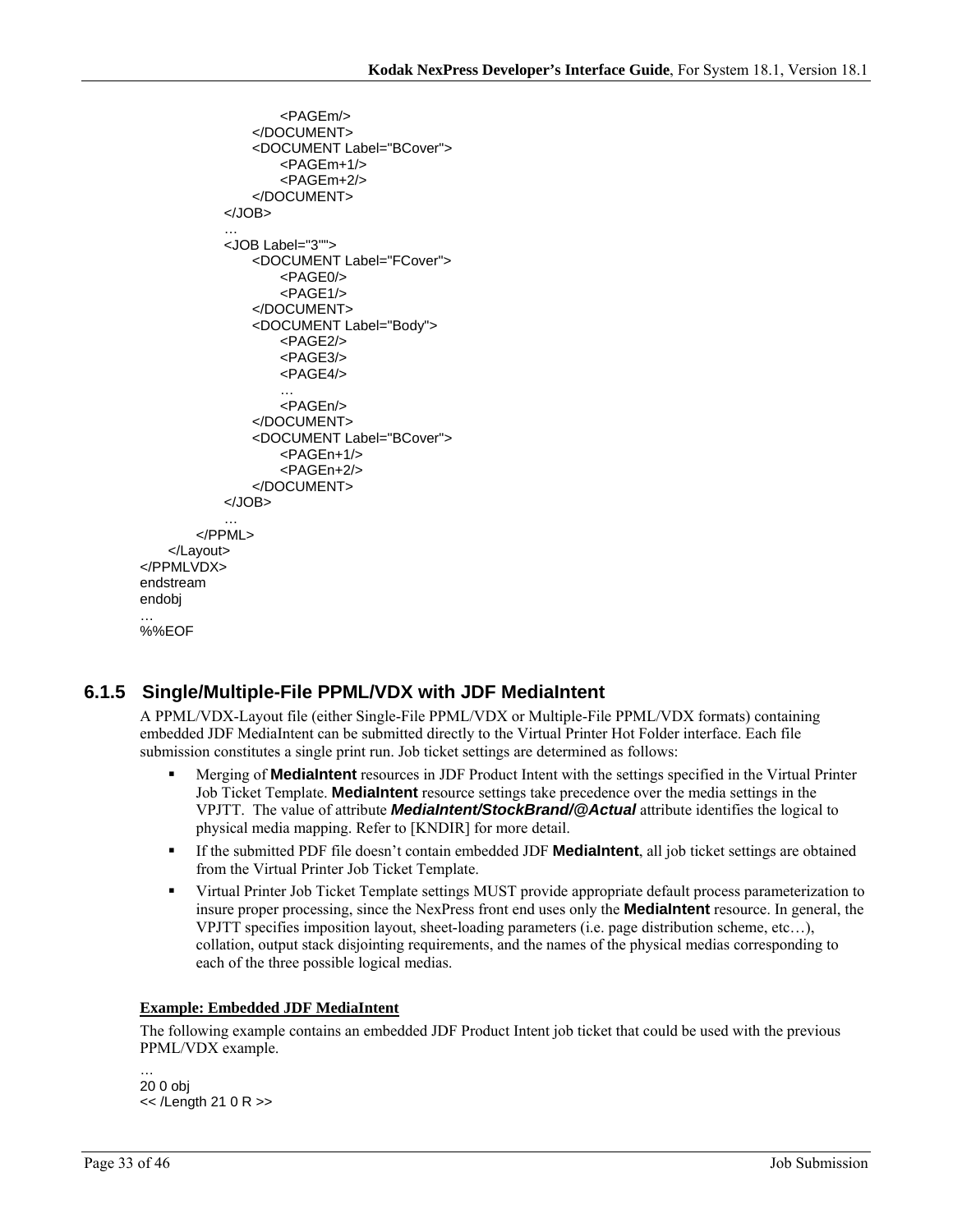```
stream 
<?xml version="1.0" encoding="UTF-8"?> 
<JDF ID="Booklet" Status="Waiting" Type="Product" Version="1.3" xmlns="http://www.CIP4.org/JDFSchema_1_1"> 
<ResourcePool> 
    … 
    <MediaIntent Class="Intent" ID="CoverMedia" Status="Available"> 
        <MediaType DataType="EnumerationSpan" Actual="Paper"/> 
        <FrontCoatings DataType="EnumerationSpan" Actual="Glossy"/> 
        <StockBrand DataType="StringSpan" Actual="Media1"/> 
    </MediaIntent> 
    <MediaIntent Class="Intent" ID="BodyMedia" Status="Available" > 
        <MediaType DataType="EnumerationSpan" Actual="Paper"/> 
        <FrontCoatings DataType="EnumerationSpan" Actual="Matte"/> 
        <StockBrand DataType="StringSpan" Actual="Media0"/> 
    </MediaIntent> 
    … 
</ResourcePool> 
… 
</ResourceLinkPool> 
    … 
    <MediaIntentLink Usage="Input" rRef="CoverMedia"/> 
    <MediaIntentLink Usage="Input" rRef="BodyMedia"/> 
    … 
</ResourceLinkPool> 
… 
endstream 
endobj
```

```
…
```
## **6.2 Submitting to the JDF Portal Interface**

The following table summarizes the Structured Document Formats that can be submitted through the JDF Portal Interface.

| Format                                                    | <b>PDL</b>           | <b>Job Ticket</b>  | <b>Page Composition</b> | <b>Media Identification</b>                     |
|-----------------------------------------------------------|----------------------|--------------------|-------------------------|-------------------------------------------------|
| JDF Process JT (PDF, PDF/VT)                              | <b>PDF</b><br>PDF/VT | <b>JDF</b> Process | PDF, PDF/VT             | <b>JDF</b> Process                              |
| <b>JDF</b> Process JT<br>(Stamp Annotated PDF,<br>PDF/VT) | PDF.<br>PDF/VT       | <b>JDF</b> Process | PDF, PDF/VT             | <b>PDF Stamp Annotations</b><br>and JDF Process |
| JDF Process JT (Single /<br>Multiple file PPML/VDX)       | <b>PDF</b>           | <b>JDF</b> Process | PPML/VDX                | <b>JDF</b> Process                              |

The JDF Portal Interface provides both an HTTP port and a hot-folder to receive submission requests.

JDF Portal Hot Folder: \\<servername>\HotFolder\JDFHotfolder

JDF Portal JMF Interface: Port 49700 services HTTP Post requests on behalf of the JDF Portal JMF Interface

A JDF Job Ticket is required for submission through the JDF Portal Interface; a page content file or PPML layout file cannot be submitted directly. Instead the JDF Process job ticket must reference the content file in its **RunList/LayoutElement/FileSpec**.

The first Combined Process Node found within the root JDF element of the submitted job ticket file will be processed. There are no configurable default job ticket settings for the JDF Portal Hot Folder; the JDF Process job ticket should include all required job settings.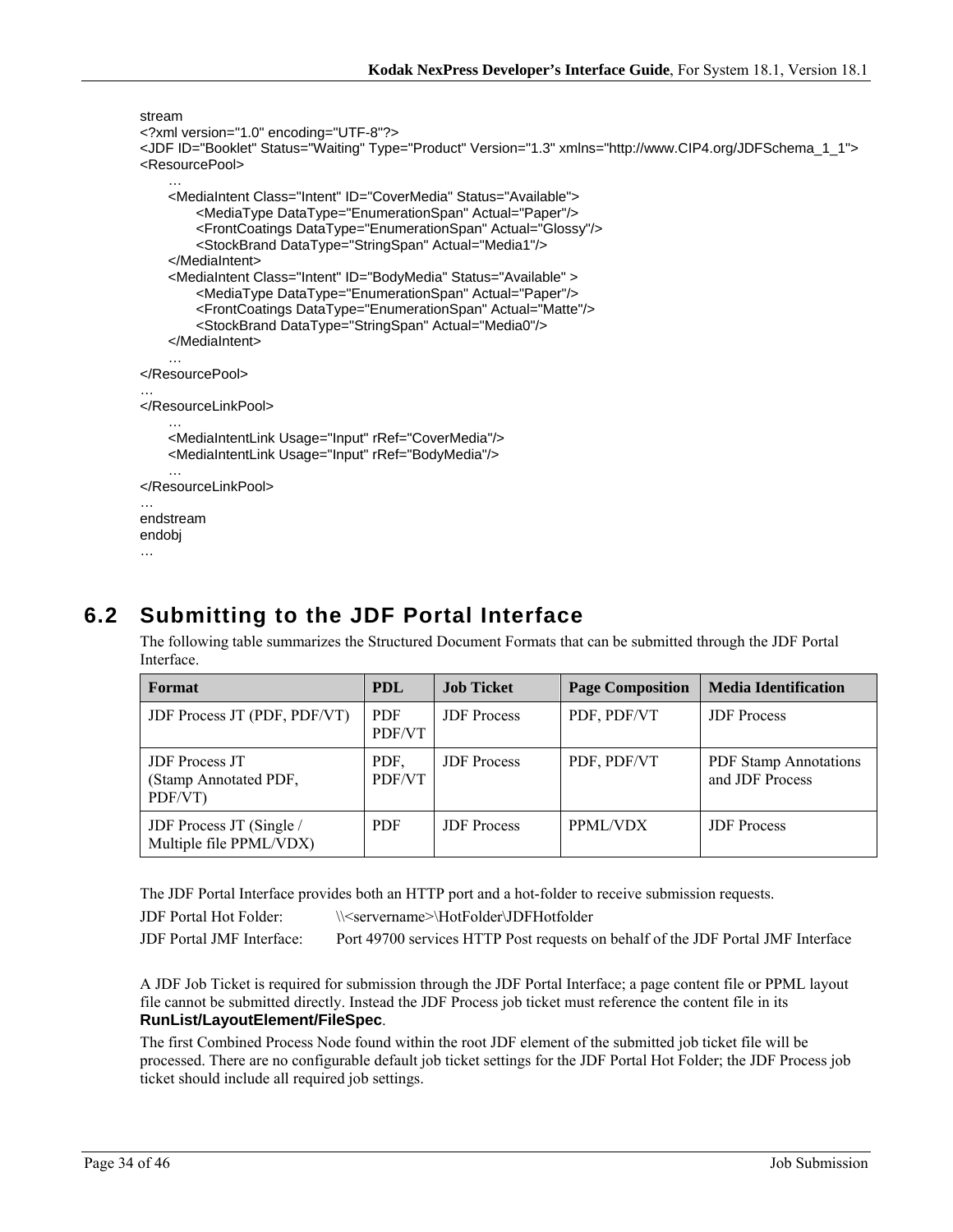The NexPress will resolve all dependent data resources, including any referenced content files. Job submission will fail, and printing will be aborted, if a content file cannot be resolved.

### **6.2.1 The JDF Portal JMF Interface**

The NexPress front end's JDF Portal will accept JDF job tickets through its JDF Portal JMF Interface. JMF Submissions use the SubmitQueueEntry command; the JDF Process Job Ticket is usually packaged as a MIME attachment but URIs of "HTTP:", "FTP:", or "FILE:" scheme can also be used.

Content files can also be MIME encoded; these three part MIME packages contain a JMF **SubmitQueueEntry** command as the first part, a JDF Process job ticket as the second part, and PDF formatted file (i.e. PDF or PPML/VDX) as the third part. The MIME header for the content file attachment should specify "Content-Disposition: Attachment" and "Content-Type: application/pdf"; failure to do so limits the size of the attachment to several hundred megabytes. The content filename can also be specified with the disposition; e.g. Content-Disposition: Attachment; filename="test.pdf".

The JDF Portal assigns each submission a unique JDF Portal Queue Entry ID; this ID is returned in the SubmitQueueEntry response. The JDF Portal Queue Entry ID is used for job queue management, it can also be used to track job progress.

#### **Example: SubmitQueueEntry using two-part MIME**

```
MIME-Version: 1.0 
Content-Type: multipart/related; boundary=-----967a0f3d165acc20 
-------967a0f3d165acc20 
Content-Type: application/vnd.cip4-jmf+xml 
<?xml version="1.0" encoding="UTF-8" standalone="no" ?> 
<JMF xmlns="http://www.CIP4.org/JDFSchema_1_1" SenderID="MessageSenderDevice" TimeStamp="2006-06-
    19T10:44:06-04:00" Version="1.3"> 
     <Command ID="m060619104406_0022" Type="SubmitQueueEntry" 
    xmlns:xsi="http://www.w3.org/2001/XMLSchema-instance" xsi:type="CommandSubmitQueueEntry"> 
         <QueueSubmissionParams Priority="2" URL="cid:jdfTag@kodak.com"/> 
     </Command> 
</JMF> 
-------967a0f3d165acc20 
Content-Type: application/vnd.cip4-jdf+xml 
Content-ID: <jdfTag@kodak.com>
<?xml version="1.0" encoding="UTF-8" standalone="no" ?> 
<JDF xmlns="http://www.CIP4.org/JDFSchema_1_1" ID="n060619104402_0007" Status="Ready" Type="Combined" 
    Types="LayoutPreparation Imposition ColorSpaceConversion Interpreting Rendering Screening DigitalPrinting" 
    Version="1.3" xmlns:NXP="www.nexpress.com" xmlns:xsi="http://www.w3.org/2001/XMLSchema-instance" 
    xsi:type="Combined"> 
… 
     <ResourcePool> 
         <ScreeningParams Class="Parameter" ID="r060619104402_0008" NXP:ScreeningID="1" 
    Status="Available"/> 
        <Component Amount="1" Class="Quantity" ComponentType="PartialProduct" ID="r060619104402_0009" 
        Status="Available"/> 
         <RunList Class="Parameter" ID="r060619104402_0010" Status="Available"> 
             <LayoutElement> 
                 <FileSpec URL=file://KP-GDF00/TestFiles/develop/onepage.pdf 
                UserFileName="BC Plus_2005.pdf"/> 
             </LayoutElement> 
         </RunList> 
… 
</JDF> 
-------967a0f3d165acc20—
```
### **6.2.2 The JDF Portal Hot Folder**

The NexPress front end's JDF Portal will accept JDF job tickets through its JDF Portal Hot Folder. JDF job tickets can be copied into the hot folder, or placed into the folder using a simple drag and drop operation. No JMF response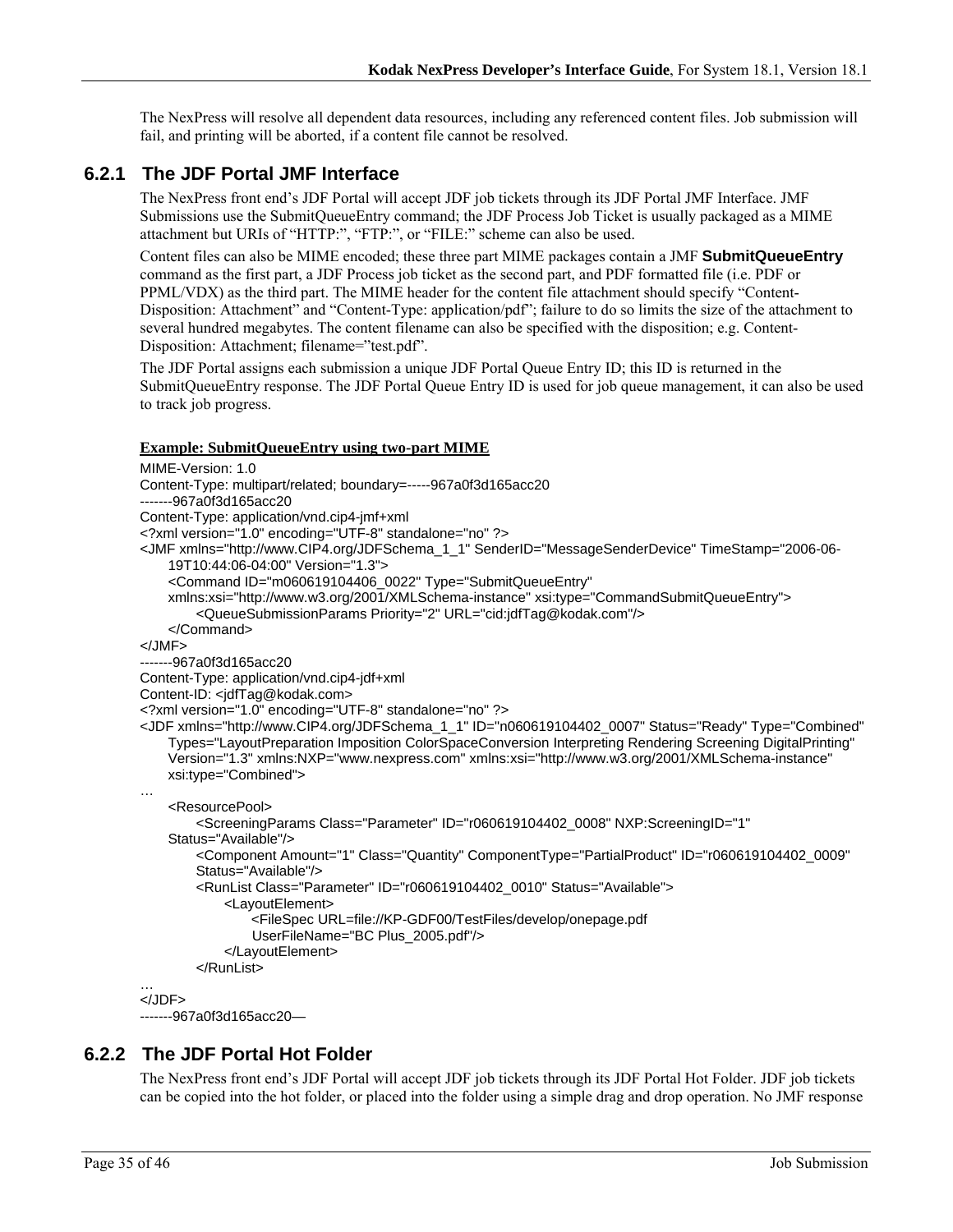is sent for jobs submitted to the hot folder. Signals will, however, be triggered by jobs submitted to the hot folder, and are sent to any open persistent channels.

### **6.2.3 Locating Content Files**

The JDF Specification [JDF] provides several options for the location of content files and how they are specified within the JDF Job Ticket. *JDF/ResourcePool/RunList/LayoutElement/FileSpec/@URL* identifies within the JDF Job Ticket where the file is located. URL schemes of "FILE:", "FTP:", and "HTTP:" are supported. "CID:" is also supported for MIME packaged submissions using a MIME file to the JDF Portal Hot Folder, or a 3-part MIME with JMF SubmitQueueEntry.

There are several additional issues that need to be considered when a URL scheme of "FILE:" is used:

- The JDF Portal process within the NexPress front end must have appropriate permissions to access the specified file. This is not a problem if the content file is located on a directory or local share. It can become problematic in some networks if the NexPress is not part of the domain. When retrieving content from a remote server it is recommended to use the "HTTP:" URL scheme to avoid such network issues.
- Content files are not removed when the JDF Job has completed unless **Runlist/Disposition** is used.

#### **6.2.3.1 Auto-Deletion of Content Files**

**FileSpec/Disposition** controls automatic deletion of content files. By default, the content file is preserved.

To enable automatic deletion, set *Disposition/@DispositionAction*="Delete". Only content files using a URL scheme of "FILE:" local to the DFE will be removed. When auto-deletion is enabled, the content file will be removed as the job finishes processing. *Disposition/@Until* can be used to specify an alternate removal time. The value of this attribute must be specified using ISO 8601 Date/Time format (i.e. yyyy-mm-ddThh:mm:ss-tz:tz). The file will be deleted within 5 minutes of the "Until" time provided.

#### **6.2.4 Media Selection**

Any JDF or PJTF embedded in the PDF file is ignored for submissions through the JDF Portal interface.

To assign media within a JDF file, the Media element can be partitioned by *SheetIndex* and/or *RunTags*, or an explicit LocationName value can be used with an unpartitioned Media element. See Section 4.1.1 for details on specifying media using PDF stamp annotations. These annotations can be used with *RunTags* to assign pages to specific media.

#### **6.2.4.1 Media/Location/@LocationName**

To define media using *Media/Location/@LocationName*, Media elements are defined and given LocationName values of Media0, Media1, Media2, or Media3. These LocationNames identify the four "logical trays" of the NexPress respectively known as "Body", "Cover", "Insert", and "Separator". With engine configurations of more than four supplies, "Media4", "Media5", …, "Media10" can be used to identify logical trays containing "Insert2", "Insert3", ... "Insert8" respectively.

The NexPress can infer values of **Location/@LocationName** from **DigitalPrintingParams** or **Media** partitioning if only Body and Cover media are used. For all other jobs, **Location/@LocationName** must be defined for each **Media**.

#### **Example: Media Selection Using LocationName**

In the following example, body pages will use SterlingUltraDigitalGloss\_118\_350x470, cover pages will use Wausau\_Bright\_White\_350\_350x470, and insert pages will use AquaTEC\_Permanent\_Uncoated\_237\_350x470.

 <Media Brand="SterlingUltraDigitalGloss\_118\_350x470" Class="Consumable" Dimension="992.11 1332.262" ID="r060619104402\_0011" NXP:ClearCoatBack="none" NXP:ClearCoatFront="none" Status="Available"> <Location LocationName="Media0"/>

</Media>

 <Media Brand="Wausau\_Bright\_White\_350\_350x470" Class="Consumable" Dimension="992.11 1332.262" ID="r060619104402\_0012" NXP:ClearCoatBack="none" NXP:ClearCoatFront="none" Status="Available"> <Location LocationName="Media1"/>

</Media>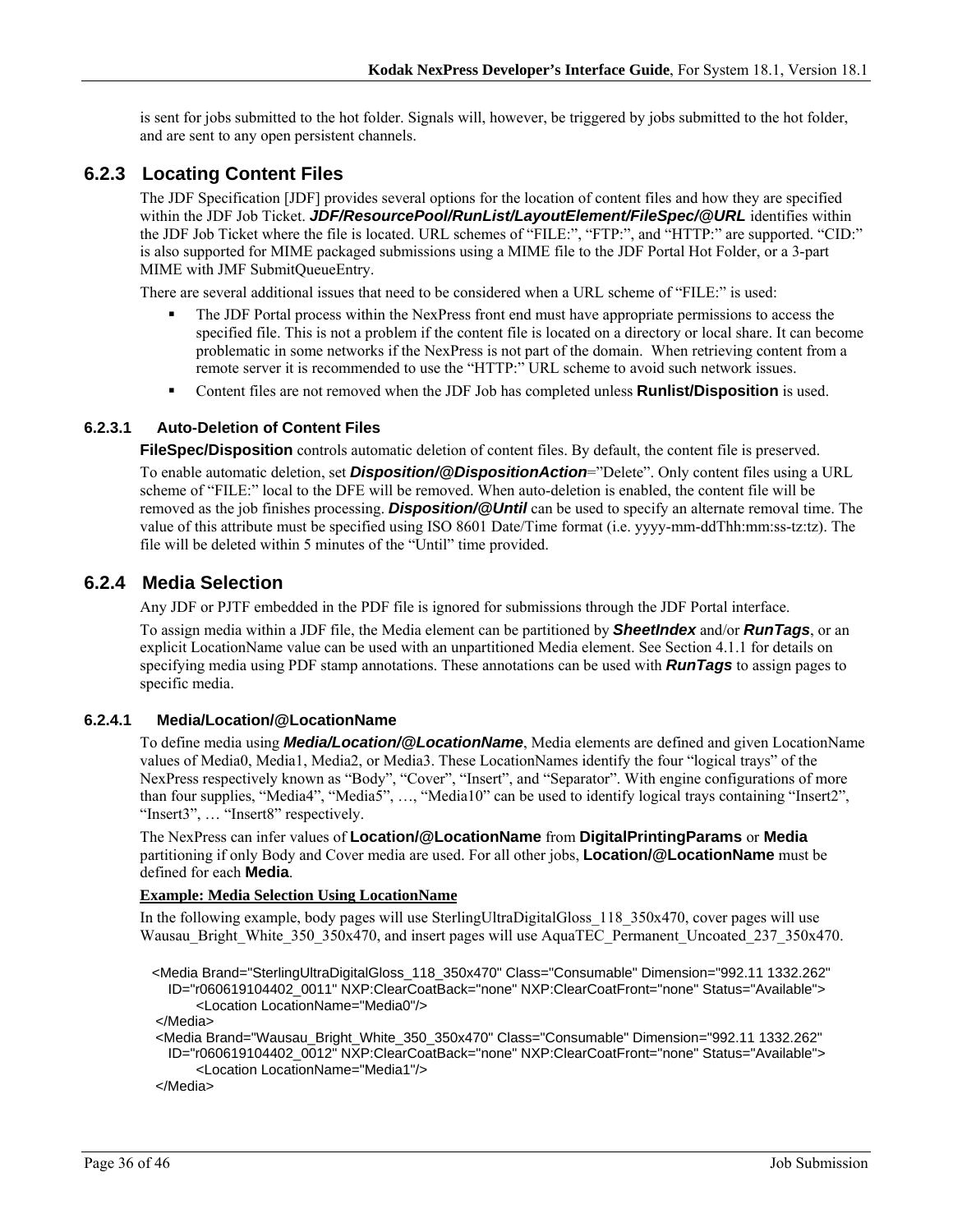<Media Brand="AquaTEC\_Permanent\_Uncoated\_237\_350x470" Class="Consumable" Dimension="992.11 1332.262" ID="r060619104402\_0013" NXP:ClearCoatBack="none" NXP:ClearCoatFront="none" Status="Available"> <Location LocationName="Media2"/>

</Media>

#### **6.2.4.2 DigitalPrintingParams/@SheetIndex**

To define media using *DigitalPrintingParams/@SheetIndex*, the DigitalPrintingParams should be partitioned using a SheetIndex that corresponds to the assigned sheet number. For example, to specify cover media, a SheetIndex of 0 is the front cover, -1 is the back cover, and a range of  $1 \sim -2$  is all the sheets in between. When Media is partitioned or DigitalPrintingParams contains a MediaRef, the value of LocationName has no special significance.

#### **Example: Media Selection Using SheetIndex**

In the following example, body pages use SterlingUltraDigitalGloss\_118\_350x470, front cover pages use Wausau\_Bright\_White\_350\_350x470, and back cover pages use AquaTEC\_Permanent\_Uncoated\_237\_350x470.

```
 <Media Brand="SterlingUltraDigitalGloss_118_350x470" Class="Consumable" Dimension="992.11 1332.262" 
 ID="MediaForBody" NXP:ClearCoatBack="none" NXP:ClearCoatFront="none" Status="Available"> 
  <Location LocationName="Media0"/>
```
</Media>

```
 <Media Brand="Wausau_Bright_White_350_350x470" Class="Consumable" Dimension="992.11 1332.262" 
 ID="MediaForFrontCover" NXP:ClearCoatBack="none" NXP:ClearCoatFront="none" Status="Available"> 
  <Location LocationName="Media1"/>
```
</Media>

```
 <Media Brand="AquaTEC_Permanent_Uncoated_237_350x470" Class="Consumable" Dimension="992.11 
 1332.262" ID="MediaForInsert" NXP:ClearCoatBack="none" NXP:ClearCoatFront="none" Status="Available"> 
  <Location LocationName="Media2"/>
```
</Media>

```
… 
<DigitalPrintingParams PartIDKeys="SheetIndex"… >
```

```
<DigitalPrintingParams SheetIndex="0">
```
<MediaRef rRef="MediaForFrontCover" />

```
</DigitalPrintingParams>
```

```
<DigitalPrintingParams SheetIndex="1 ~ -2"> 
    <MediaRef rRef="MediaForBody" />
```

```
</DigitalPrintingParams>
```

```
<DigitalPrintingParams SheetIndex="-1">
```

```
<MediaRef rRef="MediaForInsert" />
```

```
</DigitalPrintingParams>
```

```
</DigitalPrintingParams>
```

```
…
```

```
- or -
```
…

```
<Media ID="MyMedias" Class="Consumable" Status="Available" PartIDKeys="SheetIndex"> 
    <Media SheetIndex="0" Brand="Wausau_Bright_White_350_350x470"> 
        <Location LocationName="Media1"/> <!- Media for Front Cover --> 
    </Media> 
    <Media SheetIndex="1 ~ -2" Brand="SterlingUltraDigitalGloss_118_350x470"> 
        <Location LocationName="Media0"/> <!- Media for Body --> 
    </Media> 
    <Media SheetIndex="-1" Brand="AquaTEC_Permanent_Uncoated_237_350x470"> 
        <Location LocationName="Media2"/> <!- Media for Back Cover / Insert --> 
    </Media>
```
</Media>

#### **6.2.4.3 DigitalPrintingParams/@RunTags**

*DigitalPrintingParams/@RunTags* is used in the NexPress label methods (Stamp Annotation and PPML/VDX labels) for PDL page to media mapping.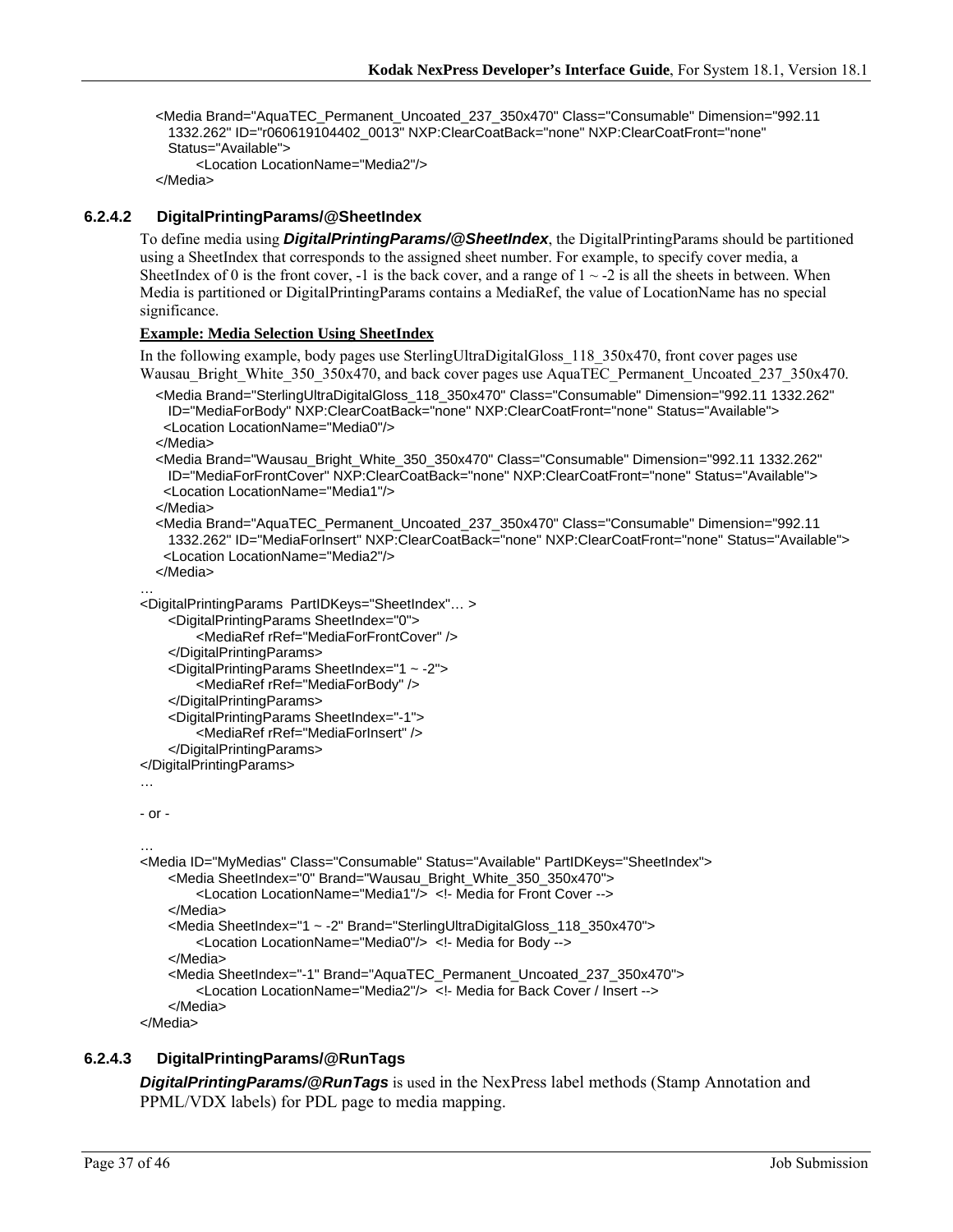When using Stamp Annotation, only the attribute values "SubstrateTypeCover" and "SubstrateTypeInsert" are valid RunTags values.

When using PPML/VDX labels, the attribute values must correspond to the arbitrary values of the PPML DOCUMENT/@Label attributes.

If the value of RunTags has no correspondence with a PDF stamp annotation or PPML DOCUMENT/@Label then the media partition is ignored.

#### **Example: Media Selection Using RunTags**

In the following example, body pages use SterlingUltraDigitalGloss 118 350x470, and front cover pages use Wausau Bright White 350 350x470.

```
 <Media Brand="SterlingUltraDigitalGloss_118_350x470" Class="Consumable" Dimension="992.11 1332.262" 
    ID="MediaForBody" NXP:ClearCoatBack="none" NXP:ClearCoatFront="none" Status="Available"> 
    <Location LocationName="Media0"/> 
   </Media> 
   <Media Brand="Wausau_Bright_White_350_350x470" Class="Consumable" Dimension="992.11 1332.262" 
    ID="MediaForCover" NXP:ClearCoatBack="none" NXP:ClearCoatFront="none" Status="Available"> 
    <Location LocationName="Media1"/> 
   </Media> 
… 
<DigitalPrintingParams PartIDKeys="RunTags"… > 
    <MediaRef rRef="MediaForBody" /> 
    <DigitalPrintingParams RunTags="SubstrateTypeCover"> 
        <MediaRef rRef="MediaForCover" /> 
    </DigitalPrintingParams> 
</DigitalPrintingParams> 
… 
- or - 
… 
<Media ID="MyMedias" Class="Consumable" Status="Available" PartIDKeys="RunTags"> 
    <Media RunTags="SubstrateTypeCover" Brand="Wausau_Bright_White_350_350x470"> 
        <Location LocationName="Media1"/> <!- Media for Cover --> 
    </Media> 
</Media>
```
#### **6.2.4.4 Media/@SheetIndex and Media/@RunTags**

If partitioning by both *SheetIndex* and *RunTags*, partition first by *SheetIndex*, then by *RunTags*. These PartIDKeys are used together to apply the combination of NexPress cover-mode and label methods of page-to-media mapping.

#### **Example: Media selection examples using both SheetIndex and RunTags**

```
<Media ID="MyMedias" Class="Consumable" Status="Available" Brand=" SterlingUltraDigitalGloss_118_350x470" 
    PartIDKeys="SheetIndex RunTags"> 
    <Location LocationName="Media0"/> <!-- Body substrate default--> 
    <Media SheetIndex="0 -1" Brand=" Wausau_Bright_White_350_350x470"> 
        <Location LocationName="Media1"/> <!- Cover media --> 
    </Media> 
    <Media SheetIndex="1 ~ -2" > 
        <Media RunTags="SubstrateTypeCover" Brand=" Wausau_Bright_White_350_350x470"> 
            <Location LocationName="Media1"/> 
        </Media> 
        <Media RunTags="SubstrateTypeInsert" Brand=" AquaTEC_Permanent_Uncoated_237_350x470"> 
            <Location LocationName="Media2"/> 
        </Media> 
    </Media>
```
…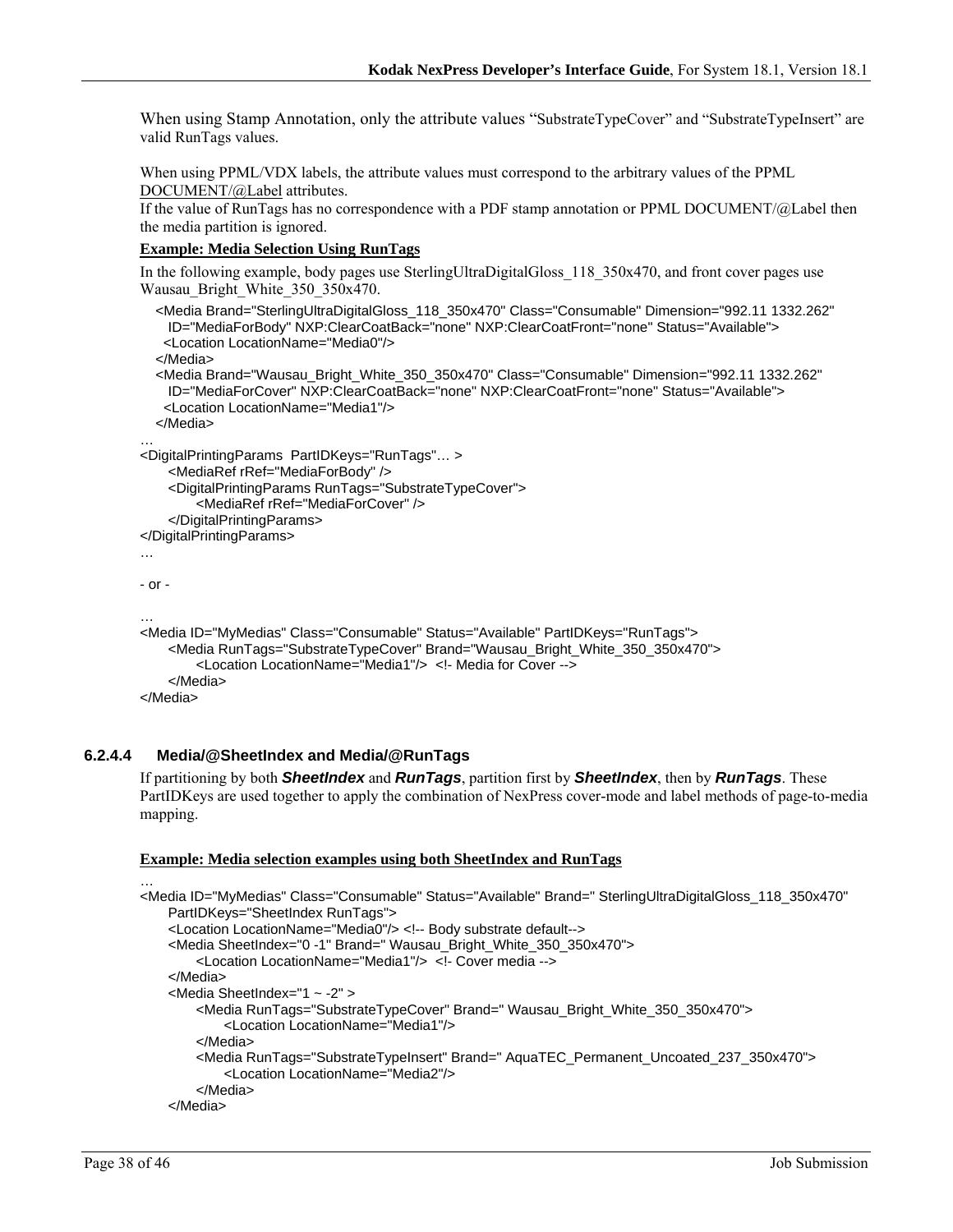</Media>

#### …

### **6.2.5 Single/Multiple PPML/VDX with JDF Process**

The JDF Portal Interface does not process JDF Intent; consequently JDF MediaIntent cannot be used with PPML/VDX submitted through the JDF Portal. Instead the PPML/VDX must specify imposed production sheet surfaces directly. Production sheets are imposed sheet layouts in which the PPML **PAGE** elements describe the contents of complete impositions including sheet marks (not individual reader content pages). These sheet definitions are presented in the order they are to be printed.

In the JDF Process job ticket, PPML **PAGE** elements should be treated as imposed sheet surface definitions and not as a reader-ordered set of pages to be imposed. The **LayoutPreparationParams** resource usually will specify a one-up layout (*LayoutPreparationParams/@NumberUp*="1 1", and either one or two-sided printing. Sheet marks and the details of the imposition layout are specified as part of the PPML graphical page content, and PPML pages are directly mapped to the front and/or back surfaces of a substrate. This is known as **Plain Imposition.**

NOTE: Supplemental PPML/VDX-Content files from the **ContentBindingTable** (for Multiple-file PPML/VDX) are fetched as content data during the resource collection phase of job execution. The job is aborted if any content files cannot be resolved.

#### **Example: Media selection using RunTag partitioning with PPML/VDX**

```
<PPML ...> 
... 
    <JOB> 
        <DOCUMENT Label="FCover"> 
            <PAGE> ... </Page> 
            <PAGE> ... </Page> 
        </DOCUMENT> 
        <DOCUMENT Label="Body"> 
            <PAGE> ... </Page> 
            <PAGE> ... </Page> 
            <PAGE> ... </Page> 
            <PAGE> ... </Page> 
            ... 
        </DOCUMENT> 
        <DOCUMENT Label="BCover"> 
            <PAGE> ... </Page> 
            <PAGE> ... </Page> 
        </DOCUMENT> 
    </JOB> 
    ... 
    <JOB> 
        <DOCUMENT Label="FCover"> 
            <PAGE> ... </Page> 
            <PAGE> ... </Page> 
        </DOCUMENT> 
        <DOCUMENT Label="Body"> 
            <PAGE> ... </Page> 
            <PAGE> ... </Page> 
            <PAGE> ... </Page> 
            <PAGE> ... </Page> 
            ... 
        </DOCUMENT> 
        <DOCUMENT Label="BCover"> 
            <PAGE> ... </Page> 
            <PAGE> ... </Page> 
        </DOCUMENT> 
    </JOB> 
</PPML>
```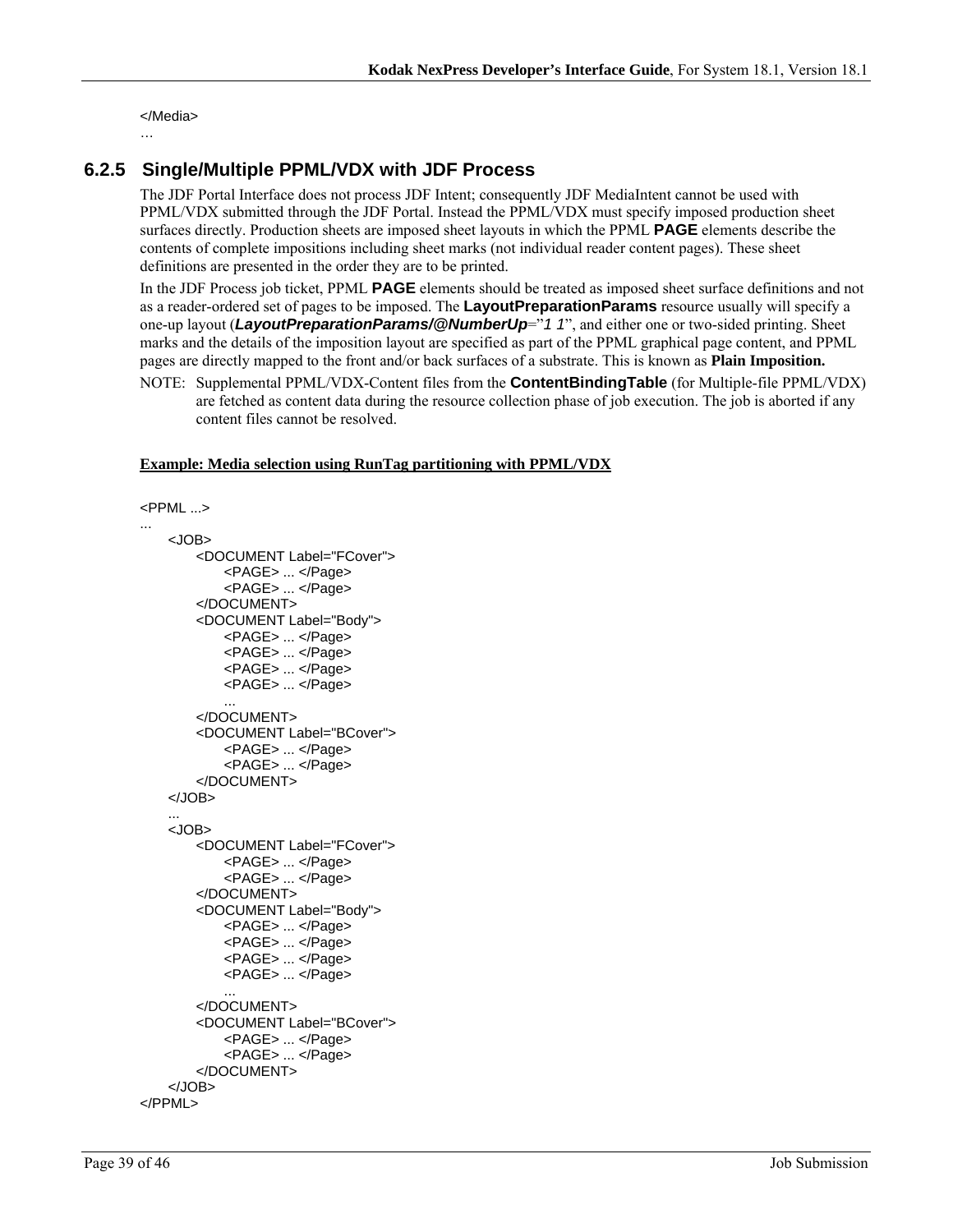```
<Media ID="MyMedias" Class="Consumable" Status="Available" PartIDKeys="RunTags"> 
    <Media RunTags="FCover" Brand="Wausau_Bright_White_350_350x470"> 
        <Location LocationName="Media1"/> <!- Cover media --> 
    </Media> 
    <Media RunTags="Body" Brand="SterlingUltraDigitalGloss_118_350x470"> 
        <Location LocationName="Media0"/> <!-- Body substrate --> 
    </Media> 
    <Media RunTags="BCover" Brand="Wausau_Bright_White_350_350x470"> 
        <Location LocationName="Media1"/> <!- Cover media --> 
    </Media> 
</Media> 
…
```
#### **Example: PPML/VDX print range specified by set numbers**

The following sample shows the specification of a print range using set numbers. Using zero-based counting, the instances 0 to 99 are to be printed from the total number of records in the VDX file. *RunList/@Sets* is supported only for VDX/PPML files because VDX instances are RIPped and printed independently.

```
… 
<ResourcePool>
```
…

```
<RunList ID="RLBooklet" Class="Parameter" Status="Available" ComponentGranularity="Set" Sets="0 ~ 99"> 
        <LayoutElement ElementType="Multiset"> 
            <FileSpec URL="File://KP-GDF00/TestFiles/develop/VDX/records10_pages10.vdx"/> 
        </LayoutElement> 
    </RunList> 
</ResourceLinkPool> 
… 
<ResourceLinkPool> 
    <RunListLink rRef="RLBooklet" CombinedProcessIndex="6" Usage="Input"/> 
</ResourceLinkPool>
```
### **6.2.6 Identifying a JDF Portal job after submission**

The JDF Portal assigns each submission a unique JDF Portal Queue Entry ID; this ID is returned in the SubmitQueueEntry response. A JDF Client must manage the association of each **QueueEntryID** value with a submitted job. This ID is required for control of the submitted job or to display job status. It is difficult to obtain this association for jobs submitted into the JDF Portal Hot Folder rather than through the JMF Interface. Jobs submitted into a Virtual Printer Hot Folder cannot be viewed or managed using the JDF Portal.

A job is assigned a second identifier upon submission to the Internal Job Queue. This ID, known as the NXP:CDFEJobID, is displayed on the NexPress Client. It is reported in the queueEntry of all JDF jobs that have begun processing.

The NexPress Client can be configured to identify jobs submitted through the JDF Portal Interface. By default, the JDF field is not shown in the Client's job list. If desired, change the preferences of one or more tabs in the Jobs screen to display the field. The JDF Portal Queue Entry ID cannot be displayed on the NexPress Client.

The JDF Job Ticket controls the "Job Name" and "File Name" fields in the NexPress Client.

"Job Name" is determined by selecting the first defined field in the JDF job ticket from the following prioritized list:

- 1. *JDF/@DescriptiveName*
- 2. *JDF/@JobID* of the NexPress Combined Node. If *JDF/@JobPartID* is defined, a '-' is prepended to value of JobPartID and combined with *JDF/@JobID*.
- 3. *JDF/AncestorPool/Ancestor/@DescriptiveName*
- 4. *JDF/AncestorPool/Ancestor/@JobID*. If *JDF/ AncestorPool/Ancestor/@JobPartID* is defined, a '-' is prepended to value of JobPartID and combined with *JDF/AncestorPool/Ancestor/@JobID*.
- 5. *JDF/@ID*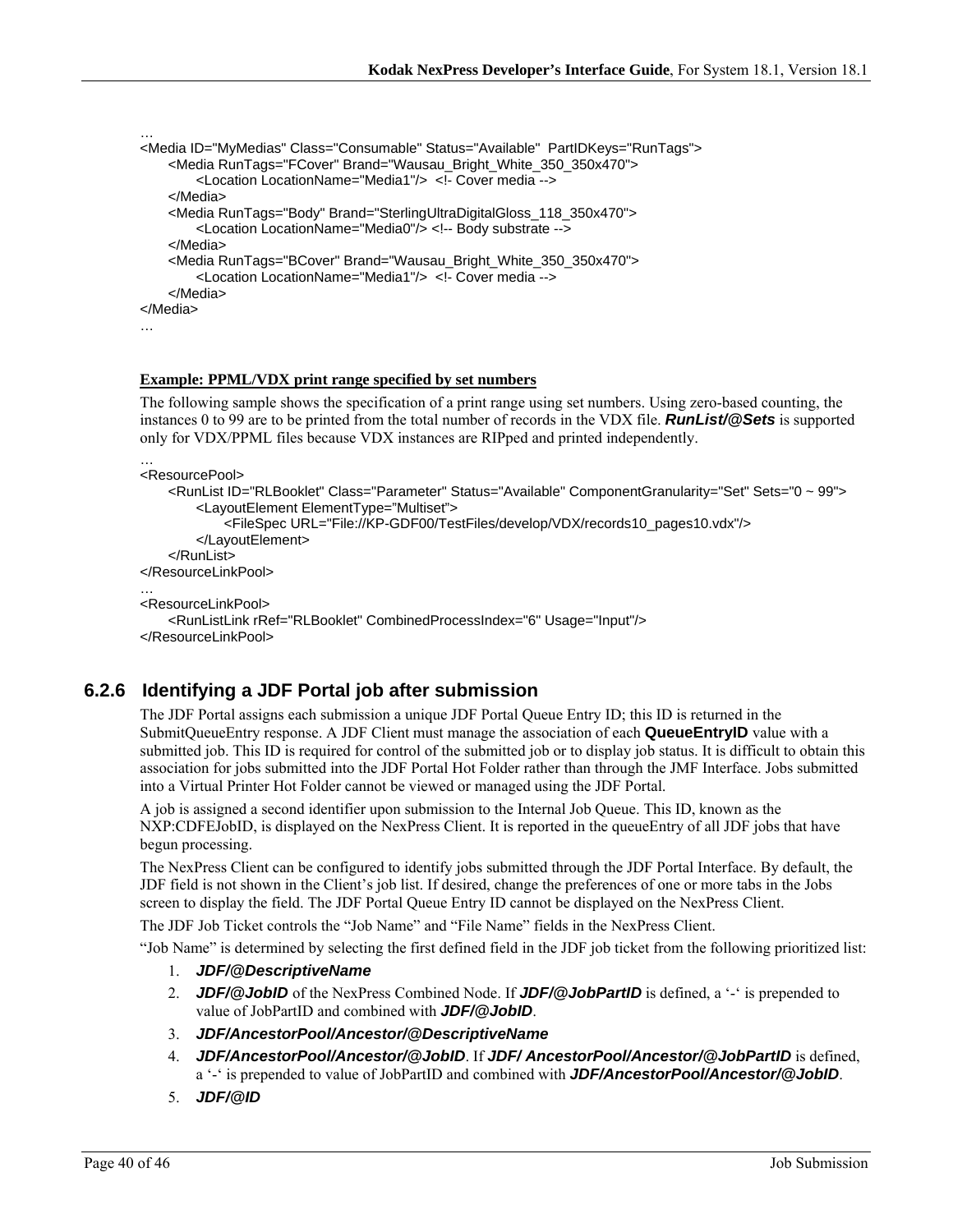"File Name" is determined by selecting the first defined field in the JDF job ticket using following list. If more than one FileSpec is found in the JDF, file name is set using the first FileSpec:

- 1. *JDF/ResourcePool/RunList/LayoutElement/FileSpec@UserFileName*
- 2. *JDF/ResourcePool/RunList/LayoutElement/FileSpec@URL* (pathname stripped)

### **6.2.7 Accessing completed JDF Portal Job detail**

The NexPress updates the JDF AuditPool as the job is processed. There are two ways to obtain the completed JDF job ticket:

- The NexPress front end can be instructed to write the JDF file to a designated share folder or web server.
- The JDF file can be fetched from the JDF storage directory on the NexPress front end.
- To write a completed JDF job ticket file to a designated location, include either

*JDF/NodeInfo/TargetRoute/@URL* in the JDF Job Ticket or *QueueSubmissionParams/@ReturnURL* in the JMF SubmitQueueEntry. If both are supplied, *ReturnURL* takes precedence. To identify a web server, the URI has the format "HTTP://servername:PORT#/". To identify a file share that is writeable by the local system account, the URI has the format "FILE://servername/sharename/file."

If no other location is specified for the completed JDF ticket, it will be written to

c:\HotFolder\JDFHotfolder\Unmerged. The filename of the completed JDF ticket written to the Unmerged directory is system-generated and cannot be programmatically determined from the JDF Portal interface; use an explicit TargetRoute or ReturnURL to facilitate matching completed JDF with its submitted ticket.

JDF Storage Directory: \\<servername>\HotFolder\JDFHotFolder\Unmerged

#### **Example: Specifying TargetRoute in a JDF Job Ticket**

<?xml version="1.0" encoding="UTF-8" standalone="no" ?>

<JDF xmlns="http://www.CIP4.org/JDFSchema\_1\_1" ID="n060621083401\_0074" Status="Ready" Type="Combined" Types="LayoutPreparation Imposition ColorSpaceConversion Interpreting Rendering Screening DigitalPrinting" Version="1.3" xmlns:NXP="www.nexpress.com" xmlns:xsi="http://www.w3.org/2001/XMLSchema-instance" xsi:type="Combined">

…

<NodeInfo TargetRoute="file://KP-GDF00/ReturnJDF/ReturnJDF01.jdf"/> </JDF>

#### **Example: Specifying ReturnURL in JMF SubmitQueueEntry**

MIME-Version: 1.0 Content-Type: multipart/related; boundary=-----da2a52b369b4dffb -------da2a52b369b4dffb Content-Type: application/vnd.cip4-jmf+xml <?xml version="1.0" encoding="UTF-8" standalone="no" ?> <JMF xmlns="http://www.CIP4.org/JDFSchema\_1\_1" SenderID="MessageSenderDevice" TimeStamp="2006-06- 29T14:53:57-04:00" Version="1.3"> <Command ID="m060629145357\_0022" Type="SubmitQueueEntry" xmlns:xsi="http://www.w3.org/2001/XMLSchema-instance" xsi:type="CommandSubmitQueueEntry"> <QueueSubmissionParams Priority="2" ReturnURL=" file://KP-GDF00/ReturnJDF/ReturnJDF01.jdf " URL="cid:jdfTag@kodak.com"/> </Command> </JMF>

…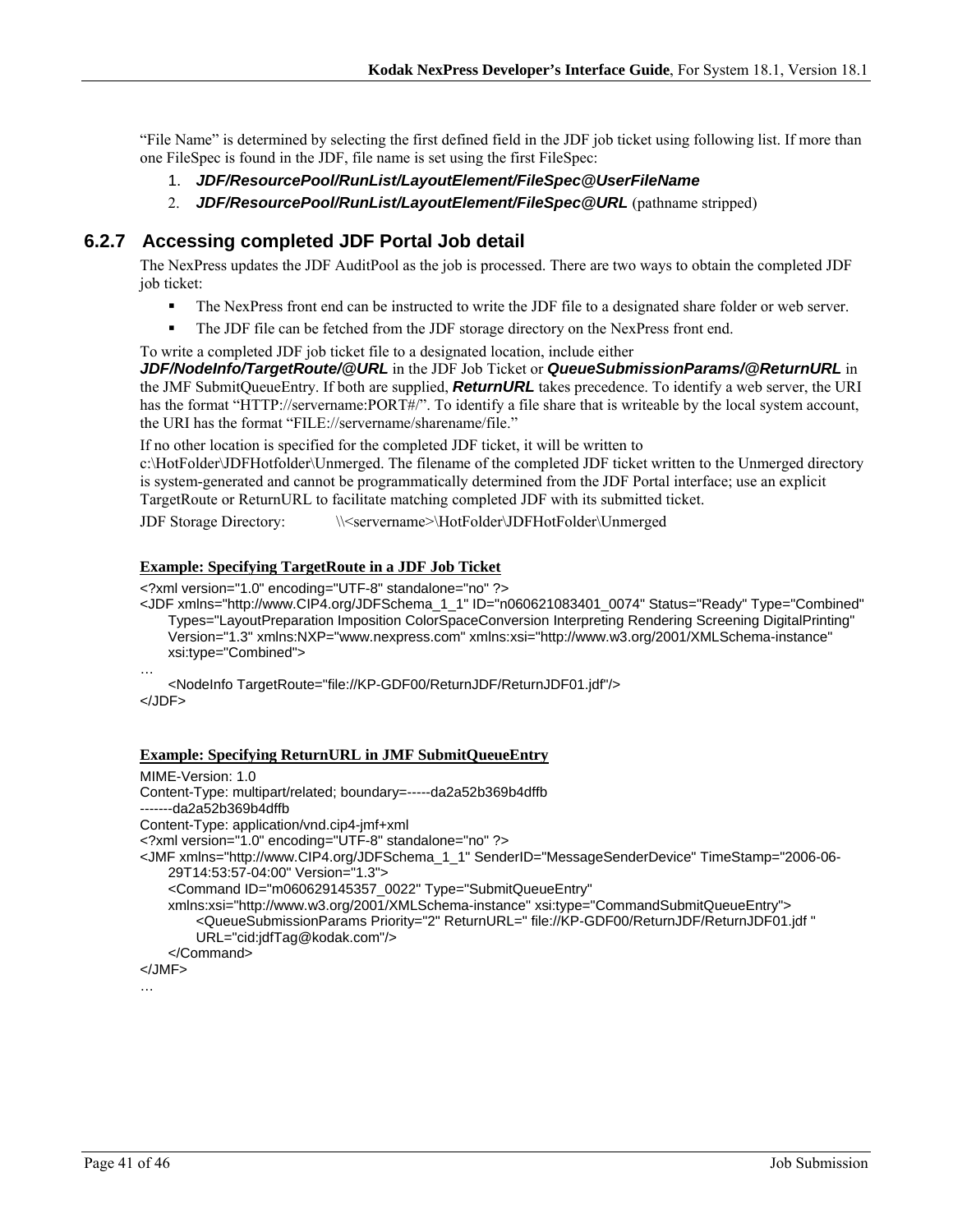# **7 Job Management**

Only jobs submitted through the JDF Portal Interface can subsequently be managed using the JMF interface. Jobs submitted into a Virtual Printer Hot Folder cannot be viewed or managed using the JDF Portal, and the state of the JDF Portal Job Queue does not effect submission through the Virtual Printer Hot Folder.

## **7.1 JDF Portal Job Queue Management**

The NexPress front end only supports management of the JDF Portal Queue using the JDF Portal JMF Interface. The portal supports the following queue management commands:

- Opening the JDF Portal Job Queue
- Closing the JDF Portal Job Queue
- Holding the JDF Portal Job Queue
- Resuming the JDF Portal Job Queue

The portal also supports the following queue handling query:

Querying the JDF Portal Job Queue status

The JDF Specification [JDF] identifies this group as Global Queue Handling messages. Details can be found in [JDF]. Any JMF global queue management messages defined in [JDF], but not supported by the NexPress front end are ignored.

Multiple JDF clients may be accessing the JDF Portal at the same time. Obvious race conditions will exist if multiple JDF clients attempt to control the state of the same JDF Portal Job Queue. It is recommended that only a single master JDF client manage the JDF Portal Job Queue state; if multiple peer JDF clients submit files to the same NexPress front end, it is recommended that the clients coordinate their use of the NexPress front end as a shared resource.

Even though [JDF] provides a complete description of JMF and its use, refer to [KNDIR] for details on the syntax and semantics of the NexPress front end's conformance to JMF.

All queue management commands use the same syntax, varying only by *JMF/Command/@Type* and *JMF/Command/@xsi:type*. A single example is provided as a reference for all queue management commands.

#### **Example: Queue Management Commands (featuring OpenQueue)**

```
<?xml version="1.0" encoding="UTF-8" standalone="no" ?> 
<JMF xmlns="http://www.CIP4.org/JDFSchema_1_1" SenderID="NxpJdfTest" TimeStamp="2008-01-17T13:33:13-
    05:00" Version="1.2"> 
     <Command ID="m080117133313_9173" Type="OpenQueue" xmlns:xsi="http://www.w3.org/2001/XMLSchema-
    instance" xsi:type="CommandOpenQueue"> 
         <QueueFilter QueueEntryDetails="Brief"/> 
     </Command> 
</JMF> 
… 
<?xml version="1.0" encoding="UTF-8" standalone="no" ?> 
<JMF xmlns="http://www.CIP4.org/JDFSchema_1_1" SenderID="KP-GDF00" TimeStamp="2008-01-17T13:34:17-
    05:00" Version="1.3"> 
     <Response ID="m080117133417_0043" ReturnCode="0" Type="OpenQueue" refID="m080117133313_9173" 
    xmlns:xsi="http://www.w3.org/2001/XMLSchema-instance" xsi:type="ResponseOpenQueue"> 
         <Queue DeviceID="KP-GDF00" Status="Waiting"/> 
     </Response>
```
</JMF>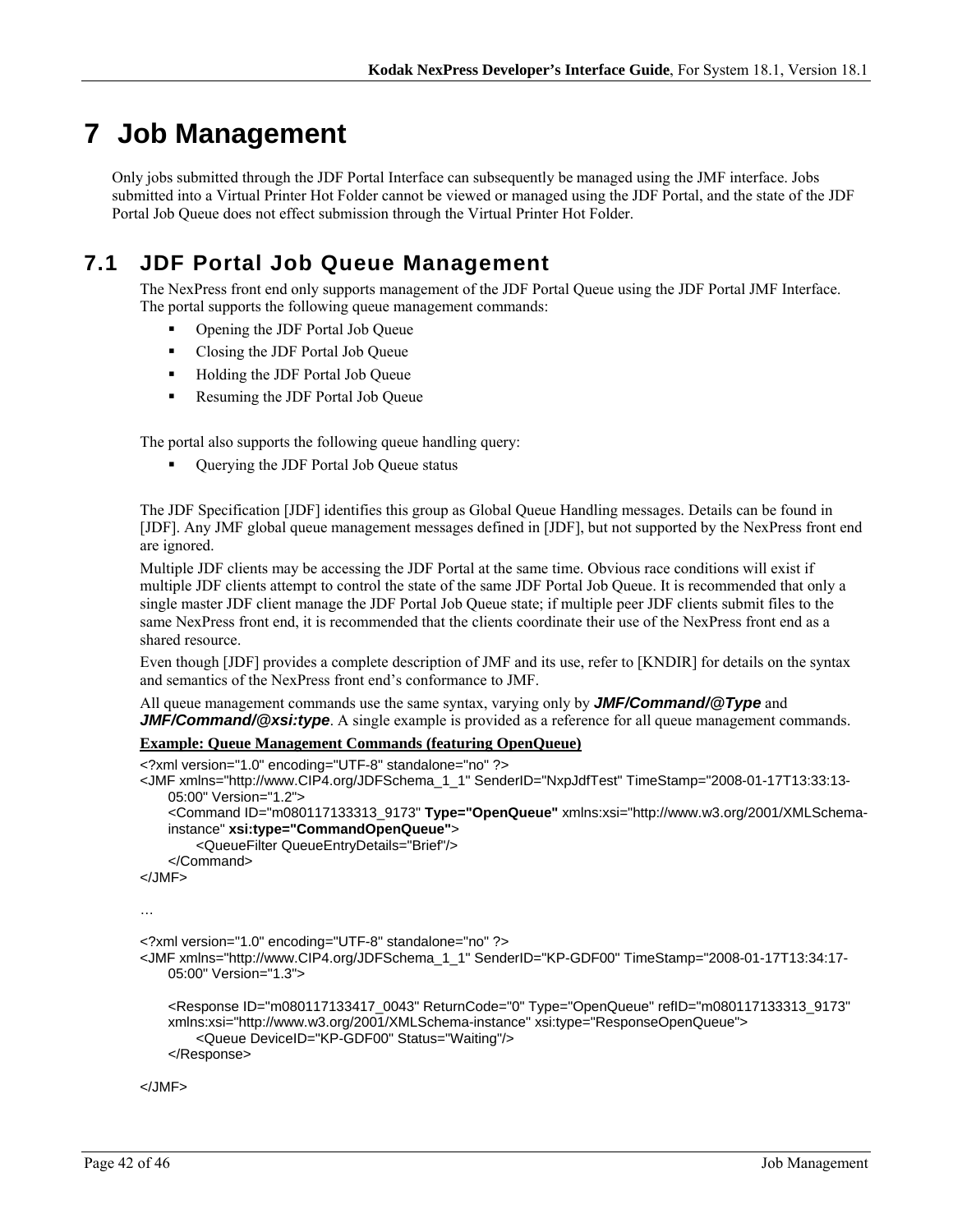### **7.1.1 Closing the JDF Portal Job Queue**

The JDF Portal Job Queue must be in the *Waiting* state and ready to accept jobs prior to submission of a JDF job. The JDF Portal Job Queue defaults to the *Waiting* state (open) after initialization.

If the JDF Portal Job Queue is in a *Waiting* (i.e. opened) state, the JMF **CloseQueue** command will transition the job queue to a *Closed* state.

JDF job tickets submitted to the JDF Portal Hot Folder while the JDF Portal Job Queue is in a *Closed* state will be deleted. JDF job tickets submitted through the JDF Portal JMF Interface are rejected when the JDF Portal Job Queue is in a *Closed* state.

| JMF/Command/@Type     | CloseOueue        |
|-----------------------|-------------------|
| JMF/Command/@xsi:type | CommandCloseQueue |

### **7.1.2 Opening the JDF Portal Job Queue**

If the JDF Portal Job Queue is in a *Closed* state, the JMF **OpenQueue** command will transition the queue back to *Waiting*. While *Closed*, the JDF Portal Job Queue will not accept any job submissions from the JDF Portal Hot Folder or the JDF Portal JMF Interface. Any existing entries in the JDF Portal Job Queue will continue to execute, and all supported JMF commands other than **SubmitQueueEntry** may be used

*JMF/Command/@Type* OpenQueue *JMF/Command/@xsi:type*CommandOpenQueue

### **7.1.3 Holding the JDF Portal Job Queue**

The JMF **HoldQueue** command will transition the job queue to a *Held* state. While *Held*, no jobs will begin execution. **HoldQueue** has no effect on jobs that have begun processing. New entries may still be submitted to a *Held* queue, but they will not be processed until the queue has been resumed.

| JMF/Command/@Type     | HoldOueue        |
|-----------------------|------------------|
| JMF/Command/@xsi:type | CommandHoldQueue |

### **7.1.4 Resuming the JDF Portal Job Queue**

If the JDF Portal Job Queue is in a Held state, the JMF **ResumeQueue** command will transition the job queue to a *Waiting* state.

| JMF/Command/@Type     | ResumeQueue        |
|-----------------------|--------------------|
| JMF/Command/@xsi:type | CommandResumeQueue |

### **7.1.5 Querying the JDF Portal Job Queue status**

JDF Portal Queue status is returned with the reponse from supported Queue Management Commands by including **<QueueFilter** *QueueEntryDetails="Brief***"/>** as shown in the example. **QueueStatus** can also be queried directly without affecting the queue state.

#### **Example: QueueStatus Query**

```
<?xml version="1.0" encoding="UTF-8" standalone="no" ?> 
<JMF xmlns="http://www.CIP4.org/JDFSchema_1_1" SenderID="NxpJdfTest" TimeStamp="2008-01-17T13:38:54-
    05:00" Version="1.2"> 
     <Query ID="m080117133854_9174" Type="QueueStatus" xmlns:xsi="http://www.w3.org/2001/XMLSchema-
    instance" xsi:type="QueryQueueStatus"> 
         <QueueFilter QueueEntryDetails="Brief"/> 
     </Query> 
</JMF>
```
…

```
<?xml version="1.0" encoding="UTF-8" standalone="no" ?>
```

```
<JMF xmlns="http://www.CIP4.org/JDFSchema_1_1" SenderID="KP-GDF00" TimeStamp="2008-01-17T13:38:59-
   05:00" Version="1.3">
```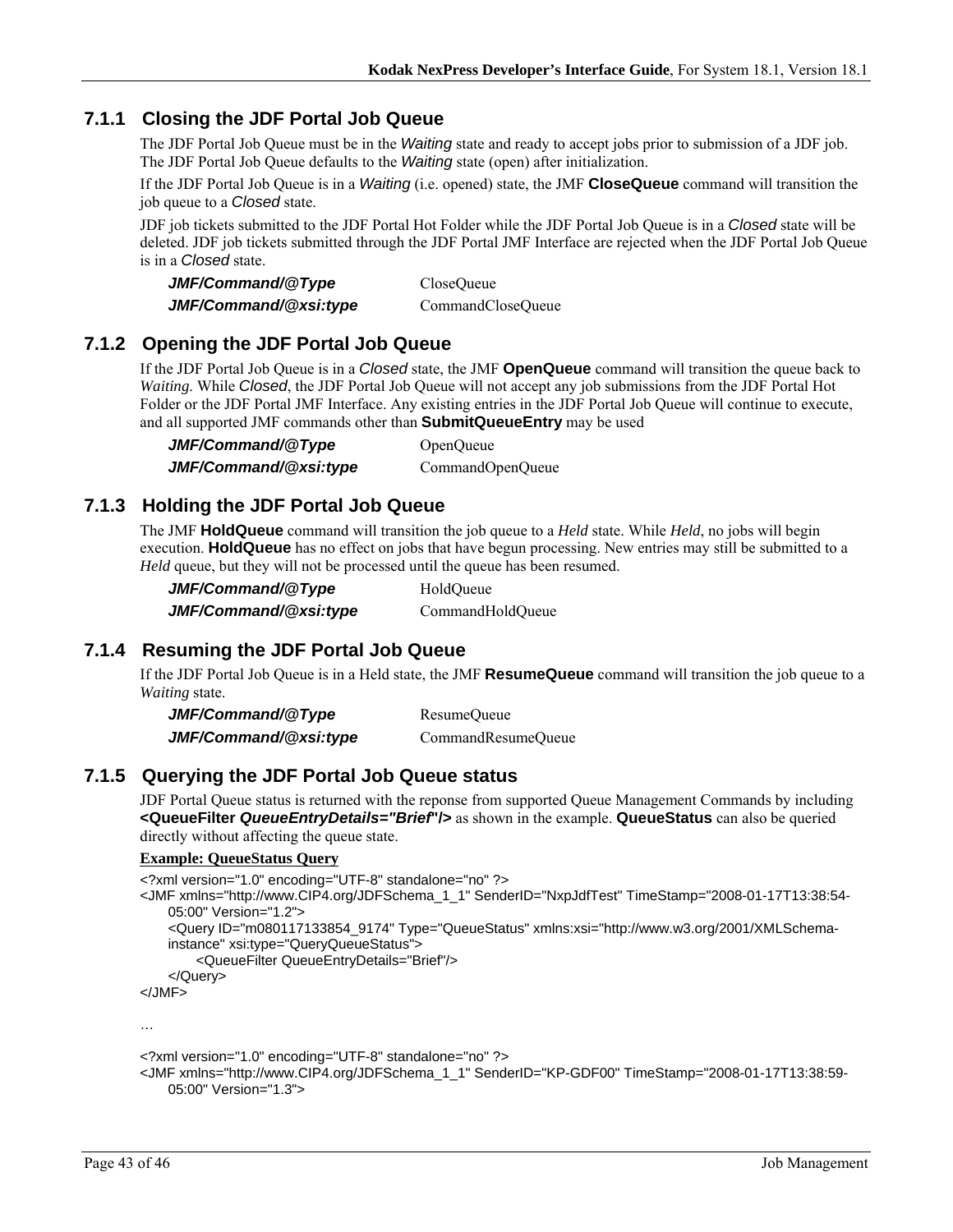```
 <Response ID="m080117133859_0043" ReturnCode="0" Subscribed="false" Type="QueueStatus" 
refID="m080117133854_9174" xmlns:xsi="http://www.w3.org/2001/XMLSchema-instance" 
xsi:type="ResponseQueueStatus"> 
     <Queue DeviceID="KP-GDF00" Status="Waiting"/> 
 </Response>
```
</JMF>

## **7.2 JDF Portal Job Entry Management**

The NexPress front end only supports direct management of JDF Portal queue entries using the JDF Portal JMF interface. Any job in the internal Job Queue, including those submitted through the JDF Portal, can also be held (stopped), resumed, aborted or removed (deleted) using the NexPress Client. The portal supports the following queue entry management commands:

- Aborting a JDF Portal Job Entry
- Removing a JDF Portal Job Entry
- Holding a JDF Portal Job Entry
- Suspending a JDF Portal Job Entry
- Resuming a JDF Portal Job Entry

The following queue entry queries are also supported:

Querying status of a JDF Portal Job Entry

The JDF Specification [JDF] identifies this group as Queue Entry Handling messages. Details can be found in [JDF]. Any JMF queue entry handling messages defined in [JDF], but not supported by the NexPress front end, are ignored.

Queue Entry Handling messages require a *QueueEntryDef/@QueueEntryID*; the supplied value identifies the affected job.

Even though [JDF] provides a complete description of JMF and its use, refer to [KNDIR] for details on the syntax and semantics of the NexPress front end's conformance to JMF.

All Queue Entry Handling commands use the same syntax, varying only by *JMF/Command/@Type* and *JMF/Command/@xsi:type.* A single example is provided as a reference for all queue entry handling commands.

#### **Example: Queue Entry Handling Commands (featuring AbortQueueEntry)**

```
<?xml version="1.0" encoding="UTF-8" standalone="no" ?> 
<JMF xmlns="http://www.CIP4.org/JDFSchema_1_1" SenderID="NxpJdfTest" TimeStamp="2006-06-21T14:09:24-
   04:00" Version="1.1"> 
     <Command ID="m060621140924_0092" Type="AbortQueueEntry"
   xmlns:xsi="http://www.w3.org/2001/XMLSchema-instance" xsi:type="CommandAbortQueueEntry">
         <QueueFilter QueueEntryDetails="Brief"/> 
         <QueueEntryDef QueueEntryID="Nxp2100@KP-GDF00_32"/> 
     </Command> 
</JMF>
```
### **7.2.1 Aborting a JDF Portal Job Entry**

The JMF **AbortQueueEntry** command will abort the JDF Portal Queue Entry matching the value of *Command/QueueEntryDef/@QueueEntryID*.

*JMF/Command/@Type*AbortQueueEntry

*JMF/Command/@xsi:type*CommandAbortQueueEntry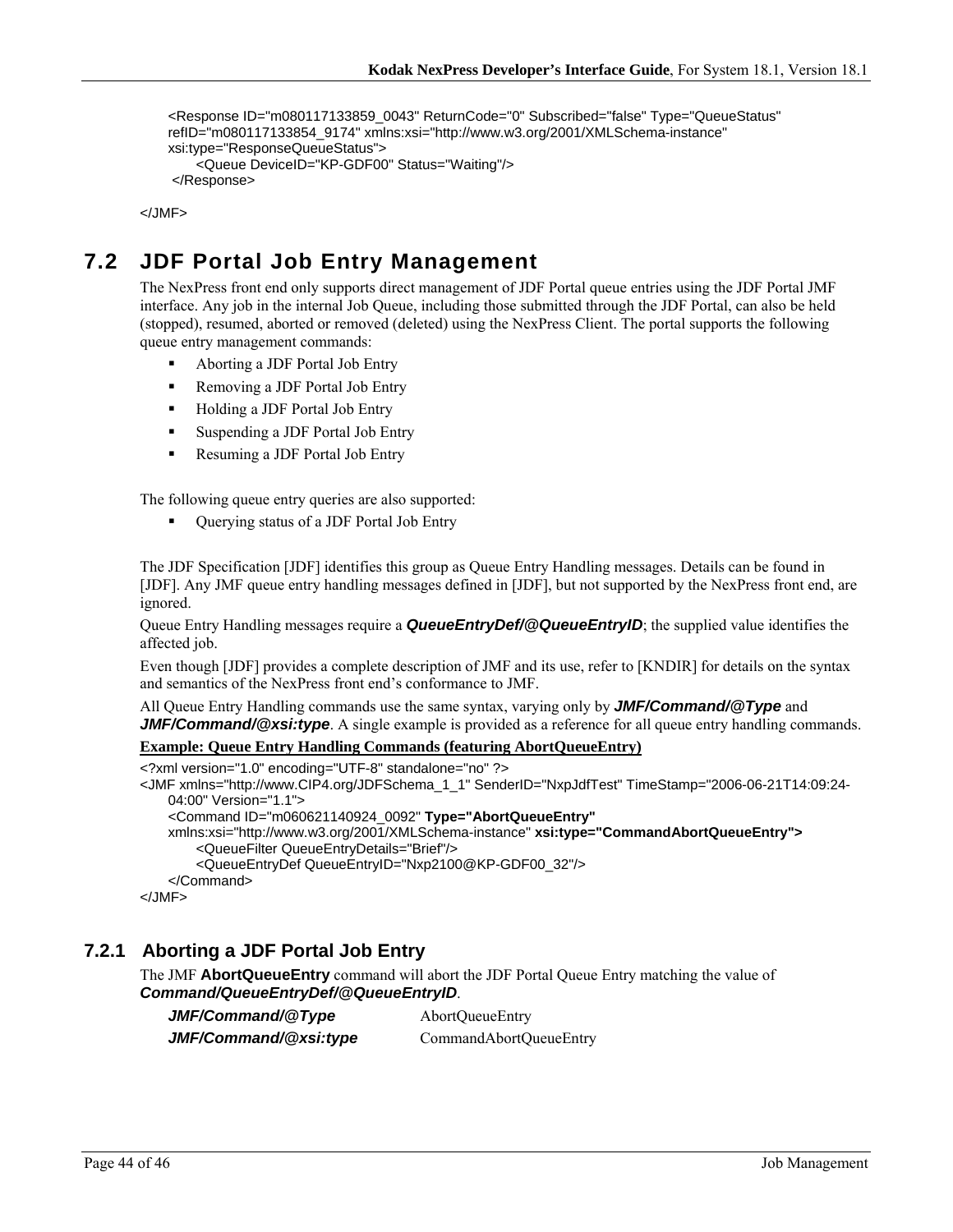### **7.2.2 Removing a JDF Portal Job Entry**

All jobs submitted through the JDF Portal remain in the JDF Portal queue and in the internal job queue until the job is removed. Jobs submitted with JMF **SubmitQueueEntry** use **QueueSubmissionParams/Disposition** to control automatic removal of the job upon completion. Jobs without this Disposition element are removed by the Portal when the job status becomes *Completed* or *Aborted*. Any job submitted through the JDF Portal Hot Folder will be automatically removed when it finishes processing.

The JMF **RemoveQueueEntry** command will remove the JDF Portal Queue Entry matching the value of *Command/QueueEntryDef/@QueueEntryID*.

Only JDF Portal Queue entries with a status of *Waiting, Held,* or *Aborted* can be removed.

| JMF/Command/@Type     | RemoveQueueEntry        |
|-----------------------|-------------------------|
| JMF/Command/@xsi:type | CommandRemoveQueueEntry |

### **7.2.3 Holding a JDF Portal Job Entry**

The JMF **HoldQueueEntry** command will transition to a *Held* status the JDF Portal Queue Entry matching the value of *Command/QueueEntryDef/@QueueEntryID*.

Only JDF Portal Queue entries with a status of *Waiting* can be held.

| JMF/Command/@Type     | HoldQueueEntry        |
|-----------------------|-----------------------|
| JMF/Command/@xsi:type | CommandHoldQueueEntry |

### **7.2.4 Suspending a JDF Portal Job Entry**

The JMF **SuspendQueueEntry** command will transition to a *Suspended* status the JDF Portal Queue Entry matching the value of *Command/QueueEntryDef/@QueueEntryID*.

Only JDF Portal Queue entries with a status of *Running* can be suspended.

| JMF/Command/@Type     | SuspendQueueEntry        |
|-----------------------|--------------------------|
| JMF/Command/@xsi:type | CommandSuspendQueueEntry |

### **7.2.5 Resuming a JDF Portal Job Entry**

The JMF **ResumeQueueEntry** command will transition to a *Waiting* or *Running* status the JDF Portal Queue Entry matching the value of *Command/QueueEntryDef/@QueueEntryID*. A QueueEntry with a status of *Held* becomes *Waiting*; an entry with a status of *Suspended* becomes *Running*.

Only JDF Portal Queue entries with a status of *Held* or *Suspended* can be resumed.

*JMF/Command/@Type*ResumeQueueEntry *JMF/Command/@xsi:type*CommandResumeQueueEntry

### **7.2.6 Retrieving status of a JDF Portal Job Entry**

The JMF **QueueStatus** or **Status** queries can be used at any time to determine the status of a submitted job.

NOTE: The JDF Portal provides only marginal support for **QueueStatus**. To filter by a specific QueueEntryID, use **Status** rather than **QueueStatus**.

#### **Example: Retrieving Status of a Specific QueueEntryID**

<?xml version="1.0" encoding="UTF-8" standalone="no" ?>

- <JMF xmlns="http://www.CIP4.org/JDFSchema\_1\_1" SenderID="NxpJdfTest" TimeStamp="2006-06-21T15:27:07- 04:00" Version="1.1">
	- <Query ID="m060621152707\_0097" Type="Status" xmlns:xsi="http://www.w3.org/2001/XMLSchema-instance" xsi:type="QueryStatus">

<StatusQuParams QueueEntryID="Nxp2100@KP-GDF00\_33" QueueInfo="true"/>

```
 </Query>
```
</JMF>

…

<?xml version="1.0" encoding="UTF-8" standalone="no" ?>